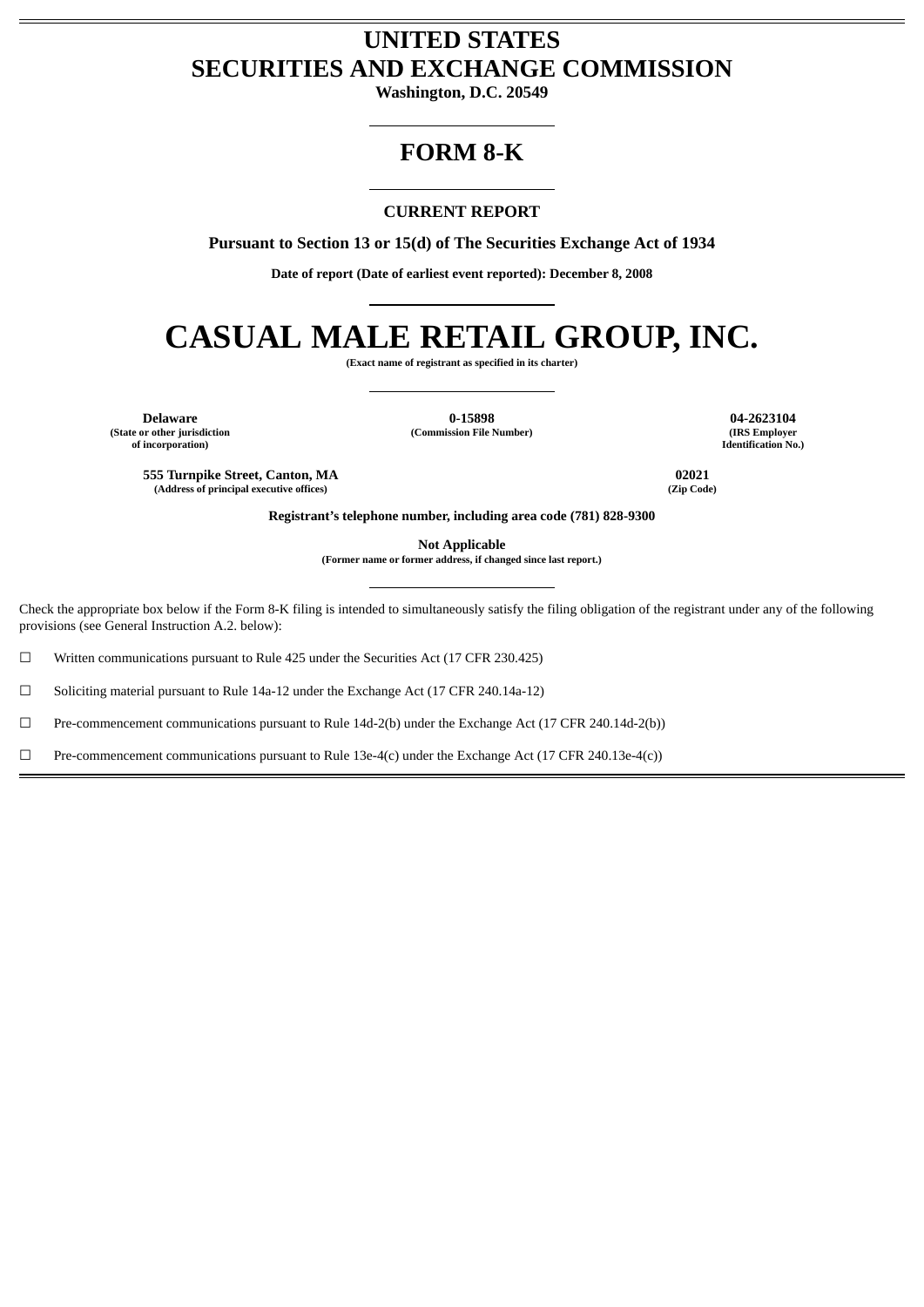#### **Item 1.01. Entry into a Material Definitive Agreement.**

On December 8, 2008, the Board of Directors of Casual Male Retail Group, Inc., a Delaware corporation (the "Company"), authorized and declared a dividend of one preferred stock purchase right (a "Right" and collectively, the "Rights") for each share of the Company's common stock, par value \$0.01 per share (the "Common Stock"), outstanding at the close of business on December 19, 2008 (the "Record Date"). Each Right entitles the registered holder to purchase from the Company one one-thousandth of a share of Series A Junior Participating Preferred Stock, par value \$0.01 per share (the "Preferred Stock"), at a purchase price of \$5.00, subject to adjustment (the "Purchase Price"). The specific terms of the Rights are contained in the Rights Agreement, dated as of December 8, 2008, by and between the Company and American Stock Transfer & Trust Company, LLC, a New York limited liability company, as Rights Agent (the "Rights Agreement").

The Board of Directors has authorized the adoption of the Rights Agreement to protect stockholders from coercive or otherwise unfair takeover tactics. In general terms, the Rights impose a significant penalty upon any person or group which acquires beneficial ownership of 15% or more of the Company's outstanding Common Stock without the prior approval of the Board of Directors. The Company, its subsidiaries, employee benefit plans of the Company or any of its subsidiaries, and any individual or entity holding Common Stock for or pursuant to the terms of or for the purpose of funding any such employee benefit plan will be excepted.

The following is a summary of the principal terms of the Rights Agreement. The following summary is a general description only and is qualified in its entirety by the full text of the Rights Agreement which is attached as Exhibit 4.1 hereto and incorporated by reference herein. Capitalized terms used but not otherwise defined herein will have meanings given to such terms in the Rights Agreement.

The Rights. Initially, the Rights will trade with, and will be inseparable from, the Common Stock. The Rights will be evidenced (unless earlier expired, redeemed or terminated) by the certificates for the Common Stock (or, in the case of uncertificated shares of Common Stock, by the book-entry account that evidences record ownership of such shares) and not by separate Right Certificates. The registered holders of the Common Stock will be deemed to be the registered holders of the associated Rights. Rights are issued to all shares of Common Stock outstanding as of the Record Date or issued (on original issuance or out of treasury) after the Record Date but before the earlier of the Distribution Date described below or the Expiration Date. Before the exercise of the Rights, the Rights do not give their holders any rights as stockholders of the Company, including the right to vote or to receive dividends.

Exercisability. The Rights become exercisable and separate from the Common Stock upon the Distribution Date. The "Distribution Date" means the earlier of:

- The tenth day after the public announcement by the Company or any person or group of affiliated or associated persons that any person or group of affiliated or associated persons has become an "Acquiring Person" by obtaining beneficial ownership (including any derivative security that increases in value as the value of Common Stock increases or that provides the holder with an opportunity to profit from any increase in the value of Common Stock, that is disclosed pursuant to a Schedule 13D under the Exchange Act or, if not disclosed on a Schedule 13D, if and only if the Company's Board of Directors determines that such person is deemed to beneficially own the Common Stock in respect of such derivative security) of 15% or more of the Company's outstanding Common Stock; or
- The tenth business day (or such later date as the Board may designate before a person or group of affiliated or associated persons becomes an Acquiring Person) after the commencement of, or first public announcement of the intent of any person to commence, a tender or exchange offer by any person or group of affiliated or associated persons, which would, if consummated, result in such person or group becoming an Acquiring Person;

unless the tenth day or tenth business day, as the case may be, referred to above occurs after the date of public announcement of the Rights Agreement and before the Record Date, then the Distribution Date will be at the close of business on the tenth day after the Record Date.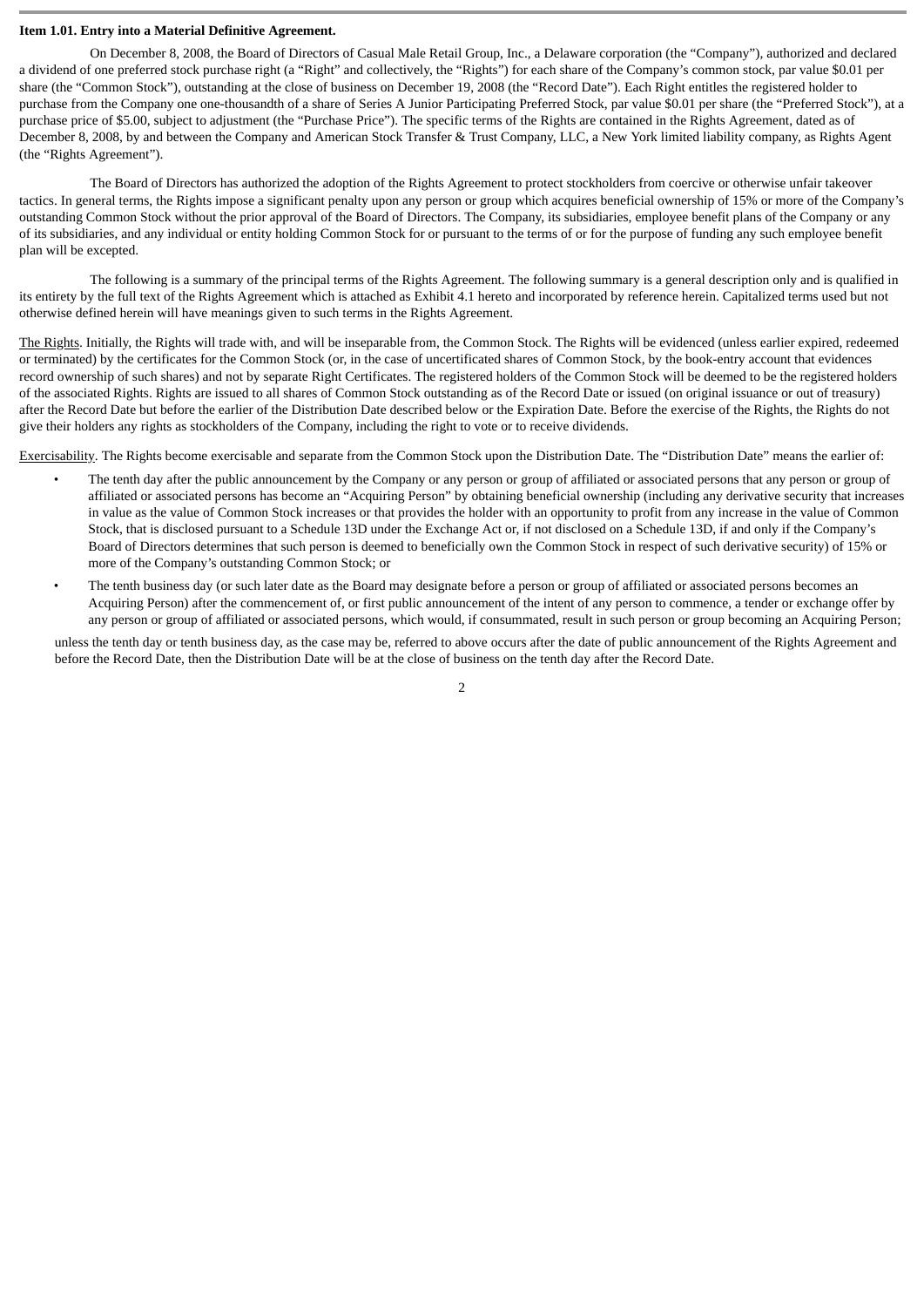The Rights will not be exercisable due solely to the ownership of Common Stock by existing stockholders or their affiliates or assigns, who own 15% or more of the Company's outstanding Common Stock as of the date of the Rights Agreement so long as such existing stockholder does not acquire any additional shares of Common Stock of the Company that would cause such existing stockholder's percentage ownership of shares of Common Stock outstanding to exceed by any amount such existing stockholder's percentage ownership (rounded up to the next whole percentage point) as of the date of the Rights Agreement. Furthermore, the Rights will not be exercisable if the Company's Board of Directors determines in good faith that a person or group of affiliated or associated persons has become an Acquiring Person inadvertently and such person or group reduces its holdings below 15% of the Company's outstanding Common Stock as promptly as practicable. Finally, the Rights will not be exercisable if the Company repurchases some of its own Common Stock and, as a result, a person's or group's holdings constitute 15% or more of the remaining outstanding Common Stock so long as such person or group does not make any further acquisitions of the Common Stock after the repurchase.

Issuance of Right Certificates. Before the Distribution Date, the Rights will be evidenced by the Common Stock certificates (or, if the Common Stock is uncertificated, by the book-entry account that evidences record ownership of such Common Stock) and any transfer of shares of Common Stock will constitute a transfer of the Rights. After the Distribution Date, the Rights Agent will mail separate certificates evidencing the Rights to each record holder of the Common Stock (or, if the Common Stock is uncertificated, by appropriate changes to the book-entry account that evidences record ownership of such Common Stock) at the close of business on the Distribution Date. Thereafter, the Rights will be transferable separately from the Common Stock. Any Rights held by an Acquiring Person are null and void and may not be exercised.

#### Consequences of a Person or Group Becoming an Acquiring Person.

- *Flip-In.* If any person or group of affiliated or associated persons becomes an Acquiring Person, then, after the Distribution Date, each Right (other than Rights beneficially owned by the Acquiring Person and certain affiliated persons or transferees thereof) will entitle the holder to purchase, for the Purchase Price, a number of shares of Common Stock having a market value of twice the Purchase Price.
- *Flip-Over.* If, after any person or group of affiliated or associated persons becomes an Acquiring Person, (1) the Company is involved in a merger or other business combination in which the Company is not the surviving corporation or its Common Stock is changed into or exchanged for other securities or assets; or (2) the Company or one or more of its subsidiaries sell or otherwise transfer assets or earning power aggregating more than 50% of the assets or earning power of the Company and its subsidiaries, taken as a whole, then each Right will entitle the holder to purchase, for the Purchase Price, a number of shares of common stock of the other party to such business combination or sale (or in certain circumstances, an affiliate) having a market value of twice the Purchase Price.

Expiration. The Rights will expire at the close of business on December 8, 2009, unless earlier redeemed or exchanged by the Company, as discussed below.

Redemption. The Board of Directors may redeem all of the Rights at a price of \$0.001 per Right at any time before any person or group of affiliated or associated persons becomes an Acquiring Person. If the Board redeems any Right, it must redeem all of the outstanding Rights. Once the Rights are redeemed, the right to exercise the Right will terminate and, thereafter, the only right of the Rights holders will be to receive the redemption price of \$0.001 per Right. The redemption price may be adjusted to reflect any stock split, stock dividend or similar transaction occurring after the date of the Rights Agreement.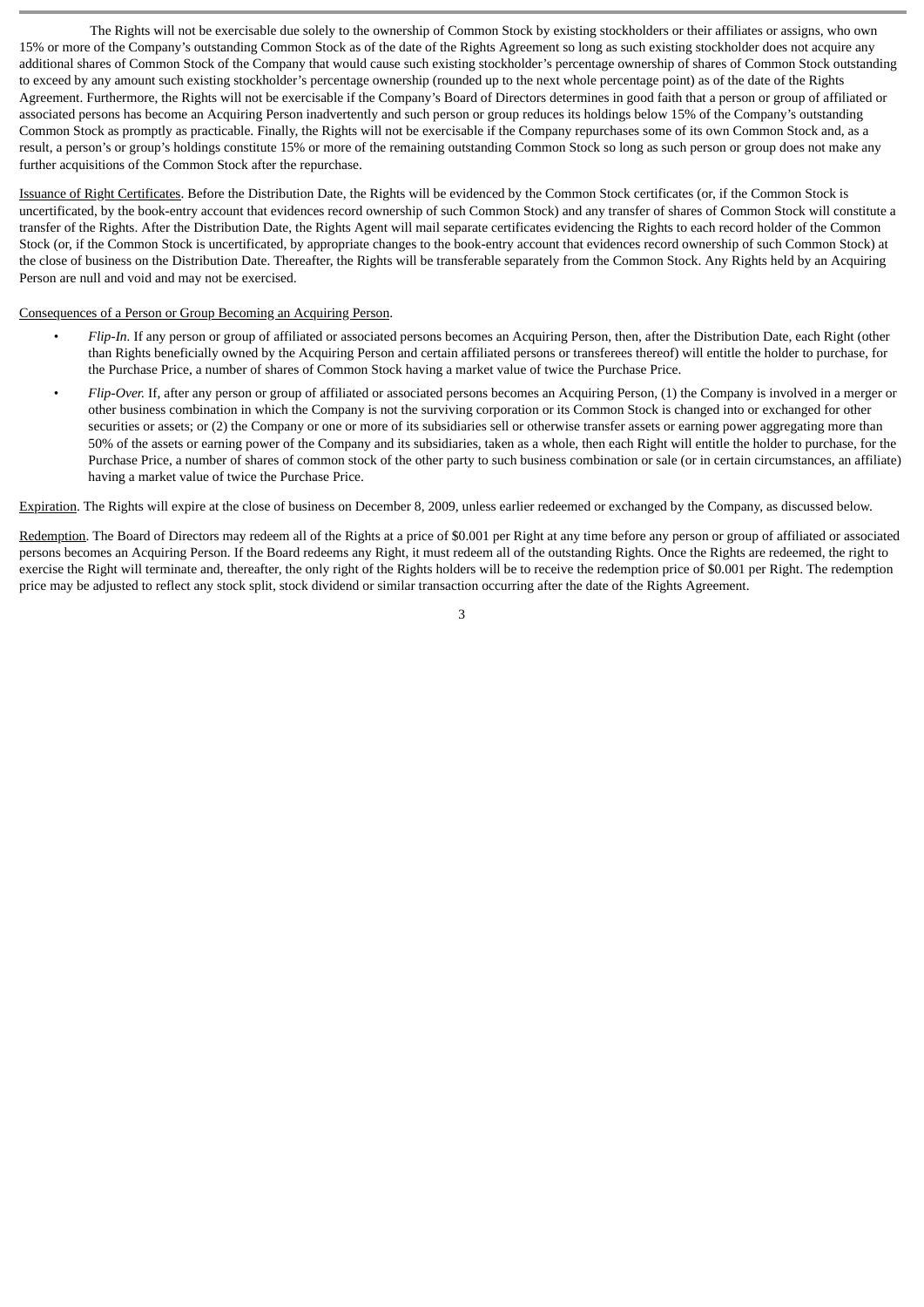Exchange. At any time on or after the date any person or group of affiliated or associated persons becomes an Acquiring Person, the Board may exchange all or part of the Rights (other than the Rights beneficially owned by the Acquiring Person and certain affiliated persons) for shares of Common Stock at an exchange ratio of one share of Common Stock per Right. However, the Board does not have the power to effect such exchange after any person or group of affiliated or associated persons becomes the owner of 50% or more of the Company's outstanding Common Stock.

Anti-Dilution Provisions. The Board may adjust the Purchase Price of the Preferred Stock, the number and kind of shares of Preferred Stock issuable and the number of outstanding Rights to prevent dilution that may occur from a stock dividend, stock split or reclassification of the Preferred Stock. No adjustments to the Purchase Price of less than 1% will be made.

Amendments. For so long as the Rights are redeemable, the Rights Agreement may be amended in any respect without the approval of any holders of shares of Common Stock. At any time when the Rights are no longer redeemable, the Company may amend the Rights Agreement without the approval of any Rights holders; provided however that the amendment does not (i) adversely affect the interests of the Rights holders as such (other than any Acquiring Person and certain affiliated persons); (ii) cause the Rights Agreement again to become amendable other than in accordance with the Rights Agreement; or (iii) cause the Rights again to become redeemable.

Preferred Stock Provisions. Each one one-thousandth of a share of Preferred Stock, if issued:

- will not be redeemable;
- will entitle holders to receive, when, as and if declared by the Board of Directors, quarterly dividend payments in an amount per share equal to the greater of, (a) \$0.0001 or (b) subject to the provision for adjustment set forth in the Rights Agreement, the aggregate per share amount of all cash dividends, and the aggregate per share amount (payable in kind) of all non-cash dividends or other distributions other than a dividend payable in shares of Common Stock or a subdivision of the outstanding shares of Common Stock (by reclassification or otherwise), declared on the Common Stock since the date on which the last quarterly dividend was declared, or, with respect to the first quarterly dividend payment, since the first issuance of any share or fraction of a share of Series A Junior Participating Preferred Stock;
- will entitle holders upon liquidation to \$1.00 per share of Series A Junior Participating Preferred Stock, plus an amount equal to accrued and unpaid dividends and distributions thereon, whether or not declared, to the date of such payment;
- will entitle holders to the same voting power as one share of Common Stock on all matters submitted to a vote of the stockholders of the Company, and each fractional share of Series A Junior Participating Preferred Stock will entitle the holder thereof to a pro rata fractional vote; and
- will entitle holders to a per share payment equal to the aggregate amount of stock, securities, cash and any other property (payable in kind), as the case may be, into which or for which each share of Common Stock is changed or exchanged via merger, consolidation, or a similar transaction.

The value of a one one-thousandth interest in a share of Preferred Stock should approximate the value of one share of Common Stock.

#### **Item 3.03. Material Modification to Rights of Security Holders**

Please see the disclosure set forth under Item 1.01 above, which is incorporated by reference into this Item 3.03.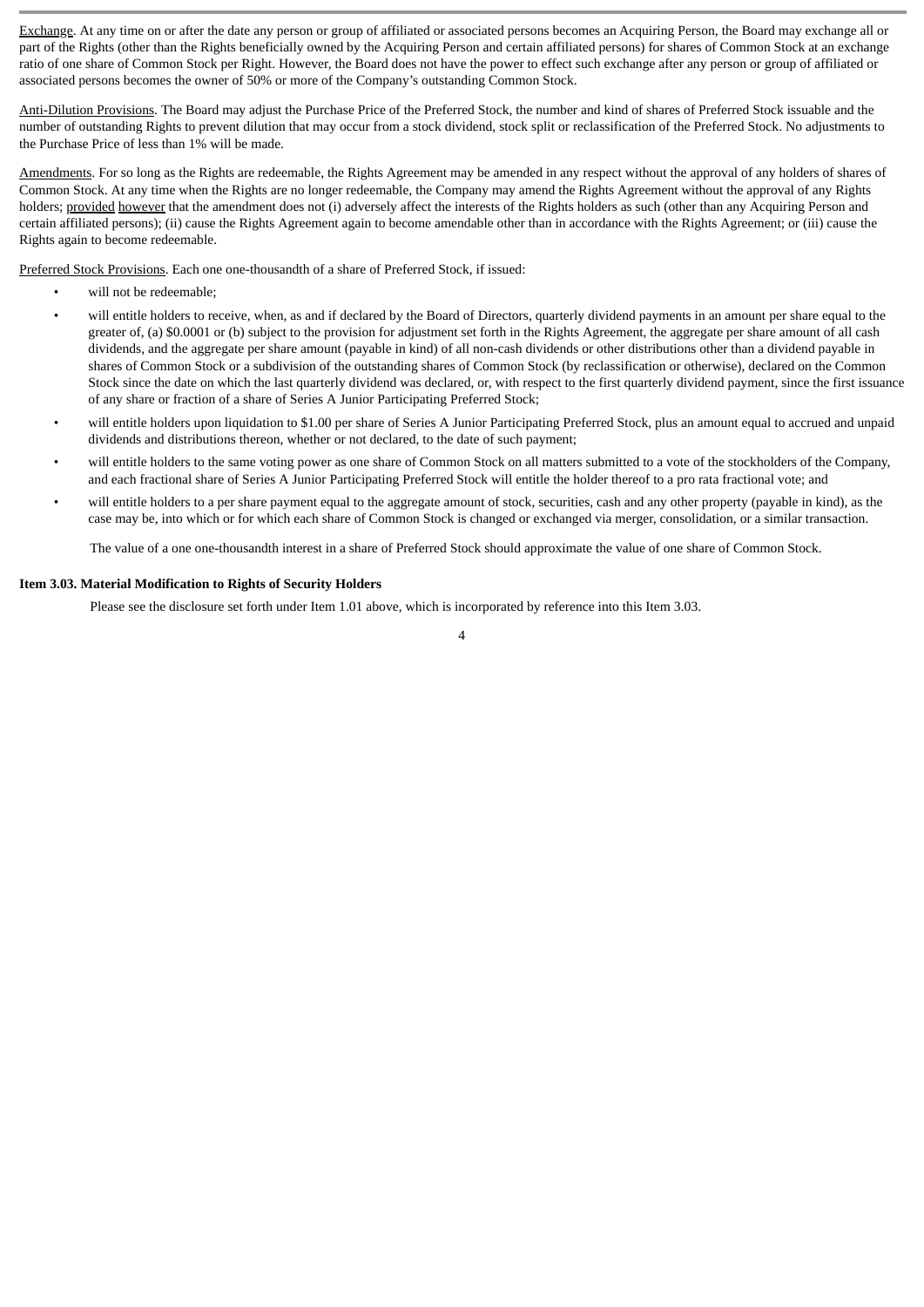#### **Item 5.03. Amendments to Articles of Incorporation or Bylaws; Change in Fiscal Year.**

In connection with the adoption of the Rights Agreement referenced in Item 1.01 above, the Board approved a Certificate of Designation, Preferences and Rights of Series A Junior Participating Preferred Stock (the Certificate of Designation). The Company filed the Certificate of Designation with the Secretary of the State of Delaware on December 9, 2008. The Certificate of Designation is attached as Exhibit 3.1 to this Current Report on Form 8-K and is incorporated herein by reference. The information set forth under Item 1.01 above is incorporated herein by reference.

#### **Item 8.01. Other Events.**

On December 9, 2008, the Company issued a press release describing the dividend distribution and the Rights. A copy of the press release is included herein as Exhibit 99.1, which is incorporated herein by reference.

# **Item 9.01 Financial Statements and Exhibits.**

#### **(d) Exhibits.**

| Exhibit<br>Number<br>3.1 | <b>Description of Exhibit</b><br>Form of Certificate of Designation, Preferences and Rights of Series A Junior Participating Preferred Stock, as filed with the |
|--------------------------|-----------------------------------------------------------------------------------------------------------------------------------------------------------------|
|                          | Secretary of the State of Delaware on December 9, 2008.                                                                                                         |
| 4.1                      | Rights Agreement, dated as of December 8, 2008, by and between Casual Male Retail Group, Inc. and American Stock                                                |
|                          | Transfer & Trust Company, LLC, as Rights Agent, which includes as Exhibits thereto the Form of Certificate of                                                   |
|                          | Designation, the Form of Right Certificate and the Summary of Terms attached thereto as Exhibits A, B and C, respectively.                                      |

99.1 Press Release, dated December 9, 2008.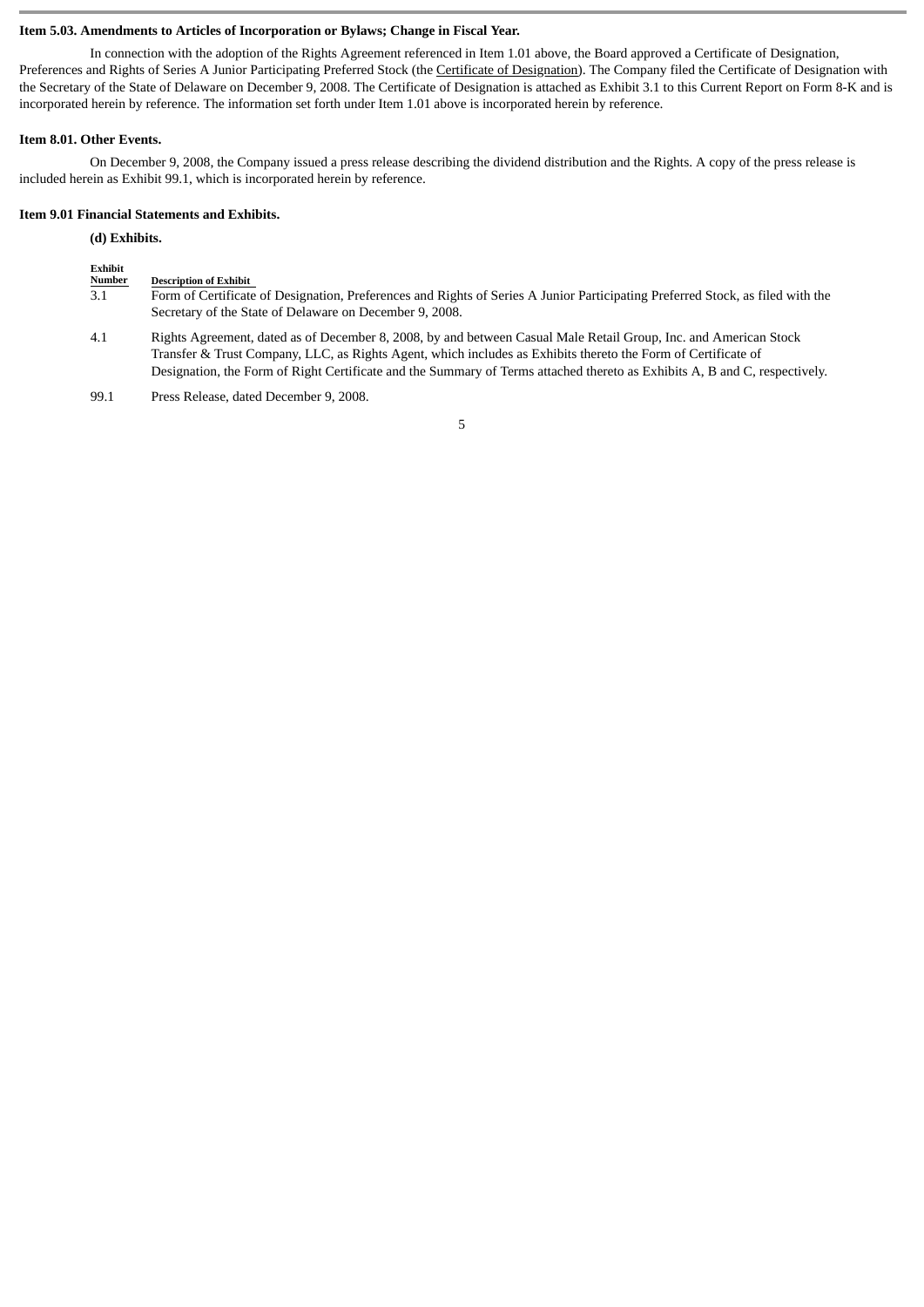# **SIGNATURES**

Pursuant to the requirements of the Securities Exchange Act of 1934, the registrant has duly caused this report to be signed on its behalf by the undersigned hereunto duly authorized.

# CASUAL MALE RETAIL GROUP, INC.

By: /s/ Dennis R. Hernreich

Name: Dennis R. Hernreich

Title: Executive Vice President, Chief Operating Officer, Chief Financial Officer, Treasurer and Secretary

Date: December 9, 2008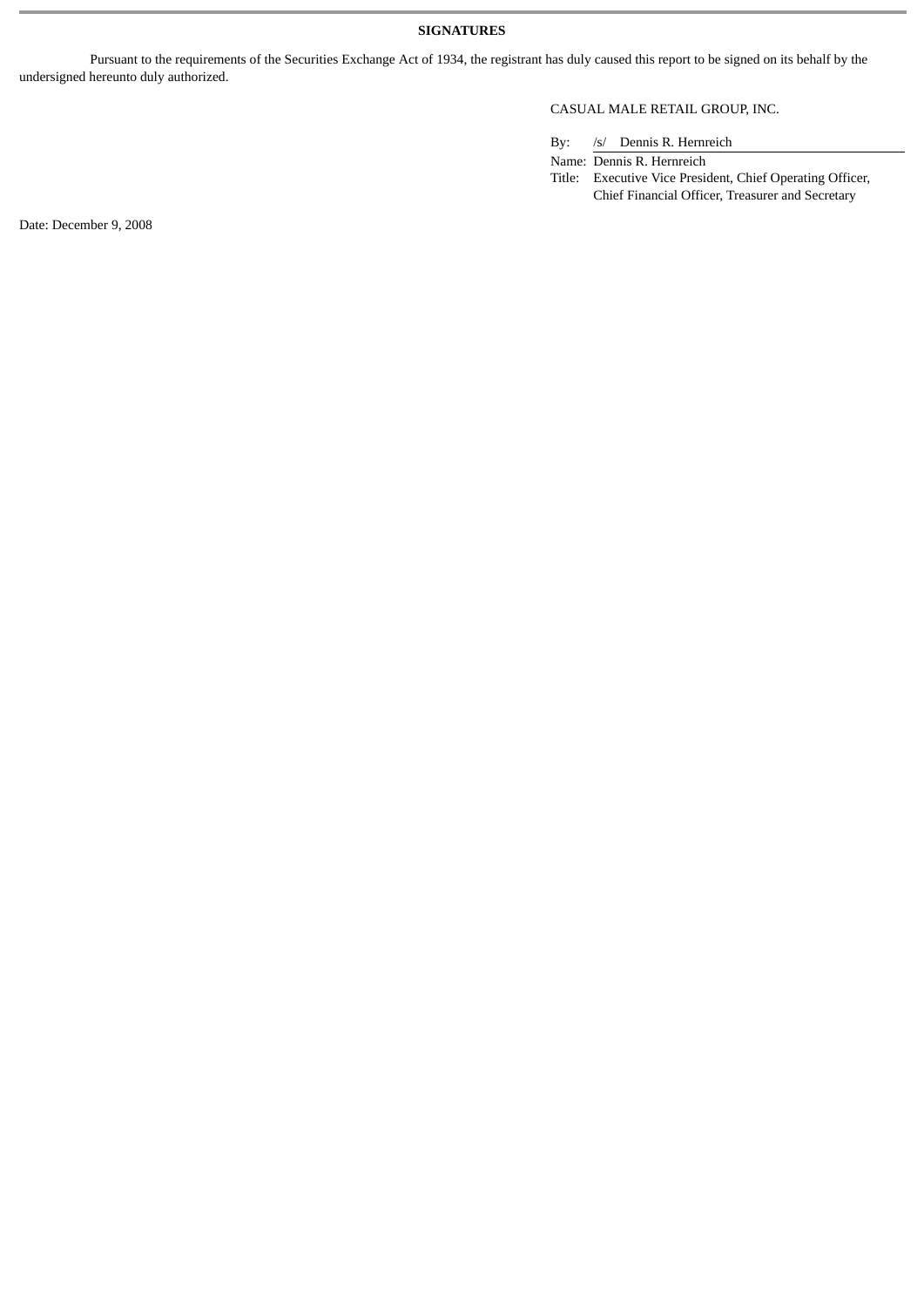# **EXHIBIT INDEX**

#### **Exhibit Description of Exhibit**

- 3.1 Form of Certificate of Designation, Preferences and Rights of Series A Junior Participating Preferred Stock, as filed with the Secretary of the State of Delaware on December 9, 2008.
- 4.1 Rights Agreement, dated as of December 8, 2008, by and between Casual Male Retail Group, Inc. and American Stock Transfer & Trust Company, LLC, as Rights Agent, which includes as Exhibits thereto the Form of Certificate of Designation, the Form of Right Certificate and the Summary of Terms attached thereto as Exhibits A, B and C, respectively.
- 99.1 Press Release, dated December 9, 2008.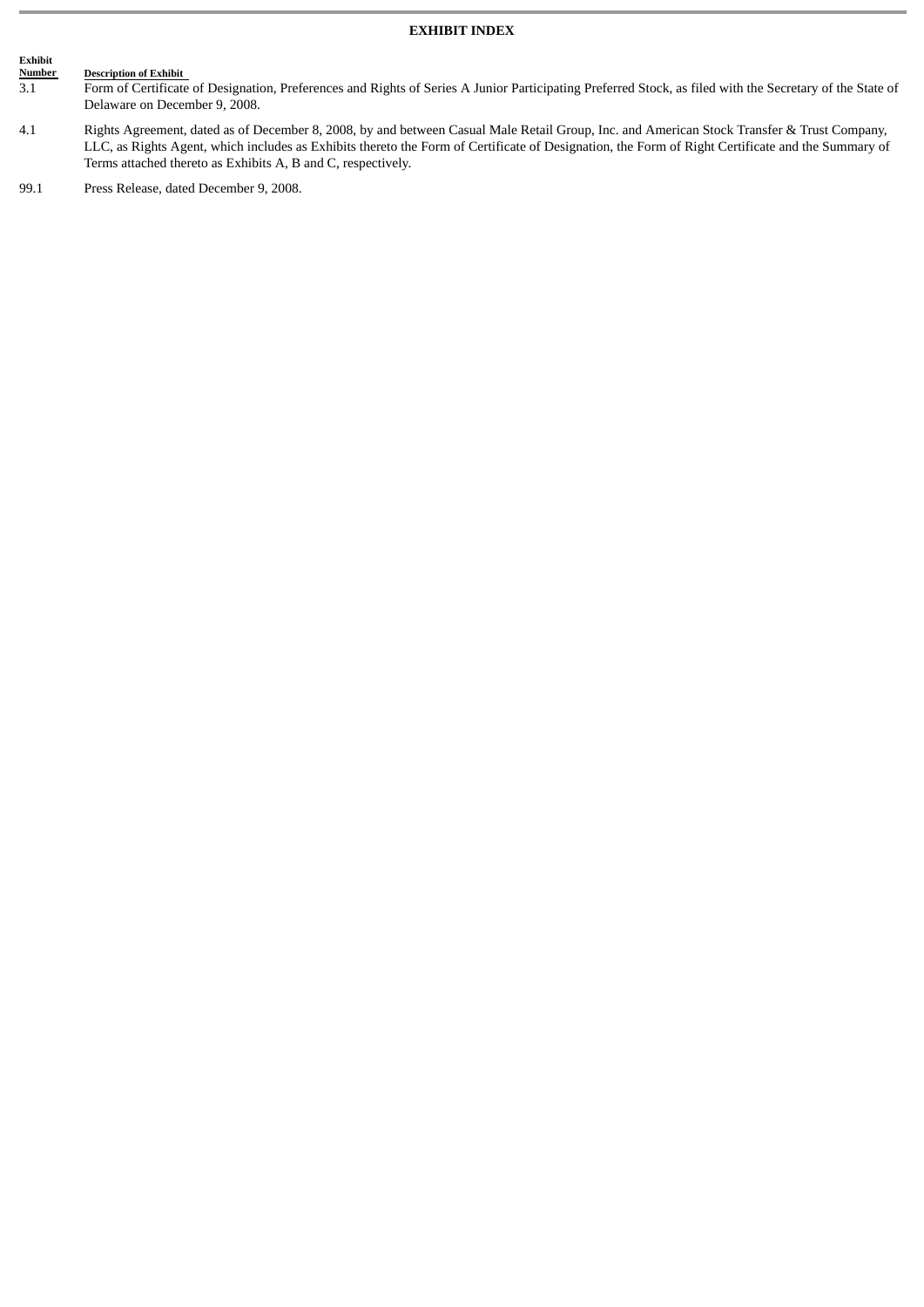## **FORM OF CERTIFICATE OF DESIGNATION, PREFERENCES AND RIGHTS OF SERIES A JUNIOR PARTICIPATING PREFERRED STOCK OF CASUAL MALE RETAIL GROUP, INC.**

## **Pursuant to Section 151 of the General Corporation Law of the State of Delaware**

We, the undersigned officers of Casual Male Retail Group, Inc., a Delaware corporation (the "Company"), pursuant to the provisions of Sections 103 and 151 of the General Corporation Law of the State of Delaware, do hereby state and certify that pursuant to the authority vested in the Board of Directors of the Company by the Restated Certificate of Incorporation of the Company, as amended, the Board of Directors on December 8, 2008, duly adopted the following resolution creating a series of 50,000 shares of Preferred Stock designated as Series A Junior Participating Preferred Stock:

RESOLVED, that pursuant to the authority vested in the Board of Directors of this Corporation in accordance with the provisions of its Restated Certificate of Incorporation, as amended, a series of Preferred Stock of the Corporation be and it hereby is created, and that the designation and amount thereof and the voting powers, preferences and relative, participating, optional and other special rights of the shares of such series, and the qualifications, limitations or restrictions thereof are as follows:

1. *Designation and Amount*. The shares of such series shall be designated as "Series A Junior Participating Preferred Stock" and the number of shares constituting such series shall be 50,000.

2. *Dividends and Distributions*. (A) Subject to the prior and superior rights of the holders of any shares of any series of preferred stock ranking prior and superior to the Series A Junior Participating Preferred Stock with respect to dividends, the holders of shares of Series A Junior Participating Preferred Stock, in preference to the shares of Common Stock, par value \$0.01 per share, of the Company (the "*Common Stock*"), and any other stock of the Company junior to the Series A Junior Participating Preferred Stock with respect to dividends, shall be entitled to receive, when, as and if declared by the Board of Directors out of funds legally available for the purpose, quarterly dividends payable in cash on March 15, June 15, September 15 and December 15 in each year (each such date being referred to herein as a "*Quarterly Dividend Payment Date*"), commencing on the first Quarterly Dividend Payment Date after the first issuance of a share or fraction of a share of Series A Junior Participating Preferred Stock, in an amount per share (rounded to the nearest cent) equal to the greater of (a) \$0.10 or (b) subject to the provision for adjustment hereinafter set forth, 1,000 times the aggregate per share amount of all cash dividends, and 1,000 times the aggregate per share amount (payable in kind) of all non-cash dividends or other distributions other than a dividend payable in shares of Common Stock or a subdivision of the

A-1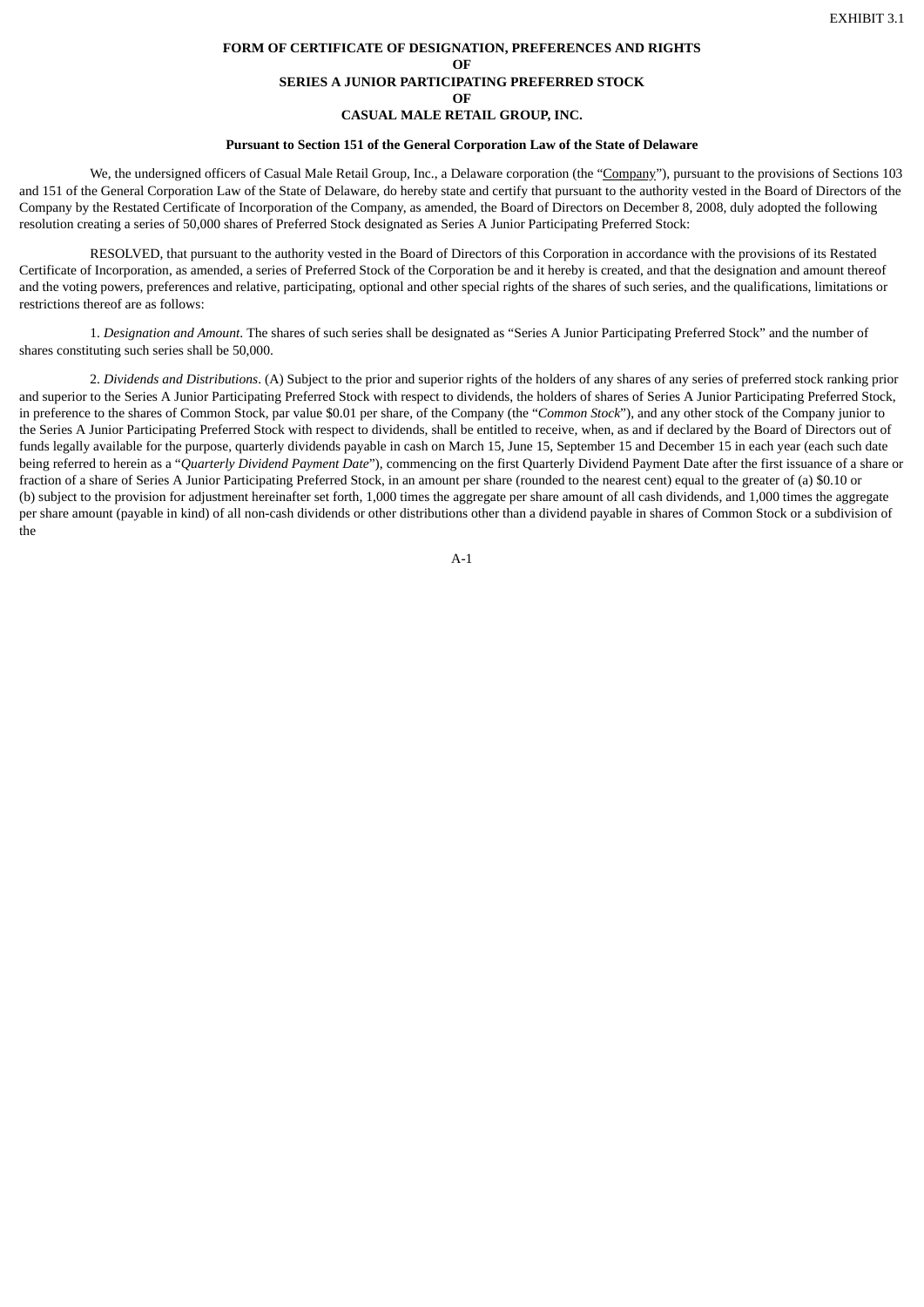outstanding shares of Common Stock (by reclassification or otherwise), declared on the Common Stock since the immediately preceding Quarterly Dividend Payment Date, or, with respect to the first Quarterly Dividend Payment Date, since the first issuance of any share or fraction of a share of Series A Junior Participating Preferred Stock. If the Company shall at any time after December 8, 2008 (the "*Rights Declaration Date*") (i) declare or pay any dividend on Common Stock payable in shares of Common Stock, (ii) subdivide the outstanding Common Stock into a larger number of shares, or (iii) combine the outstanding Common Stock into a smaller number of shares, then in each such case the amount to which holders of shares of Series A Junior Participating Preferred Stock were entitled immediately prior to such event under clause (b) of the preceding sentence shall be adjusted by multiplying such amount by a fraction the numerator of which is the number of shares of Common Stock outstanding immediately after such event and the denominator of which is the number of shares of Common Stock that were outstanding immediately prior to such event.

(B) The Company shall declare a dividend or distribution on the Series A Junior Participating Preferred Stock as provided in Section 2(A) above immediately after it declares a dividend or distribution on the Common Stock (other than a dividend payable in shares of Common Stock); *provided* that, if no dividend or distribution shall have been declared on the Common Stock during the period between any Quarterly Dividend Payment Date and the next subsequent Quarterly Dividend Payment Date, a dividend of \$0.10 per share on the Series A Junior Participating Preferred Stock shall nevertheless be payable on such subsequent Quarterly Dividend Payment Date.

(C) Dividends shall begin to accrue and be cumulative on outstanding shares of Series A Junior Participating Preferred Stock from the Quarterly Dividend Payment Date next preceding the date of issue of such shares of Series A Junior Participating Preferred Stock, unless the date of issue of such shares is prior to the record date for the first Quarterly Dividend Payment Date, in which case dividends on such shares shall begin to accrue from the date of issue of such shares, or unless the date of issue is a Quarterly Dividend Payment Date or is a date after the record date for the determination of holders of shares of Series A Junior Participating Preferred Stock entitled to receive a quarterly dividend and before such Quarterly Dividend Payment Date, in either of which events such dividends shall begin to accrue and be cumulative from such Quarterly Dividend Payment Date. Accrued but unpaid dividends shall not bear interest. Dividends paid on the shares of Series A Junior Participating Preferred Stock in an amount less than the total amount of such dividends at the time accrued and payable on such shares shall be allocated pro rata on a share-by-share basis among all such shares at the time outstanding. The Board of Directors may fix a record date for the determination of holders of shares of Series A Junior Participating Preferred Stock entitled to receive payment of a dividend or distribution declared thereon, which record date shall be no more than 60 days prior to the date fixed for the payment thereof.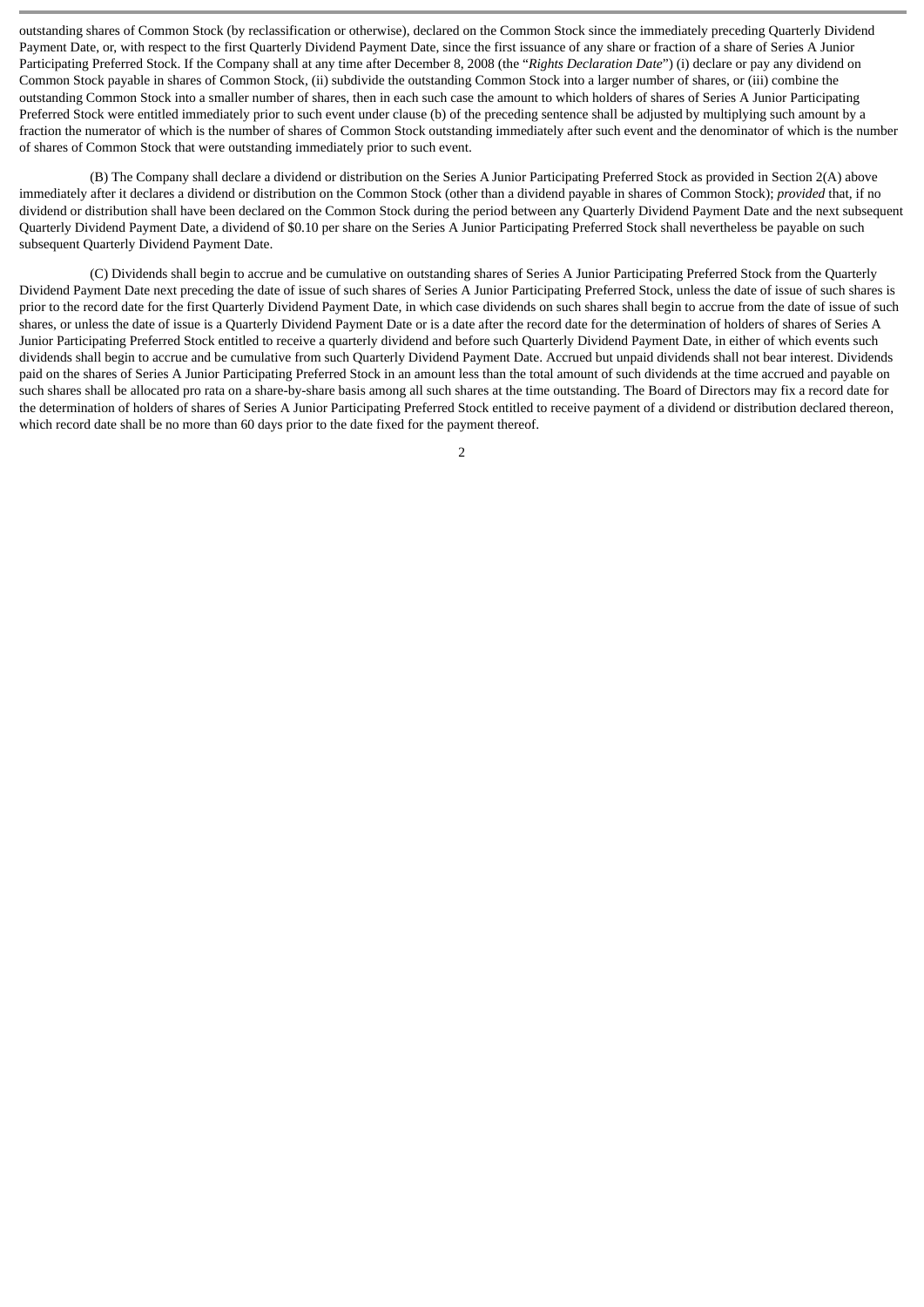3. *Voting Rights*. In addition to any other voting rights required by law, the holders of shares of Series A Junior Participating Preferred Stock shall have only the following voting rights:

(A) Subject to the provision for adjustment hereinafter set forth, each share of Series A Junior Participating Preferred Stock shall entitle the holder thereof to 1,000 votes on all matters submitted to a vote of the shareholders of the Company, and each fractional share of Series A Junior Participating Preferred Stock shall entitle the holder thereof to a pro rata fractional vote. If the Company shall at any time after the Rights Declaration Date (i) declare any dividend on Common Stock payable in shares of Common Stock, (ii) subdivide the outstanding Common Stock into a larger number of shares or (iii) combine the outstanding Common Stock into a smaller number of shares, then in each such case the number of votes per share to which holders of shares of Series A Junior Participating Preferred Stock were entitled immediately prior to such event shall be adjusted by multiplying such number by a fraction the numerator of which is the number of shares of Common Stock outstanding immediately after such event and the denominator of which is the number of shares of Common Stock that were outstanding immediately prior to such event.

(B) Except as otherwise provided herein or by law, the holders of shares of Series A Junior Participating Preferred Stock and the holders of shares of Common Stock shall vote together as one class on all matters submitted to a vote of shareholders of the Company.

(C) Except as set forth herein, holders of Series A Junior Participating Preferred Stock shall have no special voting rights and their consent shall not be required (except to the extent they are entitled to vote with holders of Common Stock as set forth herein) for taking any corporate action.

4. *Certain Restrictions*. (A) Whenever quarterly dividends or other dividends or distributions payable on the Series A Junior Participating Preferred Stock as provided in Section 2 are in arrears, thereafter and until all accrued and unpaid dividends and distributions, whether or not declared, on shares of Series A Junior Participating Preferred Stock outstanding shall have been paid in full or set aside for payment, the Company shall not:

(i) declare or pay dividends on, make any other distributions on, or redeem or purchase or otherwise acquire for consideration any shares of stock ranking junior (either as to dividends or upon liquidation, dissolution or winding up) to the Series A Junior Participating Preferred Stock;

(ii) declare or pay dividends on or make any other distributions on any shares of stock ranking on a parity (either as to dividends or upon liquidation, dissolution or winding up) with the Series A Junior Participating Preferred Stock, except dividends paid ratably on the Series A Junior Participating Preferred Stock and all such parity stock on which dividends are payable or in arrears in proportion to the total amounts to which the holders of all such shares are then entitled;

(iii) redeem or purchase or otherwise acquire for consideration shares of any stock ranking on a parity (either as to dividends or upon liquidation, dissolution or winding up) with the Series A Junior Participating Preferred Stock; *provided*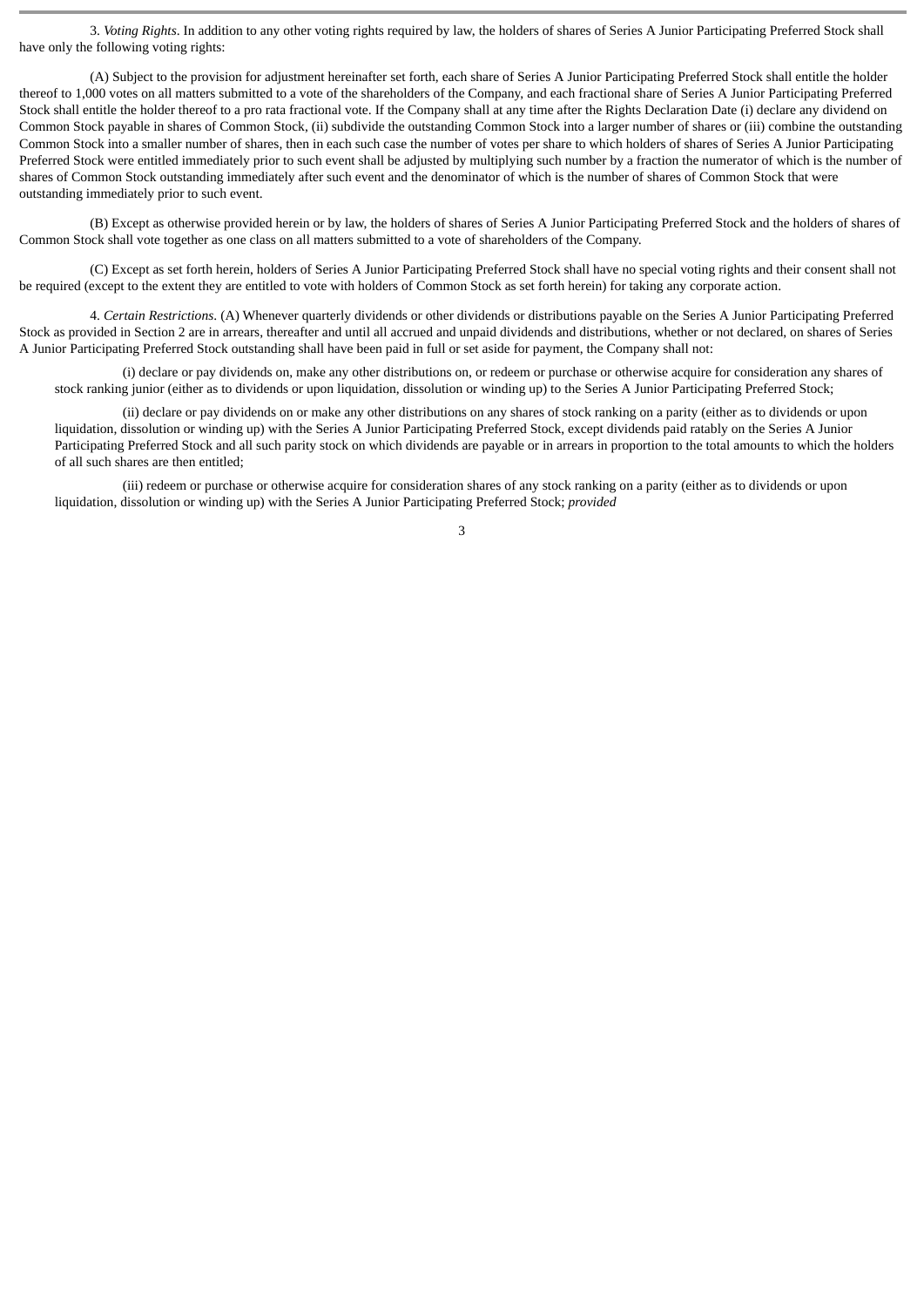that the Company may at any time redeem, purchase or otherwise acquire shares of any such parity stock (a) in exchange for shares of any stock of the Company ranking junior (either as to dividends or upon dissolution, liquidation or winding up) to the Series A Junior Participating Preferred Stock or (b) held by employees of the Company or a subsidiary of the Company upon the termination of their employment with the Company or a subsidiary of the Company; or

(iv) purchase or otherwise acquire for consideration any shares of Series A Junior Participating Preferred Stock, or any shares of stock ranking on a parity with the Series A Junior Participating Preferred Stock, except in accordance with a purchase offer made in writing or by publication (as determined by the Board of Directors) to all holders of such shares upon such terms as the Board of Directors, after consideration of the respective annual dividend rates and other relative rights and preferences of the respective Series and classes, shall determine in good faith will result in fair and equitable treatment among the respective series or classes.

(B) The Company shall not permit any subsidiary of the Company to purchase or otherwise acquire for consideration any shares of stock of the Company unless the Company could, under Section 4(A), purchase or otherwise acquire such shares at such time and in such manner.

5. *Reacquired Shares*. Any shares of Series A Junior Participating Preferred Stock purchased or otherwise acquired by the Company in any manner whatsoever shall be retired and canceled promptly after the acquisition thereof. All such shares shall, upon their cancellation, become authorized but unissued shares of Preferred Stock and may be reissued as part of a new series of Preferred Stock to be created by resolution or resolutions of the Board of Directors, subject to the conditions and restrictions on issuance set forth in the Restated Certificate of Incorporation.

6. *Liquidation*, *Dissolution or Winding Up*. (A) Upon any liquidation (voluntary or otherwise), dissolution or winding up of the Company, no distribution shall be made to the holders of shares of stock ranking junior (either as to dividends or upon liquidation, dissolution or winding up) to the Series A Junior Participating Preferred Stock unless, prior thereto, the holders of shares of Series A Junior Participating Preferred Stock shall have received an amount equal to \$1,000 per share of Series A Junior Participating Preferred Stock, plus an amount equal to accrued and unpaid dividends and distributions thereon, whether or not declared, to the date of such payment (the "*Series A Liquidation Preference*"). Following the payment of the full amount of the Series A Liquidation Preference, no additional distributions shall be made to the holders of shares of Series A Junior Participating Preferred Stock unless, prior thereto, the holders of shares of Common Stock shall have received an amount per share (the "*Common Adjustment*") equal to the quotient obtained by dividing (i) the Series A Liquidation Preference by (ii) 1,000 (as appropriately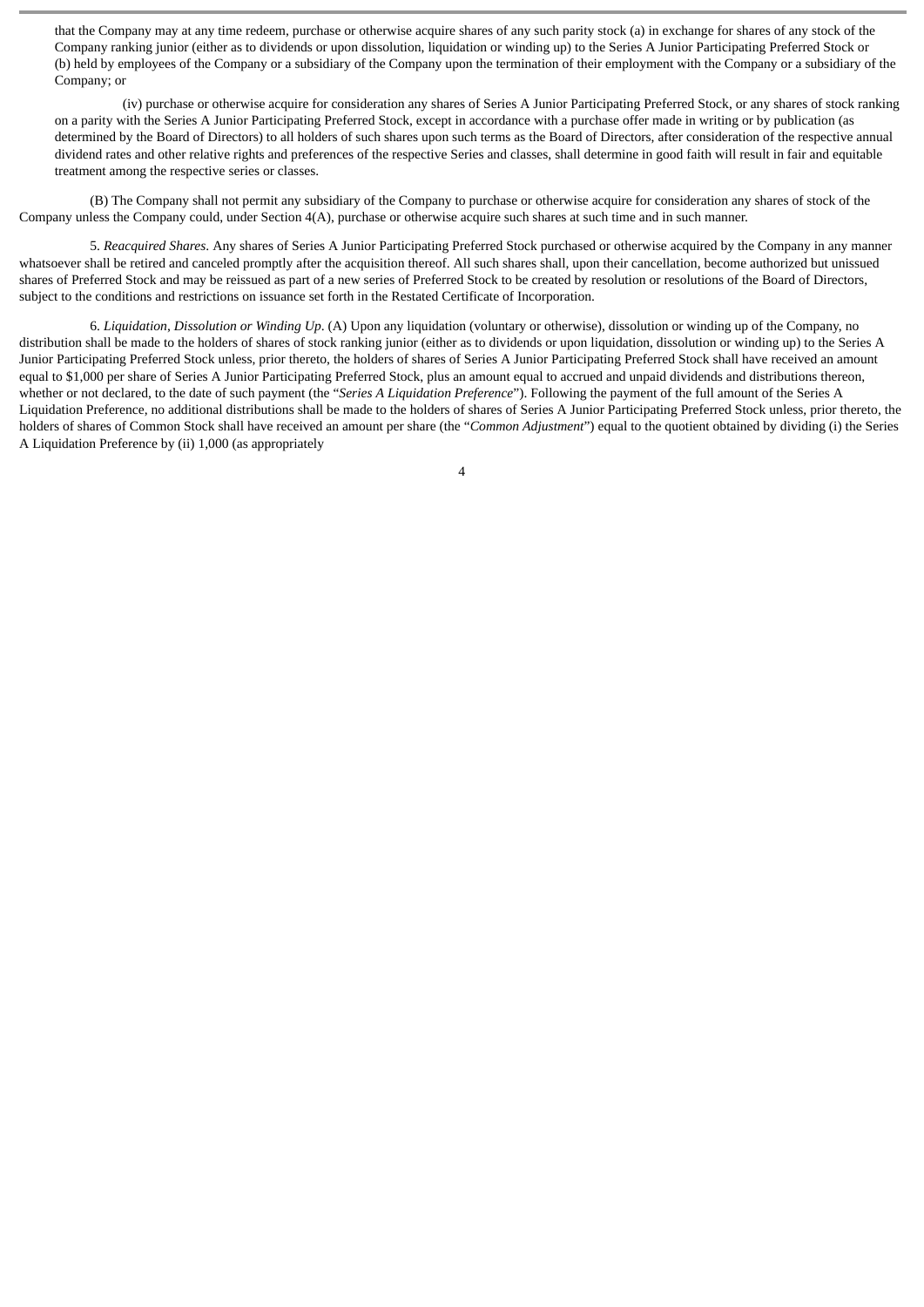adjusted as set forth in Section 6(C) below to reflect such events as stock splits, stock dividends and recapitalizations with respect to the Common Stock) (such number in clause (ii), the "*Adjustment Number*"). Following the payment of the full amount of the Series A Liquidation Preference and the Common Adjustment in respect of all outstanding shares of Series A Junior Participating Preferred Stock and Common Stock, respectively, holders of Series A Junior Participating Preferred Stock and holders of shares of Common Stock shall receive their ratable and proportionate share of the remaining assets to be distributed in the ratio of the Adjustment Number to one with respect to such Preferred Stock and Common Stock, on a per share basis, respectively.

(B) If, however, there are not sufficient assets available to permit payment in full of the Series A Liquidation Preference and the liquidation preferences of all other series of preferred stock, if any, that rank on a parity with the Series A Junior Participating Preferred Stock, then such remaining assets shall be distributed ratably to the holders of such parity shares in proportion to their respective liquidation preferences. If, however, there are not sufficient assets available to permit payment in full of the Common Adjustment, then such remaining assets shall be distributed ratably to the holders of Common Stock.

(C) If the Company shall at any time after the Rights Declaration Date (i) declare any dividend on Common Stock payable in shares of Common Stock, (ii) subdivide the outstanding Common Stock into a larger number of shares or (iii) combine the outstanding Common Stock into a smaller number of shares, through a reverse stock split of otherwise, then in each such case the Adjustment Number in effect immediately prior to such event shall be adjusted by multiplying such Adjustment Number by a fraction the numerator of which is the number of shares of Common Stock outstanding immediately after such event and the denominator of which is the number of shares of Common Stock that were outstanding immediately prior to such event.

7. *Consolidation*, *Merger*, *etc*. If the Company shall enter into any consolidation, merger, combination or other transaction in which the shares of Common Stock are exchanged for or changed into other stock or securities, cash or any other property, then in any such case the shares of Series A Junior Participating Preferred Stock shall at the same time be similarly exchanged or changed in an amount per share (subject to the provision for adjustment hereinafter set forth) equal to 1,000 times the aggregate amount of stock, securities, cash and any other property (payable in kind), as the case may be, into which or for which each share of Common Stock is changed or exchanged. If the Company shall at any time after the Rights Declaration Date (i) declare any dividend on Common Stock payable in shares of Common Stock, (ii) subdivide the outstanding Common Stock into a larger number of shares or (iii) combine the outstanding Common Stock into a smaller number of shares, then in each such case the amount set forth in the preceding sentence with respect to the exchange or change of shares of Series A Junior Participating Preferred Stock shall be adjusted by multiplying such amount by a fraction the numerator of which is the number of shares of Common Stock outstanding immediately after such event and the denominator of which is the number of shares of Common Stock that were outstanding immediately prior to such event.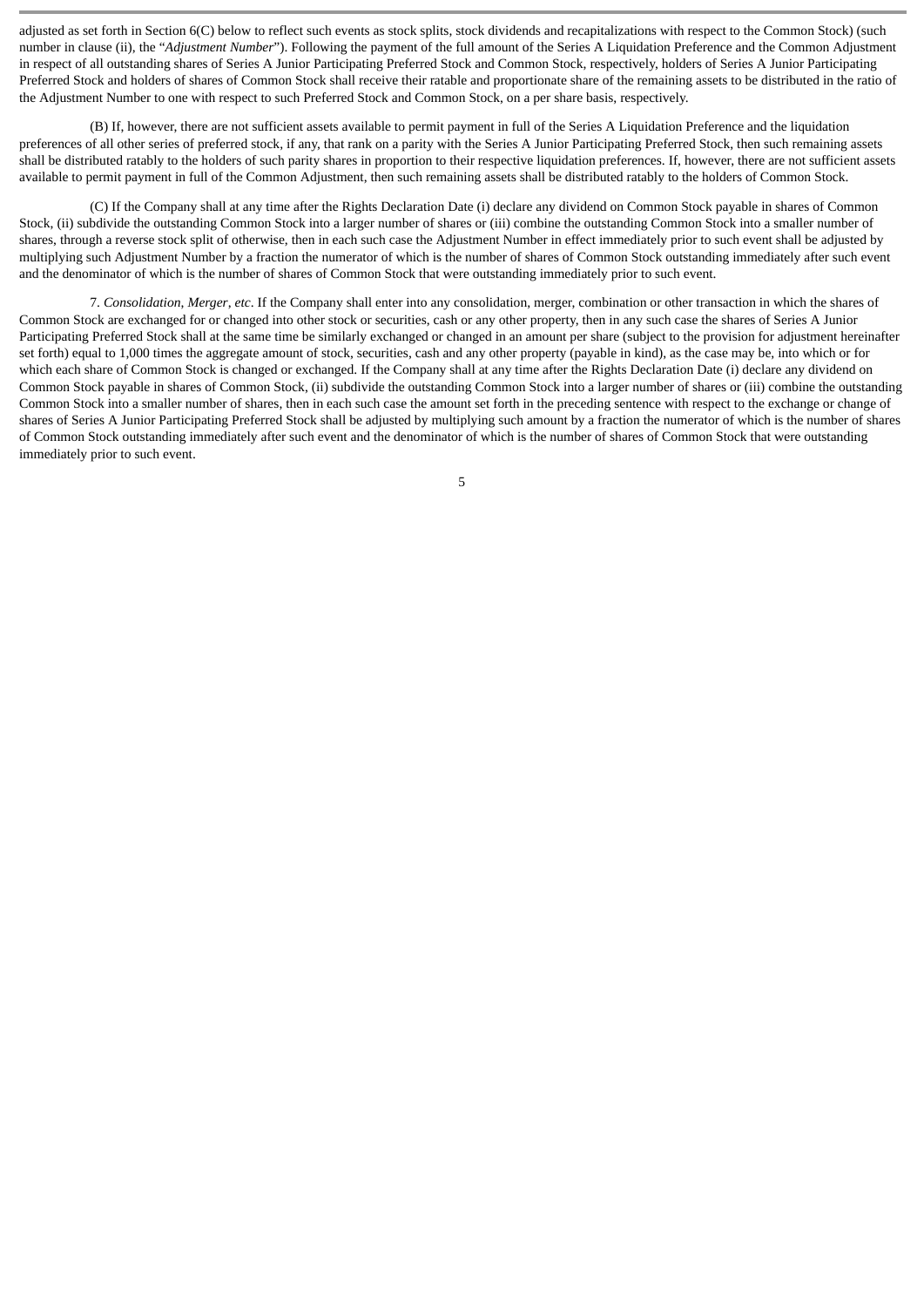8. *No Redemption*. The shares of Series A Junior Participating Preferred Stock shall not be redeemable.

9. *Rank*. The Series A Junior Participating Preferred Stock shall rank junior with respect to payment of dividends and on liquidation to all other series of the Company's preferred stock outstanding on the date hereof and to all such other series that may be issued after the date hereof except to the extent that any such other series specifically provides that it shall rank junior to the Series A Junior Participating Preferred Stock.

10. *Amendment*. The Restated Certificate of Incorporation of the Corporation shall not be amended in any manner that would materially alter or change the powers, preferences or special rights of the Series A Junior Participating Preferred Stock so as to affect them adversely without the affirmative vote of the holders of at least a majority of the outstanding shares of Series A Junior Participating Preferred Stock, voting separately as a class.

11. *Fractional Shares*. Series A Junior Participating Preferred Stock may be issued in fractions of a share that shall entitle the holder, in proportion to such holder's fractional shares, to exercise voting rights, to receive dividends thereon, and to participate in any distribution of assets and to have the benefit of all other rights of holders of Series A Junior Participating Preferred Stock.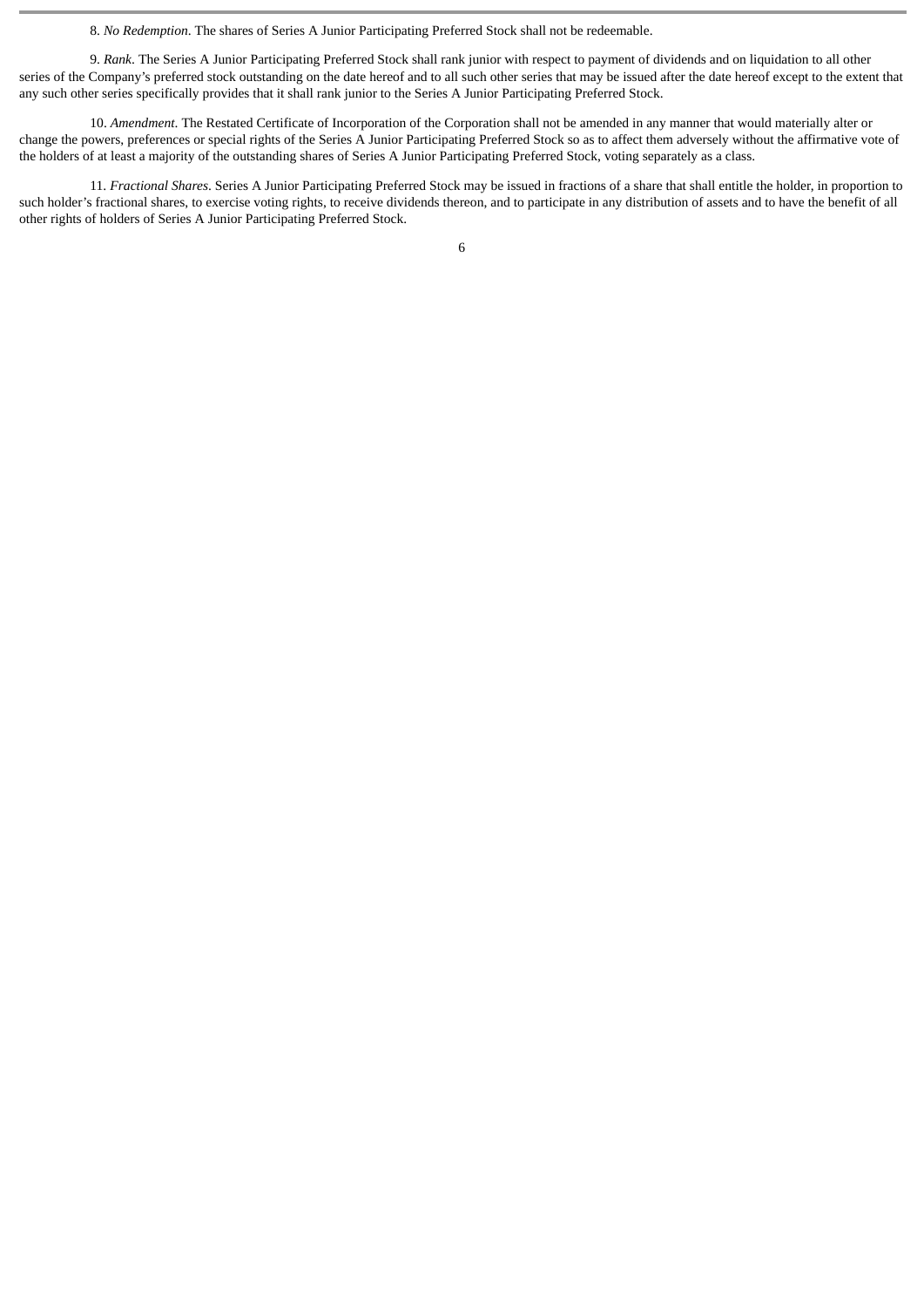IN WITNESS WHEREOF, Casual Male Retail Group, Inc. affirms the foregoing as true and has caused this Certificate to be duly executed by the authorized officers below as of this 8th day of December, 2008.

CASUAL MALE RETAIL GROUP, INC.

By: /s/ David A. Levin Name: David A. Levin Title: President and CEO

Attest:

/s/ Dennis R. Hernreich

Name: Dennis R. Hernreich

Title: EVP, COO, CFO, Treasurer and Secretary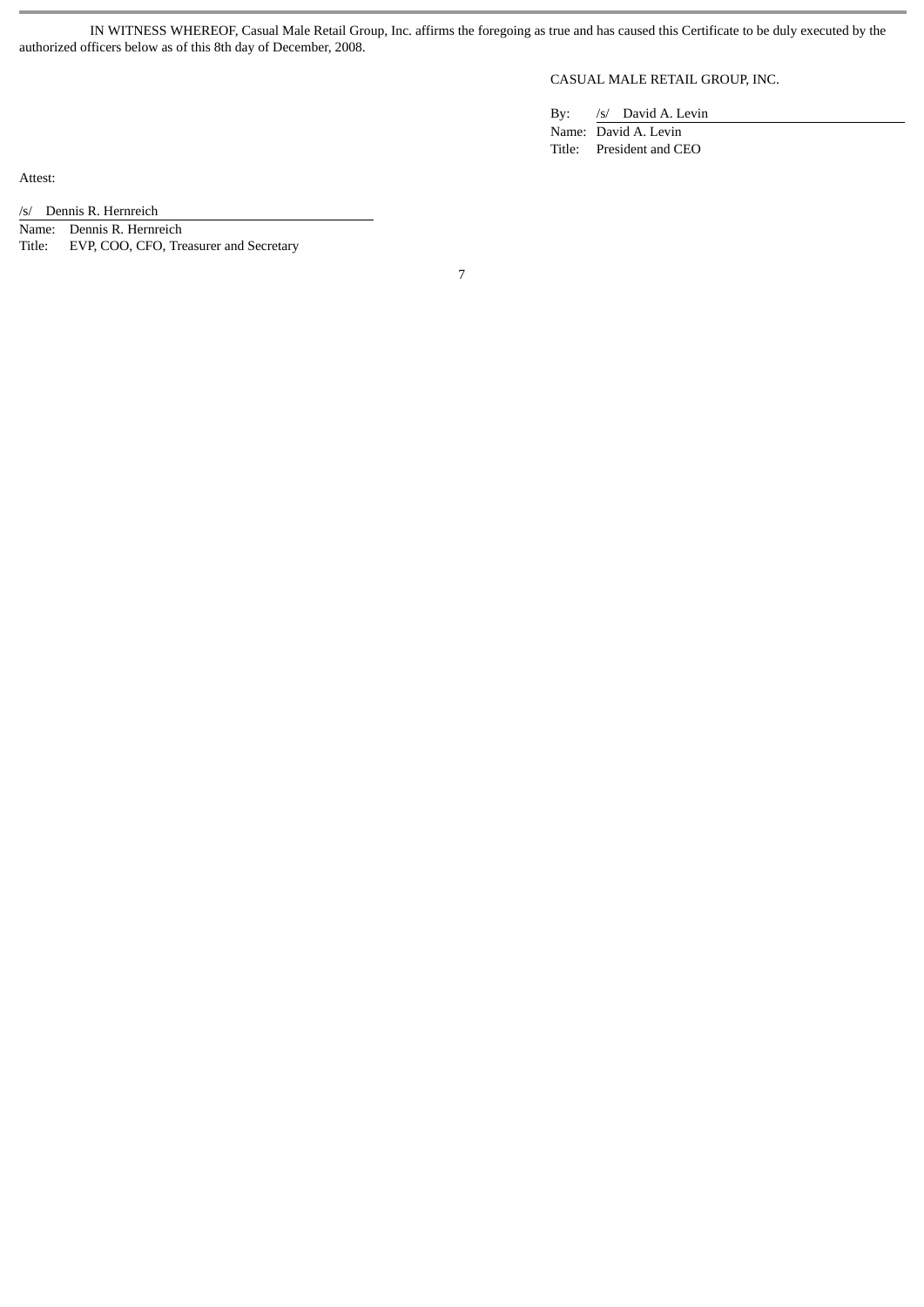EXHIBIT 4.1

# **RIGHTS AGREEMENT**

dated as of

December 8, 2008

### between

# **CASUAL MALE RETAIL GROUP, INC.**

and

# **AMERICAN STOCK TRANSFER & TRUST COMPANY, LLC** as Rights Agent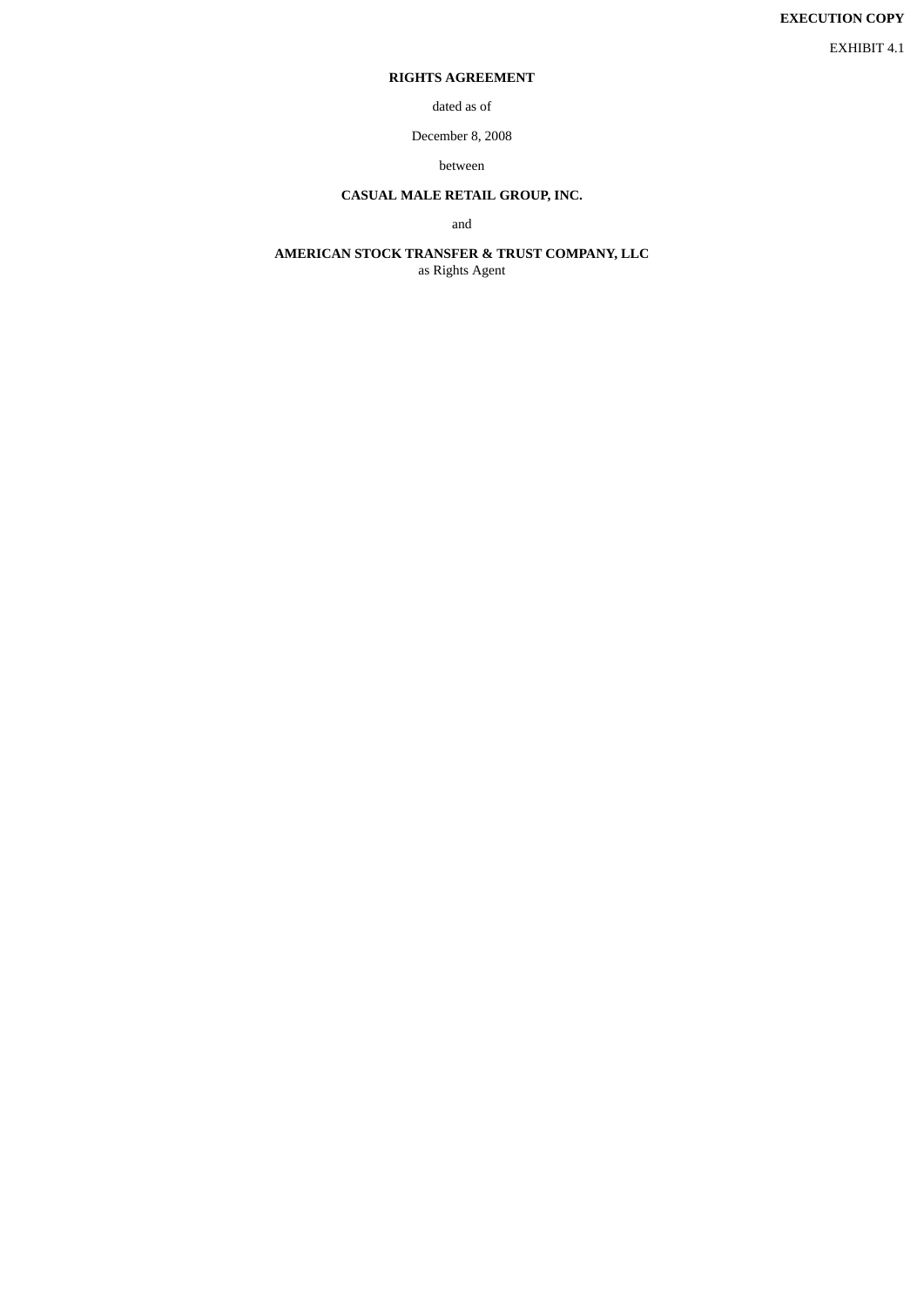# TABLE OF CONTENTS

| <b>SECTION 1.</b>  | Definitions                                                                                          | Page<br>$\mathbf{1}$ |
|--------------------|------------------------------------------------------------------------------------------------------|----------------------|
| SECTION 2.         | Appointment of Rights Agent                                                                          | $\boldsymbol{7}$     |
| <b>SECTION 3.</b>  |                                                                                                      | $\sqrt{ }$           |
| <b>SECTION 4.</b>  | <b>Issuance of Right Certificates</b><br>Form of Right Certificates                                  | 8                    |
| <b>SECTION 5.</b>  | Countersignature and Registration                                                                    | $\boldsymbol{9}$     |
|                    |                                                                                                      | 9                    |
| <b>SECTION 6.</b>  | Transfer and Exchange of Right Certificates; Mutilated, Destroyed, Lost or Stolen Right Certificates |                      |
| SECTION 7.         | Exercise of Rights; Purchase Price; Expiration Date of Rights                                        | 10                   |
| <b>SECTION 8.</b>  | Cancellation and Destruction of Right Certificates                                                   | 12                   |
| <b>SECTION 9.</b>  | Reservation and Availability of Capital Stock                                                        | 12                   |
| <b>SECTION 10.</b> | Preferred Stock Record Date                                                                          | 13                   |
| <b>SECTION 11.</b> | Adjustment of Purchase Price, Number and Kind of Shares or Number of Rights                          | 13                   |
| <b>SECTION 12.</b> | Certificate of Adjusted Purchase Price or Number of Shares                                           | 21                   |
| <b>SECTION 13.</b> | Consolidation, Merger or Sale or Transfer of Assets or Earning Power                                 | 21                   |
| <b>SECTION 14.</b> | Fractional Rights and Fractional Shares                                                              | 24                   |
| <b>SECTION 15.</b> | <b>Rights of Action</b>                                                                              | 25                   |
| <b>SECTION 16.</b> | Agreement of Right Holders                                                                           | 25                   |
| SECTION 17.        | Right Certificate Holder Not Deemed a Shareholder                                                    | 26                   |
| <b>SECTION 18.</b> | Concerning the Rights Agent                                                                          | 26                   |
| <b>SECTION 19.</b> | Merger or Consolidation or Change of Name of Rights Agent                                            | 27                   |
| <b>SECTION 20.</b> | Duties of Rights Agent                                                                               | 27                   |
| SECTION 21.        | Change of Rights Agent                                                                               | 29                   |
| <b>SECTION 22.</b> | <b>Issuance of New Right Certificates</b>                                                            | 30                   |
| <b>SECTION 23.</b> | Redemption                                                                                           | 30                   |
| <b>SECTION 24.</b> | Exchange                                                                                             | 31                   |
| <b>SECTION 25.</b> | Notice of Proposed Actions                                                                           | 31                   |
| <b>SECTION 26.</b> | <b>Notices</b>                                                                                       | 32                   |
| SECTION 27.        | Supplements and Amendments                                                                           | 33                   |
| <b>SECTION 28.</b> | <b>Successors</b>                                                                                    | 33                   |
| SECTION 29.        | Determinations and Actions by the Board of Directors, etc                                            | 33                   |
| <b>SECTION 30.</b> | Benefits of this Agreement                                                                           | 34                   |
| <b>SECTION 31.</b> | Severability                                                                                         | 34                   |
| <b>SECTION 32.</b> | Governing Law                                                                                        | 34                   |
| SECTION 33.        | Counterparts                                                                                         | 34                   |
| <b>SECTION 34.</b> | <b>Descriptive Headings</b>                                                                          | 34                   |
| $T = 1.2134$       | $\mathbf{r}$ for $\mathbf{r}$ for $\mathbf{r}$ , $\mathbf{r}$ for $\mathbf{r}$                       |                      |

Exhibit A – Form of Certificate of Designation, Preferences and Rights of Series A Junior Participating Preferred Stock<br>Exhibit B – Form of Right Certificate<br>Exhibit C – Summary Description of the Shareholder Rights Plan

Exhibit B – Form of Right Certificate

Exhibit C – Summary Description of the Shareholder Rights Plan

i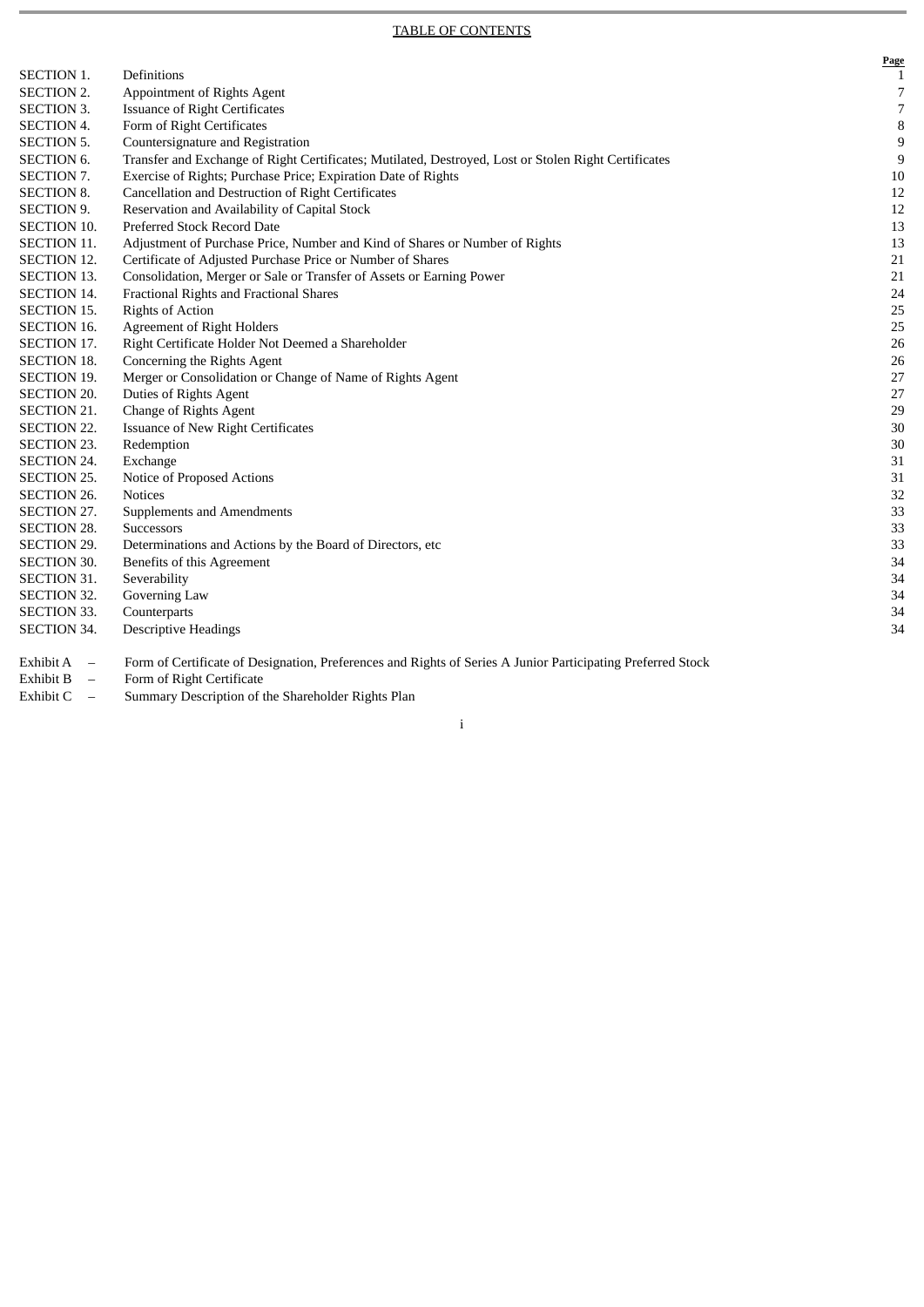#### **RIGHTS AGREEMENT**

**AGREEMENT** (the "*Agreement*") dated as of December 8, 2008, between Casual Male Retail Group, Inc., a Delaware corporation (the "*Company*"), and American Stock Transfer & Trust Company, a New York limited liability company, as Rights Agent (the "*Rights Agent*"),

#### **W I T N E S S E T H**

**WHEREAS**, the Board of Directors of the Company (the "*Board of Directors*") authorized and declared a dividend of one preferred stock purchase right (a "*Right*") for each share of Common Stock (as hereinafter defined) outstanding at the close of business on December 19, 2008 (the "*Record Date*") and has authorized the issuance, upon the terms and subject to the conditions hereinafter set forth, of one Right in respect of each share of Common Stock issued after the Record Date, each Right representing the right to purchase, upon the terms and subject to the conditions hereinafter set forth, one one-thousandth of a share of Preferred Stock (as hereinafter defined);

**NOW, THEREFORE**, the parties hereto agree as follows:

SECTION 1. *Definitions*. The following terms, as used herein, have the following meanings:

"*Acquiring Person*" means any Person who or which, together with all Affiliates and Associates of such Person, is the Beneficial Owner of 15% or more of the shares of Common Stock then outstanding, but shall not include:

(a) Exempt Persons; or

(b) any Person who or which, together with all Affiliates and Associates of such Person, is the Beneficial Owner of 15% or more of the shares of Common Stock outstanding as of the date hereof (an "*Existing Holder*"), unless and until such time as such Existing Holder becomes the Beneficial Owner of any additional shares of Common Stock of the Company (other than pursuant to a dividend or distribution paid or made by the Company on the outstanding shares of Common Stock in shares of Common Stock or pursuant to a split or subdivision of the outstanding shares of Common Stock) that would cause such Existing Holder's percentage ownership of shares of Common Stock outstanding to exceed by any amount such Existing Holder's percentage ownership (rounded up to the next whole percentage point) as of the date of this Agreement, in which case such Existing Holder will become an Acquiring Person.

Notwithstanding the foregoing, no Person shall become an Acquiring Person:

(i) as the result of an acquisition of Common Stock by the Company that, by reducing the number of shares of Common Stock outstanding, increases the proportionate number of shares of Common Stock beneficially owned by such Person to 15% or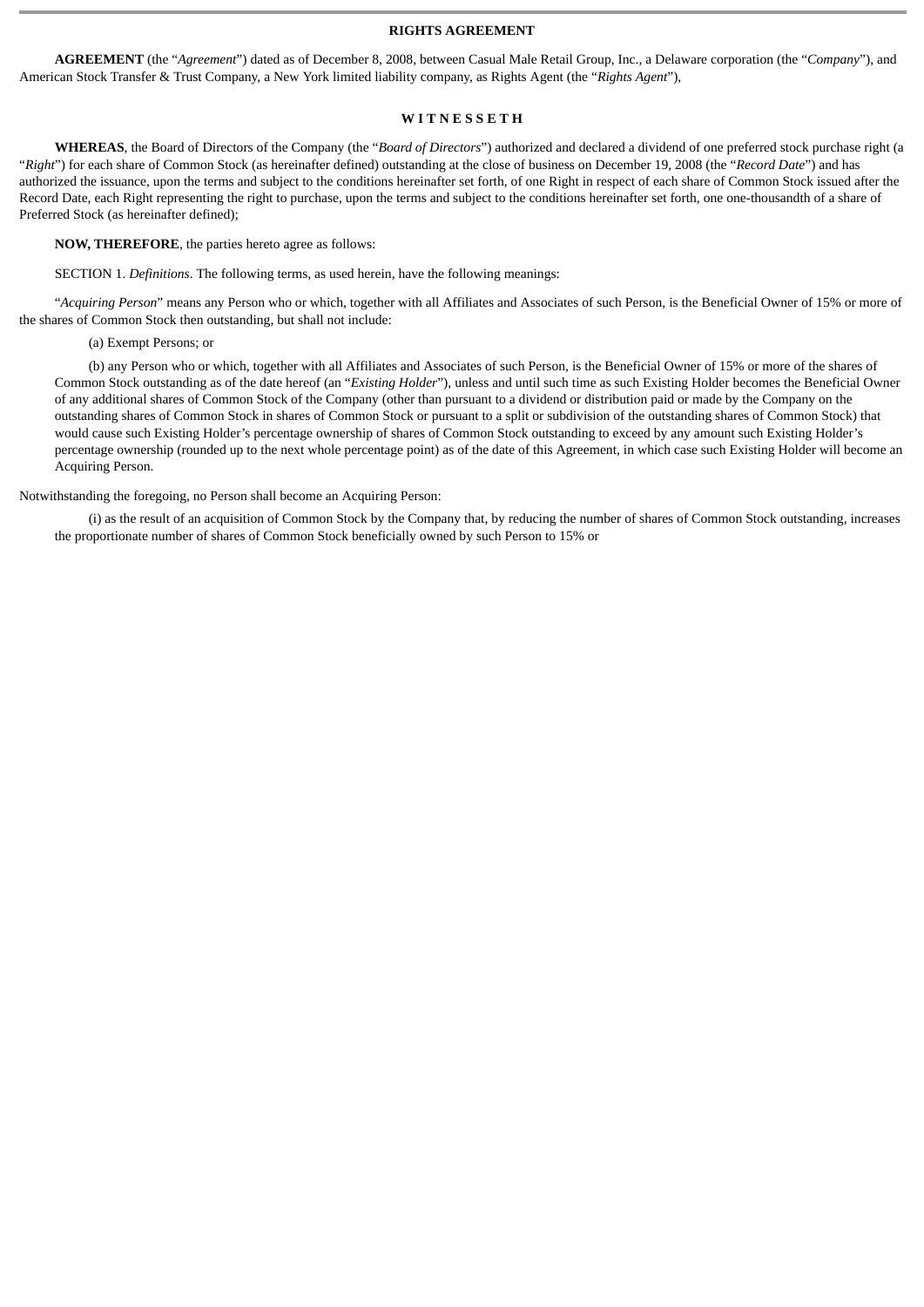more of the Common Stock then outstanding; *provided*, *however*, that, if a Person becomes the Beneficial Owner of 15% or more of the Common Stock then outstanding by reason of share purchases by the Company and shall, after such share purchases by the Company, become the Beneficial Owner of any additional shares of Common Stock, then such Person shall be deemed to be an Acquiring Person; or

(ii) if the Board of Directors determines in good faith that such Person who would otherwise be an Acquiring Person has become such inadvertently and such Person divests as promptly as practicable a sufficient number of shares of Common Stock so that such Person would no longer be an Acquiring Person, then such Person shall not be deemed to be an Acquiring Person for any purposes of this Agreement. For the avoidance of doubt, if any Person may avoid being an Acquiring Person by divesting shares of Common Stock as described in this clause (ii), then such Person shall not be considered to become an Acquiring Person until the date that the Board of Directors determines in good faith that such divestiture has not occurred as promptly as practicable.

"*Affiliate*" and "*Associate*" have the respective meanings ascribed to such terms in Rule 12b-2 under the Exchange Act as in effect on the date hereof.

A Person shall be deemed the "*Beneficial Owner*" of, and shall be deemed to have "*Beneficial Ownership*" of and to "*beneficially own*", any securities that:

(a) such Person or any of its Affiliates or Associates, directly or indirectly, beneficially owns (as determined pursuant to Rule 13d-3 under the Exchange Act as in effect on the date hereof);

(b) such Person or any of its Affiliates or Associates, directly or indirectly, has

(i) the right to acquire (whether such right is exercisable immediately or only upon the occurrence of certain events or the passage of time or both) pursuant to any agreement, arrangement or understanding (other than customary agreements with and between underwriters and selling group members with respect to a bona fide public offering of securities), or upon the exercise of conversion rights, exchange rights, rights, warrants, options or otherwise; *provided*, *however*, that a Person shall not be deemed the Beneficial Owner of, or to beneficially own, (A) securities tendered pursuant to a tender or exchange offer made by or on behalf of such Person or any of such Person's Affiliates or Associates until such tendered securities are accepted for purchase or exchange, (B) securities that such Person has a right to acquire upon the exercise of Rights at any time prior to the time that any Person becomes an Acquiring Person, (C) securities issuable upon the exercise of Rights from and after the time that any Person becomes an Acquiring Person if such Rights were acquired by such Person or any of such Person's Affiliates or Associates prior to the Distribution Date or pursuant to Section 3(a) or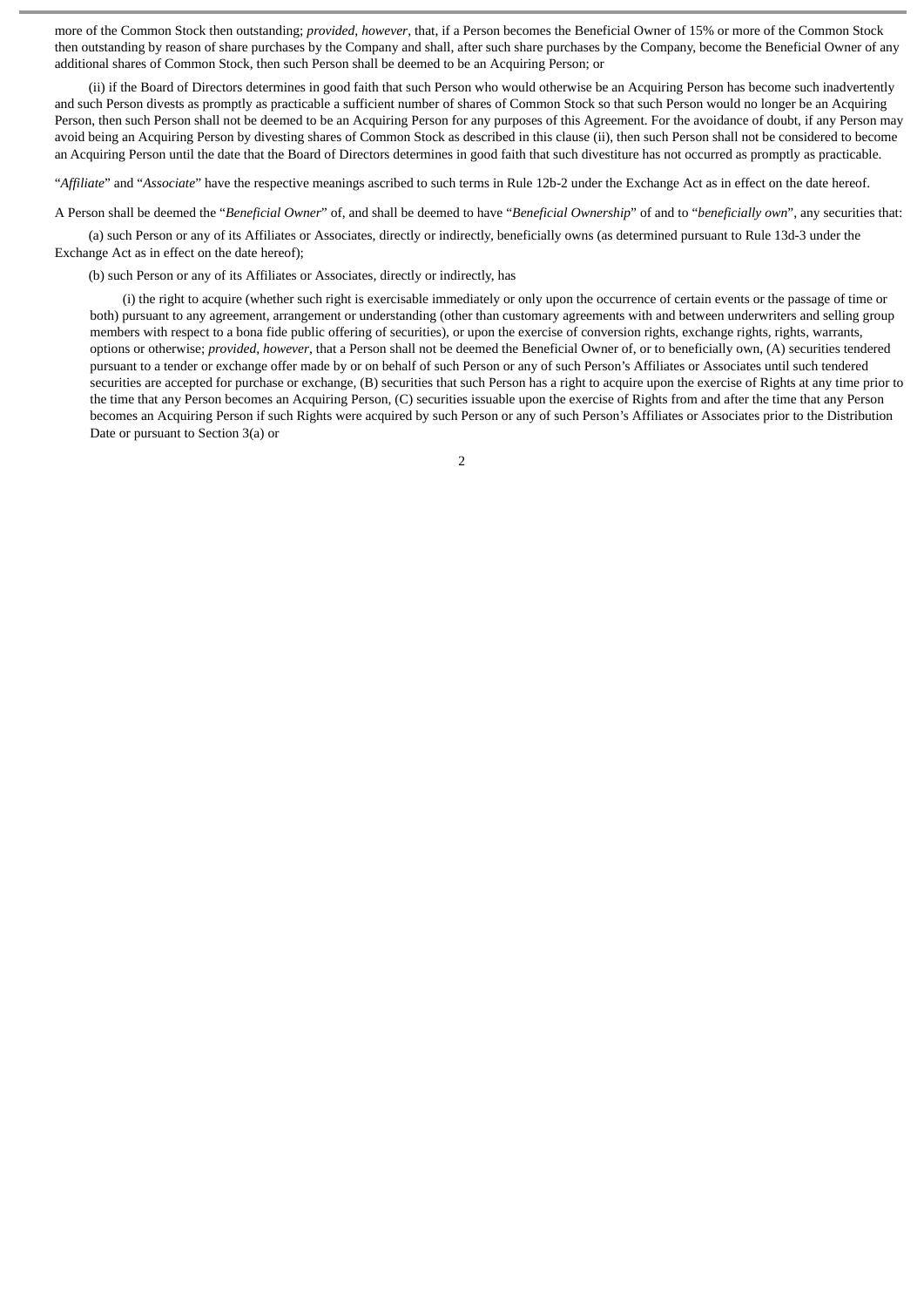Section 22 hereof ("*Original Rights*") or pursuant to Section 11(a)(i) or Section 11(p) with respect to an adjustment to Original Rights or (D) Common Stock issuable upon the exercise of options to purchase Common Stock, if such options are issued pursuant to an employment or consulting agreement, arrangement or understanding or an employee benefit plan of the Company or any Subsidiary of the Company and have an exercise price per share of Common Stock that is greater than the closing price of the Common Stock as determined pursuant to Section 11(d)(i) on any Trading Day, until such options are exercised in exchange for Common Stock, in which event the holder will be deemed to have beneficial ownership of such Common Stock; or

(ii) the right to vote (whether such right is exercisable immediately or only upon the occurrence of certain events or the passage of time or both) pursuant to any agreement, arrangement or understanding; *provided* that a Person shall not be deemed the "Beneficial Owner" of or to "beneficially own" any security under this clause (ii) as a result of an agreement, arrangement or understanding to vote such security if such agreement, arrangement or understanding (A) arises solely from a revocable proxy or consent given in response to a public proxy or consent solicitation made pursuant to, and in accordance with, the applicable rules and regulations under the Exchange Act and (B) is not also then reportable by such Person on Schedule 13D under the Exchange Act (or any comparable or successor report);

(c) are beneficially owned, directly or indirectly, by any other Person (or any Affiliate or Associate thereof) and with respect to which such Person or any of its Affiliates or Associates has any agreement, arrangement or understanding (other than customary agreements with and between underwriters and selling group members with respect to a bona fide public offering of securities) for the purpose of acquiring, holding, voting (except pursuant to a revocable proxy or consent as described in clause (b)(ii) immediately above) or disposing of any such securities;

(d) are in respect of any Synthetic Long Positions held by such Person or such Person's Affiliates or Associates, which Synthetic Long Positions are disclosed pursuant to a Schedule 13D under the Exchange Act; or

(e) are in respect of any Synthetic Long Positions held by such Person or such Person's Affiliates or Associates, if such Synthetic Long Positions are not disclosed pursuant to a Schedule 13D under the Exchange Act, if and only if the Board determines that such Person shall be deemed to be the Beneficial Owner of, and to beneficially own, the Common Stock in respect of such Synthetic Long Positions.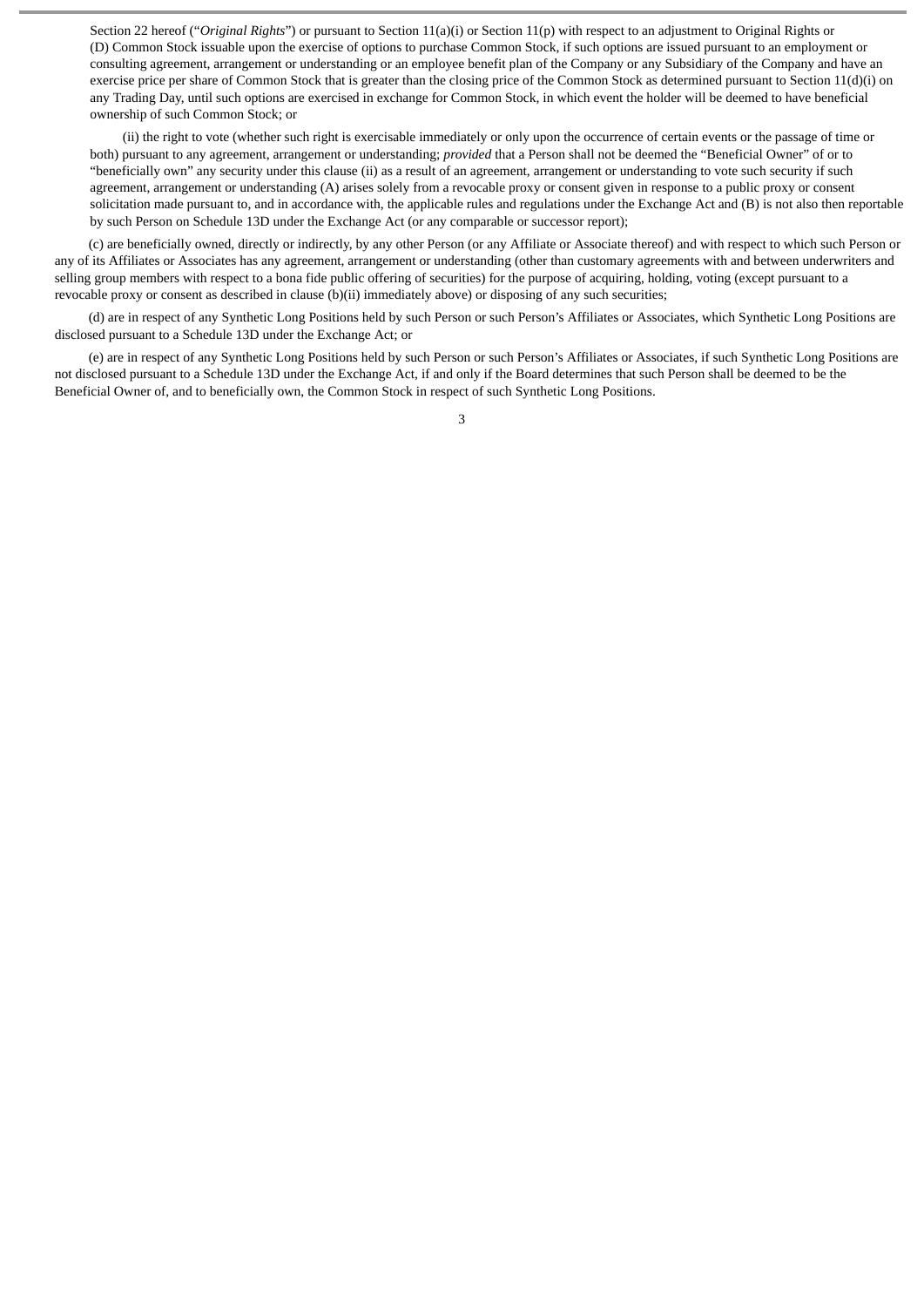"*Business Day*" means any day other than a Saturday, Sunday or a day on which banking institutions in the State of New York are authorized or obligated by law or executive order to close.

"*Certificate of Incorporation*" means the Restated Certificate of Incorporation of the Corporation, as amended.

"*Close of business*" on any given date means 5:00 P.M., New York time, on such date; *provided* that if such date is not a Business Day "*close of business*" means 5:00 P.M., New York time, on the next succeeding Business Day.

"*Common Stock*" means the Common Stock, par value \$0.01 per share, of the Company, unless used with reference to another Person in which case, "Common Stock" means (i) the capital stock of such Person with the greatest voting power, or the equity securities or other equity interest having power to control or direct the management, of such Person or (ii) if such Person is the subsidiary of another Person, the capital stock with the greatest voting power or the equity securities or other equity interest having power to control or direct the management, of the Person with ultimate control over such first Person.

"*Distribution Date*" means the earlier of (a) the close of business on the tenth day after the Stock Acquisition Date and (b) the close of business on the tenth Business Day (or such later day as may be designated prior to the occurrence of a Section 11(a)(ii) Event by action of the Board of Directors) after the date of the commencement of, or first public announcement of the intent of any Person to commence, a tender or exchange offer the consummation of which would result in such Person becoming an Acquiring Person, unless the tenth day or tenth Business Day, as the case may be, referred to in clauses (a) and (b) above occurs after the date of public announcement of this Agreement and before the Record Date, in which event the Distribution Date shall be the close of business on the tenth day after the Record Date.

"*Exchange Act*" means the Securities Exchange Act of 1934, as amended, unless otherwise specified.

"*Exempt Person*" shall mean the Company or any Subsidiary of the Company, in each case including, without limitation, in its fiduciary capacity, or any employee benefit plan of the Company or of any Subsidiary of the Company, or any Person holding Common Stock for or pursuant to the terms of any such plan or for the purpose of funding any such plan or funding other employee benefits for employees of the Company or of any Subsidiary of the Company.

"*Expiration Date*" means the earlier of (a) the Final Expiration Date and (b) the time at which all Rights are redeemed as provided in Section 23 or exchanged as provided in Section 24.

"*Final Expiration Date*" means the close of business on December 8, 2009.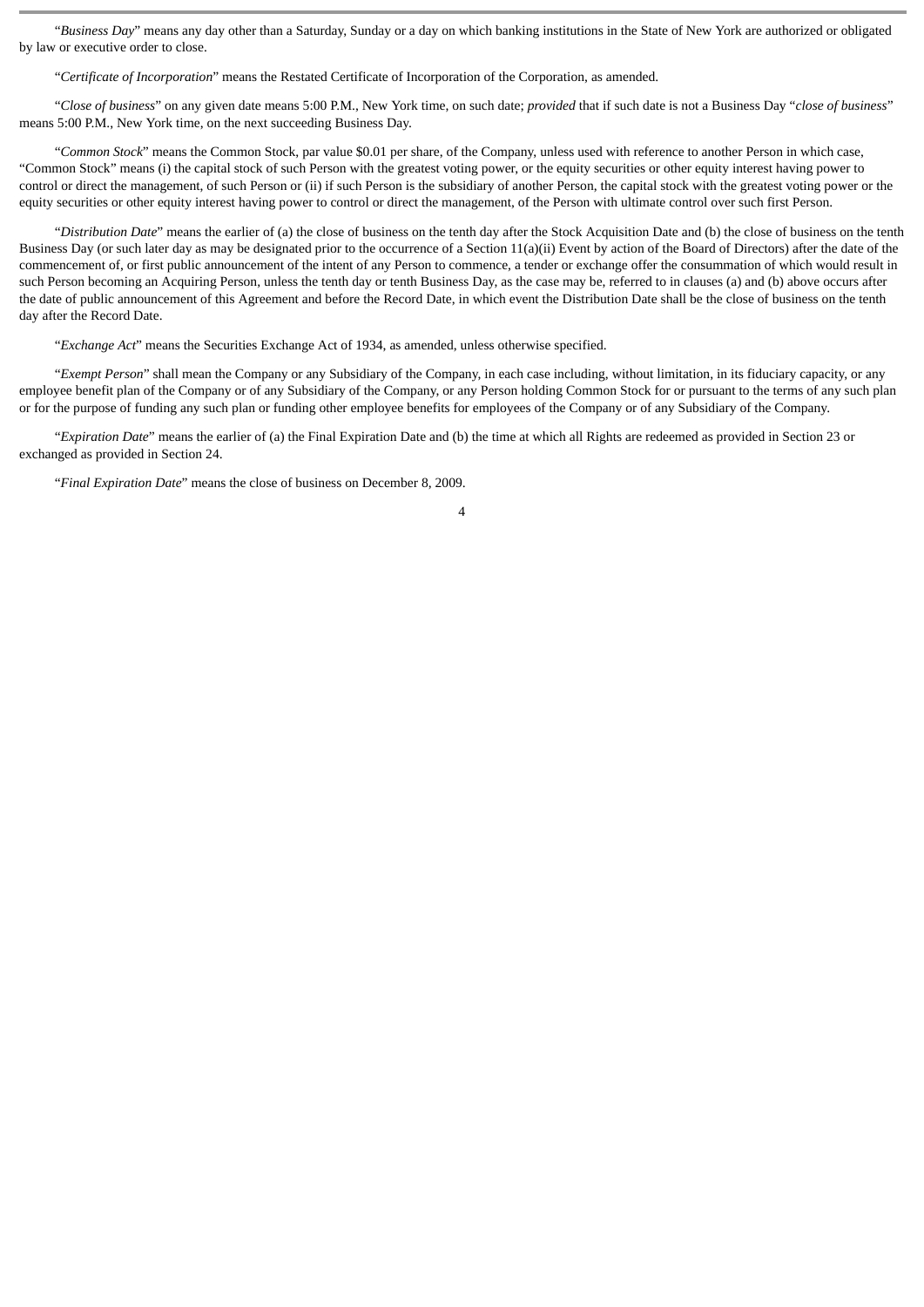"*Person*" means an individual, corporation, partnership, association, trust or any other entity or organization and shall include any successor (by merger or otherwise) of such entity or organization.

"*Preferred Stock*" means the Series A Junior Participating Preferred Stock, par value \$0.01 per share, of the Company having the terms set forth in the form of certificate of designation attached hereto as Exhibit A.

"*Purchase Price*" means the price (subject to adjustment as provided herein) at which a holder of a Right may purchase one one-thousandth of a share of Preferred Stock (subject to adjustment as provided herein) upon exercise of a Right, which price shall initially be \$5.00.

"*Section 13 Event*" means any event described in clauses (x), (y) or (z) of Section 13(a).

"*Securities Act*" means the Securities Act of 1933, as amended, unless otherwise specified.

"*Stock Acquisition Date*" means the date of the first public announcement (including the filing of a report pursuant to Section 13(d) of the Exchange Act), by the Company or an Acquiring Person that an Acquiring Person has become such.

"*Subsidiary*" of any Person means any other Person of which securities or other ownership interests having ordinary voting power, in the absence of contingencies, to elect a majority of the board of directors or other Persons performing similar functions are at the time directly or indirectly owned by such first Person.

"*Synthetic Long Position*" shall mean any option, warrant, convertible security, stock appreciation right or other contractual right or derivative, whether or not presently exercisable, that has an exercise or conversion privilege or a settlement payment or mechanism at a price related to Common Stock or a value determined in whole or part with reference to, or derived in whole or in part from, the market price or value of Common Stock (without regard to whether (a) such right or derivative conveys any voting rights in such Common Stock to such Person, (b) such right or derivative is subject to settlement in whole or in part in Common Stock or (c) such Person may have entered into other transactions that hedge the economic effect of such right or derivative) and that increases in value as the value of Common Stock increases or that provides to the holder of such right an opportunity, directly or indirectly, to profit or share in any profit derived from any increase in the value of Common Stock, but shall not include:

(i) rights of a pledgee under a bona fide pledge of Common Stock;

(ii) rights of all holders of Common Stock to receive Common Stock pro rata, or obligations to dispose of Common Stock, as a result of a merger, exchange offer or consolidation involving the Company;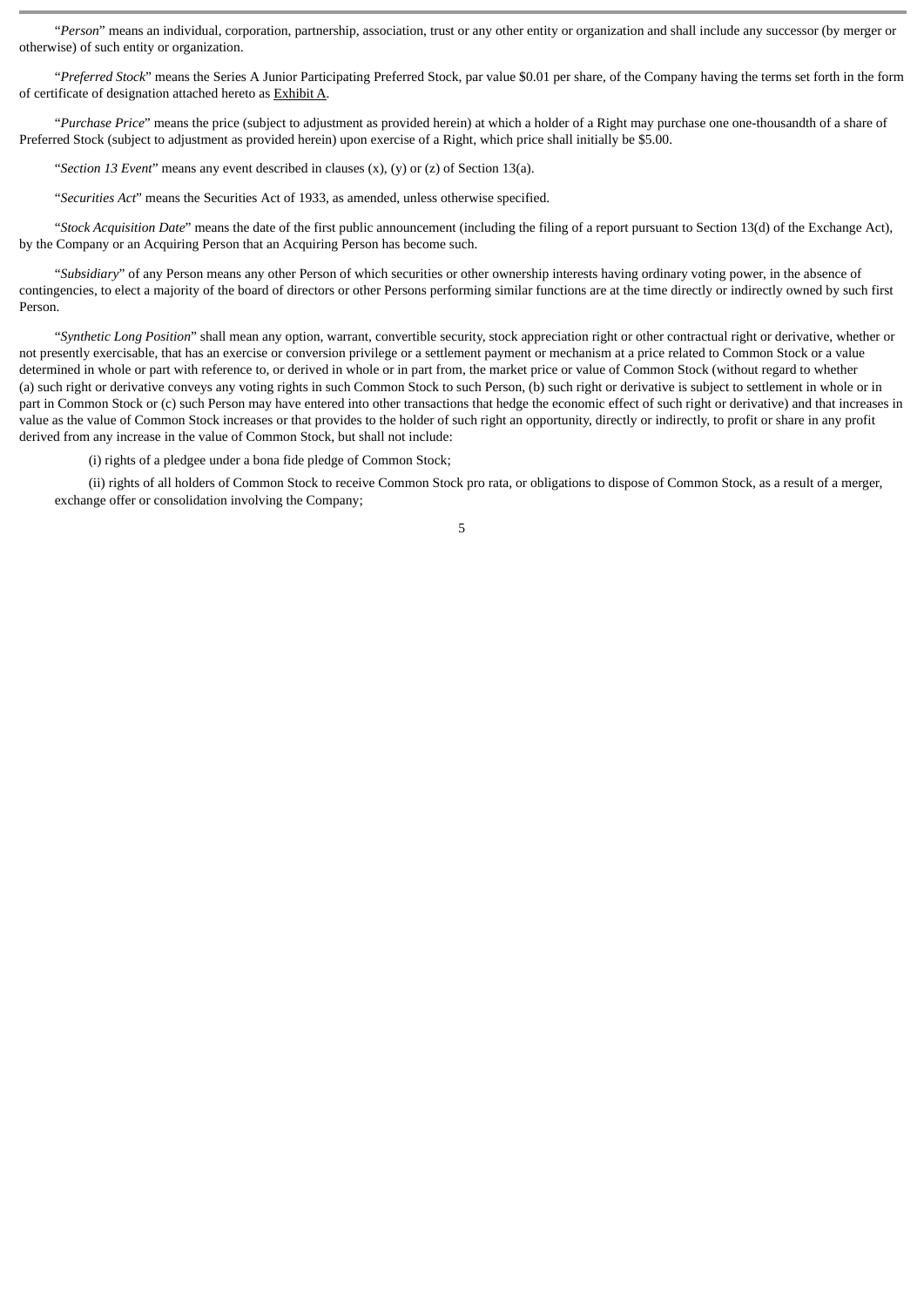(iii) rights or obligations to surrender Common Stock, or have Common Stock withheld, upon the receipt or exercise of a derivative security or the receipt or vesting of equity securities, in order to satisfy the exercise price or the tax withholding consequences of receipt, exercise or vesting;

(iv) interests in broad-based index options, broad-based index futures and broad-based publicly traded market baskets of stocks approved for trading by the appropriate federal governmental authority;

(v) interests or rights to participate in employee benefit plans of the Company held by employees or former employees of the Company; or

(vi) options granted to an underwriter in a registered public offering for the purpose of satisfying over-allotments in such offering.

The shares of Common Stock in respect of which a Person has a Synthetic Long Position shall be the notional or other number of shares of Common Stock specified in a filing by such Person or any of such Person's Affiliates or Associates with the Securities and Exchange Commission in respect of which shares of Common Stock are the "subject security" or in the documentation evidencing the Synthetic Long Position as being subject to be acquired upon the exercise or settlement of the applicable right or derivative or as the basis upon which the value or settlement amount of such right or derivative, or the opportunity of the holder of such right or derivative to profit or share in any profit, is to be calculated in whole or in part or, if no such number of shares of Common Stock is specified in any filing or documentation, as determined by the Board in good faith to be the number of shares of Common Stock to which the Synthetic Long Position relates.

"*Trading Day*" means with respect to the Common Stock or any other security a day on which the principal national securities exchange on which the shares of Common Stock or such security are listed or admitted to trading is open for the transaction of business or, if the shares of Common Stock or such security are not listed or admitted to trading on any national securities exchange, a Business Day.

"*Triggering Event*" means any Section 11(a)(ii) Event or any Section 13 Event.

Each term listed below is defined in the corresponding Section of this Agreement:

| Term                       | <b>Section</b> |
|----------------------------|----------------|
| <b>Adjustment Shares</b>   | 11(a)(ii)      |
| Agreement                  | Preamble       |
| <b>Board of Directors</b>  | Recital        |
| common stock equivalents   | 11(a)(iii)(B)  |
| Company                    | Preamble       |
| current market price       | 11(d)(i)(B)    |
| equivalent preferred stock | 11(b)          |
| Exchange Ratio             | 24(a)          |
|                            |                |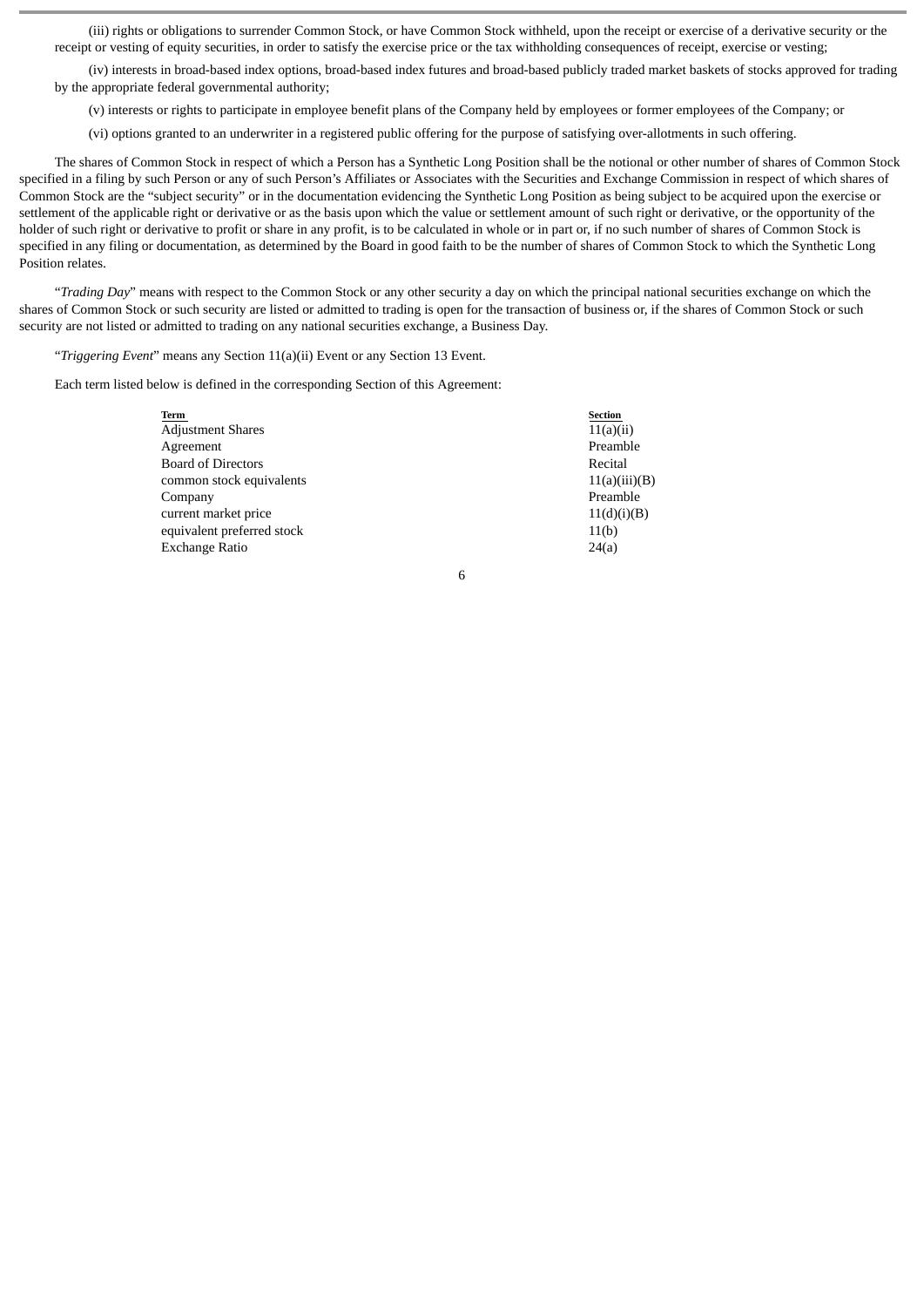| Term                       | <b>Section</b>                   |
|----------------------------|----------------------------------|
| <b>Existing Holder</b>     | Definition of "Acquiring Person" |
| Original Rights            | Definition of "Beneficial Owner" |
| Principal Party            | 13(b)                            |
| <b>Redemption Price</b>    | 23(a)                            |
| Right                      | Recital                          |
| <b>Rights Agent</b>        | Preamble                         |
| <b>Right Certificates</b>  | 4(a)                             |
| Record Date                | Recital                          |
| Section $11(a)(ii)$ Event  | 11(a)(ii)                        |
| <b>Substitution Period</b> | 11(a)(iii)(c)                    |
|                            |                                  |

SECTION 2. *Appointment of Rights Agent*. The Company hereby appoints the Rights Agent to act as agent for the Company and the holders of the Rights in accordance with the terms and conditions hereof, and the Rights Agent hereby accepts such appointment. The Company may from time to time appoint such co-rights agents as it may deem necessary or desirable. If the Company appoints one or more co-rights agents, the respective duties of the Rights Agent and any co-rights agents shall be as the Company shall determine.

SECTION 3. *Issuance of Right Certificates*. (a) Prior to the Distribution Date, (i) the Rights will be evidenced (unless earlier expired, redeemed or terminated) by the certificates for the Common Stock (or, in the case of uncertificated shares of Common Stock, by the book-entry account that evidences record ownership of such shares) and not by separate Right Certificates and the registered holders of the Common Stock shall be deemed to be the registered holders of the associated Rights, and (ii) the Rights will be transferable only in connection with the transfer of the underlying Shares of Common Stock. As soon as practicable after the Record Date, the Company will send a summary of the Rights substantially in the form of Exhibit C hereto, by first-class, postage prepaid mail, to each record holder of the Common Stock as of the close of business on the Record Date at the address of such holder shown on the records of the Company.

(b) As soon as practicable after the Company has notified the Rights Agent of the occurrence of the Distribution Date, the Rights Agent will send, by firstclass, insured, postage prepaid mail, to each record holder of the Common Stock as of the close of business on the Distribution Date, at the address of such holder shown on the records of the Company, one or more Right Certificates evidencing one Right (subject to adjustment as provided herein) for each share of Common Stock so held (or if the Common Stock is uncertificated, by appropriate changes to the book-entry account that evidences record ownership of such Common Stock) . If an adjustment in the number of Rights per share of Common Stock has been made pursuant to Section 11(p), the Company shall, at the time of distribution of the Right Certificates, make the necessary and appropriate rounding adjustments (in accordance with Section 14(a)) so that Right Certificates representing only whole numbers of Rights are distributed and cash is paid in lieu of any fractional Rights. From and after the Distribution Date, the Rights will be evidenced solely by such Right Certificates.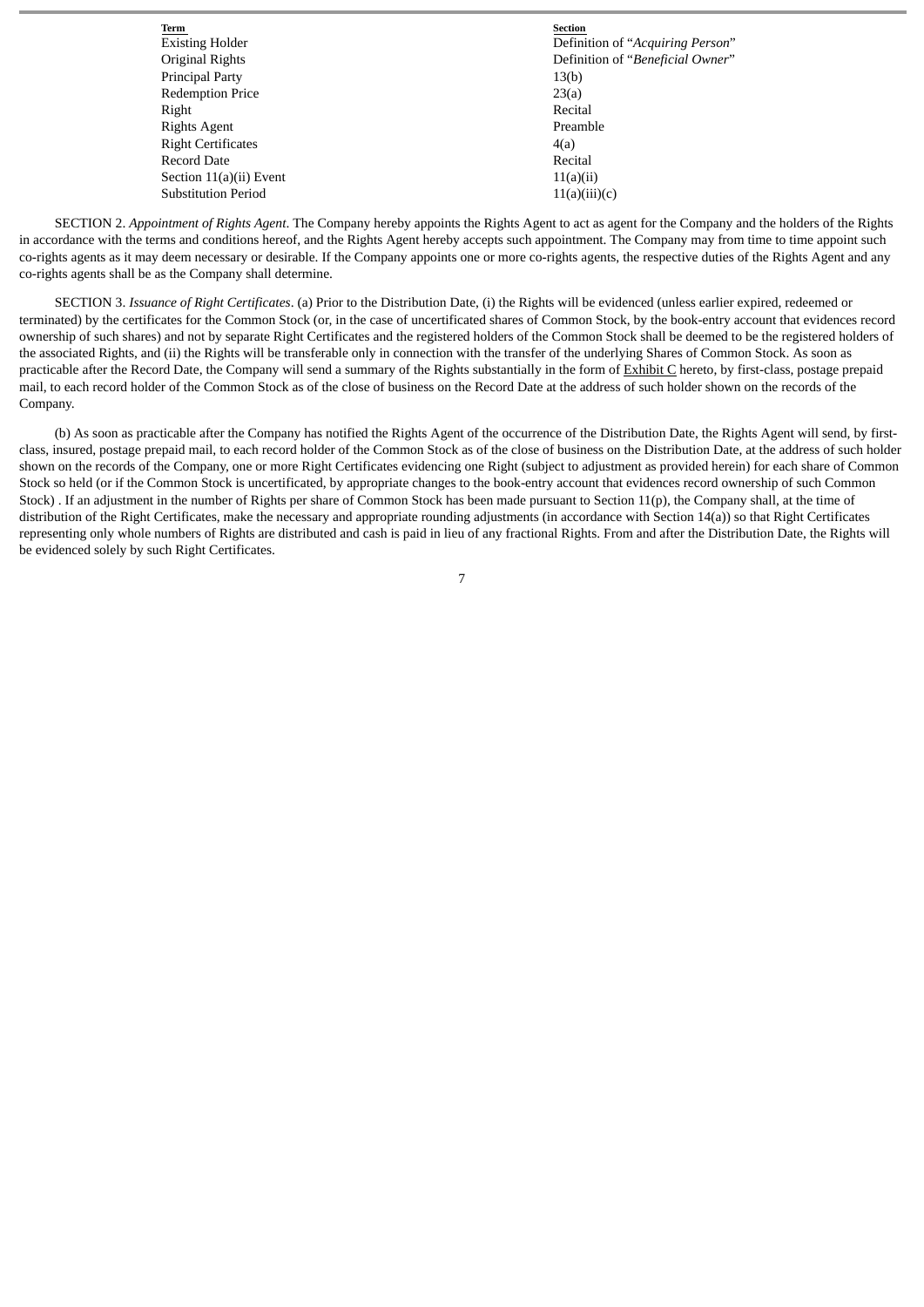(c) Rights shall be issued in respect of all shares of Common Stock outstanding as of the Record Date or issued (on original issuance or out of treasury) after the Record Date but prior to the earlier of the Distribution Date and the Expiration Date. In addition, in connection with the issuance or sale of shares of Common Stock following the Distribution Date and prior to the Expiration Date, the Company (i) shall, with respect to shares of Common Stock so issued or sold (x) pursuant to the exercise of stock options or under any employee plan or arrangement or (y) upon the exercise, conversion or exchange of other securities issued by the Company prior to the Distribution Date and (ii) may, in any other case, if deemed necessary or appropriate by the Board of Directors, issue Right Certificates representing the appropriate number of Rights in connection with such issuance or sale; *provided* that no such Right Certificate shall be issued if, and to the extent that, (i) the Company shall be advised by counsel that such issuance would create a significant risk of material adverse tax consequences to the Company or the Person to whom such Right Certificate would be issued or (ii) appropriate adjustment shall otherwise have been made in lieu of the issuance thereof.

(d) Certificates for the Common Stock issued after the Record Date but prior to the earlier of the Distribution Date and the Expiration Date shall have impressed on, printed on, written on or otherwise affixed to them the following legend:

This certificate also evidences certain Rights as set forth in a Rights Agreement between Casual Male Retail Group, Inc. and American Stock Transfer & Trust Company, LLC dated as of December 8, 2008 (the "*Rights Agreement*"), the terms of which are hereby incorporated herein by reference and a copy of which is on file at the principal executive offices of the Company. The Company will mail to the holder of this certificate a copy of the Rights Agreement without charge promptly after receipt of a written request therefor. Under certain circumstances, as set forth in the Rights Agreement, such Rights may be evidenced by separate certificates and no longer be evidenced by this certificate, may be redeemed or exchanged or may expire. As set forth in the Rights Agreement, Rights issued to, or held by, any Person who is, was or becomes an Acquiring Person or an Affiliate or Associate thereof (as such terms are defined in the Rights Agreement), whether currently held by or on behalf of such Person or by any subsequent holder, may be null and void.

SECTION 4. *Form of Right Certificates*. (a) The certificates evidencing the Rights (and the forms of assignment, election to purchase and certificates to be printed on the reverse thereof) (the "*Right Certificates*") shall be substantially in the form of **Exhibit B** hereto and may have such marks of identification or designation and such legends, summaries or endorsements printed thereon as the Company may deem appropriate and as are not inconsistent with the provisions of this Agreement, or as may be required to comply with any applicable law, rule or regulation or with any rule or regulation of any stock exchange on which the Rights may from time to time be listed, or to conform to usage. The Right Certificates, whenever distributed, shall be dated as of the Record Date.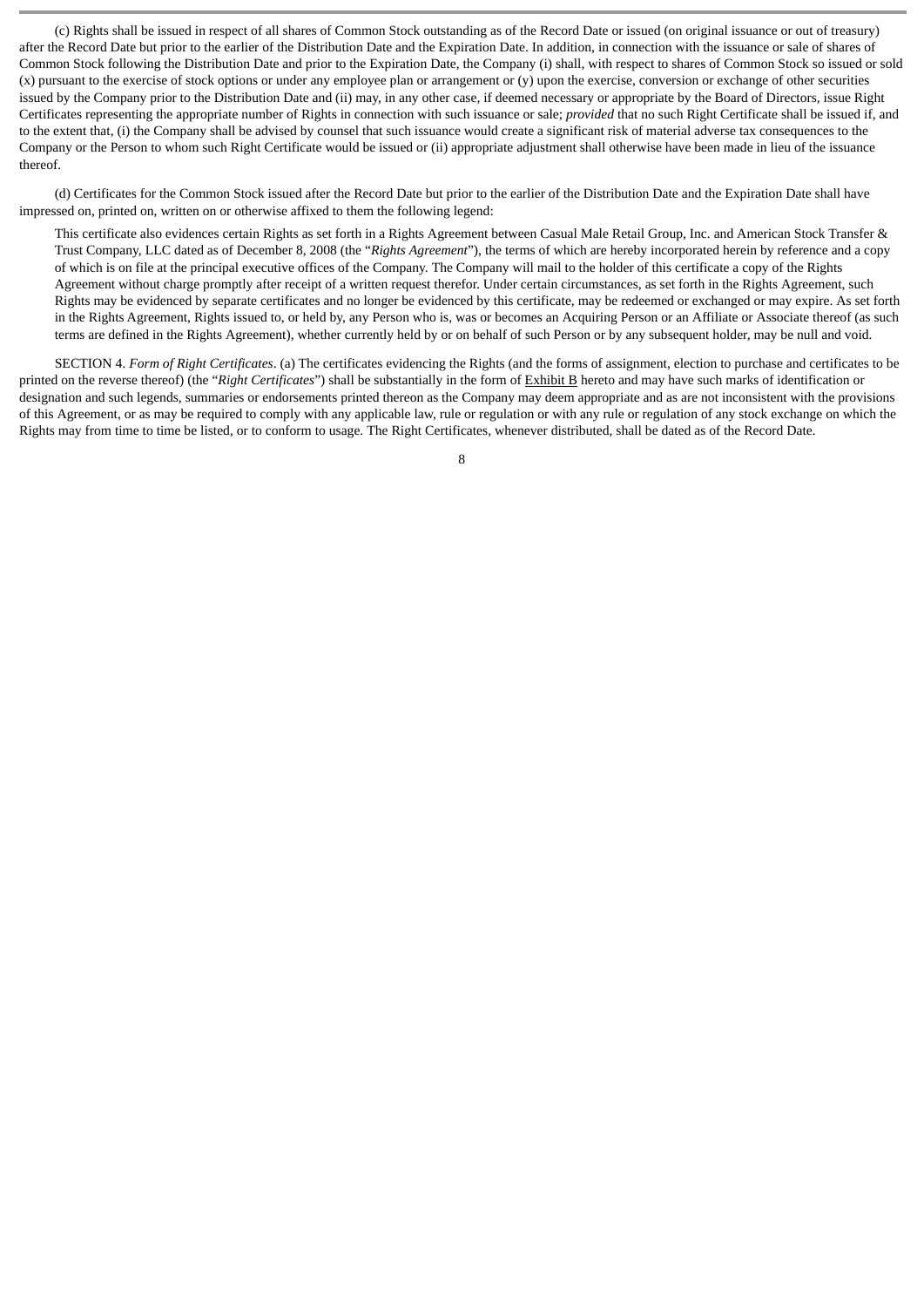(b) Any Right Certificate representing Rights beneficially owned by any Person referred to in Section 7(d)(i), 7(d)(ii) or 7(d)(iii) shall (to the extent feasible) contain the following legend:

The Rights represented by this Right Certificate are or were beneficially owned by a Person who was or became an Acquiring Person or an Affiliate or Associate of an Acquiring Person (as such terms are defined in the Rights Agreement). This Right Certificate and the Rights represented hereby may be or may become null and void in the circumstances specified in Section 7(d) of such Agreement.

SECTION 5. *Countersignature and Registration*. (a) The Right Certificates shall be executed on behalf of the Company by its Chairman, President and Chief Executive Officer, Executive Vice President, Chief Financial Officer and Chief Operating Officer, either manually or by facsimile signature, and shall have affixed thereto the Company's seal or a facsimile thereof which shall be attested by the Secretary or an Assistant Secretary of the Company, either manually or by facsimile signature. The Right Certificates shall be, either manually or by facsimile, countersigned by the Rights Agent and shall not be valid for any purpose unless so countersigned. In case any officer of the Company whose manual or facsimile signature is affixed to the Right Certificates shall cease to be such officer of the Company before countersignature by the Rights Agent and issuance and delivery by the Company, such Right Certificates may, nevertheless, be countersigned by the Rights Agent and issued and delivered with the same force and effect as though the Person who signed such Right Certificates had not ceased to be such officer of the Company. Any Right Certificate may be signed on behalf of the Company by any Person who, at the actual date of the execution of such Right Certificate, shall be a proper officer of the Company to sign such Right Certificate, although at the date of the execution of this Rights Agreement any such Person was not such an officer.

(b) Following the Distribution Date, the Rights Agent will keep or cause to be kept, at its principal office or offices designated as the place for surrender of Right Certificates upon exercise, transfer or exchange, books for registration and transfer of the Right Certificates. Such books shall show with respect to each Right Certificate the name and address of the registered holder thereof, the number of Rights indicated on the certificate and the certificate number.

SECTION 6. *Transfer and Exchange of Right Certificates; Mutilated, Destroyed, Lost or Stolen Right Certificates*. (a) At any time after the Distribution Date and prior to the Expiration Date, any Right Certificate or Certificates may, upon the terms and subject to the conditions set forth below in this Section 6(a), be transferred or exchanged for another Right Certificate or Certificates evidencing a like number of Rights as the Right Certificate or Certificates surrendered. Any registered holder desiring to transfer or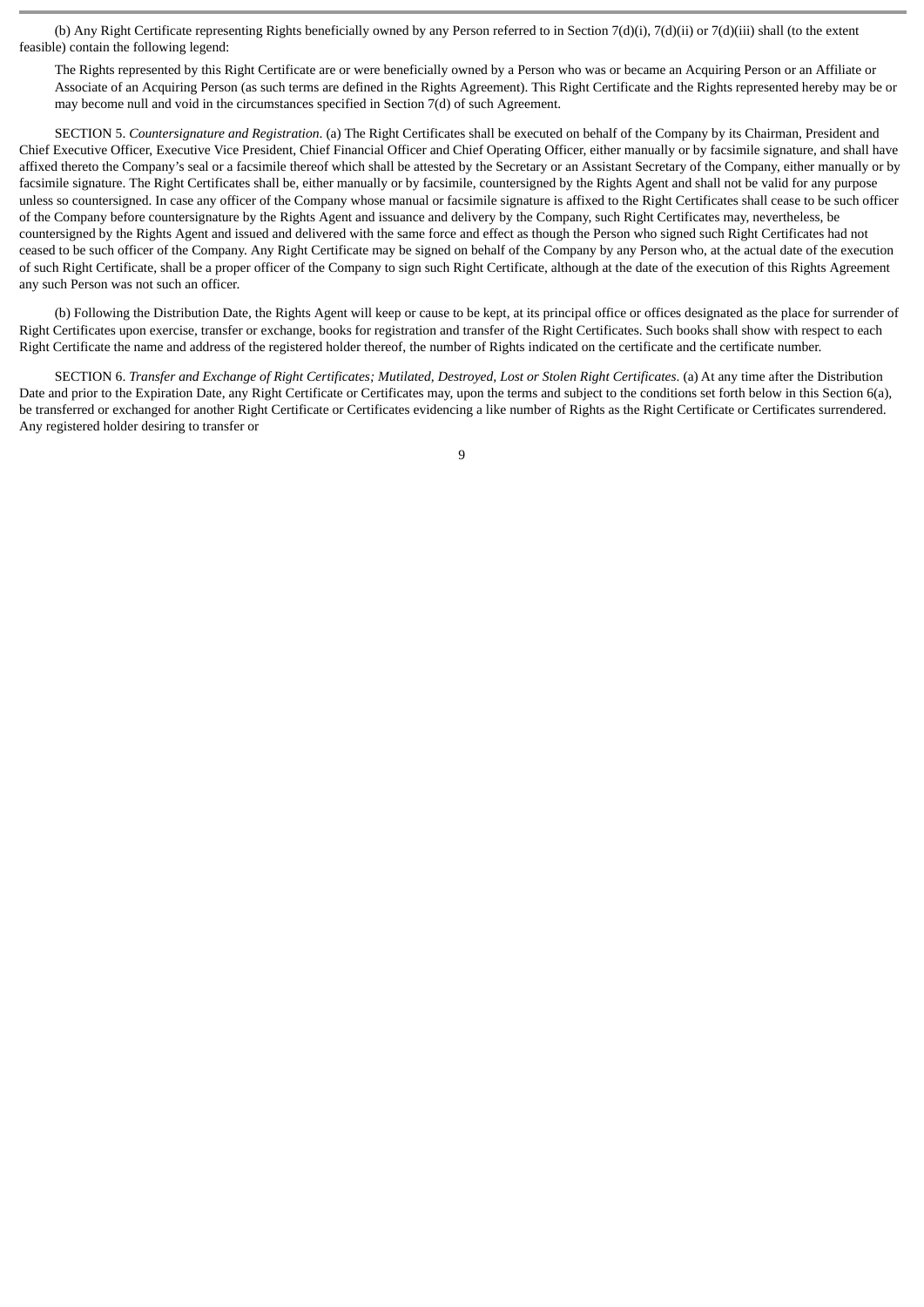exchange any Right Certificate or Certificates shall surrender such Right Certificate or Certificates (with, in the case of a transfer, the form of assignment and certificate on the reverse side thereof duly executed) to the Rights Agent at the principal office or offices of the Rights Agent designated for such purpose. Neither the Rights Agent nor the Company shall be obligated to take any action whatsoever with respect to the transfer of any such surrendered Right Certificate or Certificates until the registered holder of the Rights has complied with the requirements of Section 7(e). Upon satisfaction of the foregoing requirements, the Rights Agent shall, subject to Sections 4(b), 7(d), 14 and 24, countersign and deliver to the Person entitled thereto a Right Certificate or Certificates as so requested. The Company may require payment of a sum sufficient to cover any transfer tax or other governmental charge that may be imposed in connection with any transfer or exchange of any Right Certificate or Certificates.

(b) Upon receipt by the Company and the Rights Agent of evidence reasonably satisfactory to them of the loss, theft, destruction or mutilation of a Right Certificate, and, in case of loss, theft or destruction, of indemnity or security reasonably satisfactory to them, and, at the Company's request, reimbursement to the Company and the Rights Agent of all reasonable expenses incidental thereto, and upon surrender to the Rights Agent and cancellation of the Right Certificate if mutilated, the Company will issue and deliver a new Right Certificate of like tenor to the Rights Agent for countersignature and delivery to the registered owner in lieu of the Right Certificate so lost, stolen, destroyed or mutilated.

SECTION 7. *Exercise of Rights; Purchase Price; Expiration Date of Rights*. (a) The registered holder of any Right Certificate may exercise the Rights evidenced thereby (except as otherwise provided herein, including Sections 7(d), 7(e), 9(c), 11(a) and 24) in whole or in part at any time after the Distribution Date and prior to the Expiration Date upon surrender of the Right Certificate, with the form of election to purchase and the certificate on the reverse side thereof duly executed, to the Rights Agent at the principal office or offices of the Rights Agent designated for such purpose, together with payment (in lawful money of the United States of America by certified check or bank draft payable to the order of the Company) of the aggregate Purchase Price with respect to the Rights then to be exercised and an amount equal to any applicable transfer tax or other governmental charge.

(b) Upon satisfaction of the requirements of Section 7(a) and subject to Section 20(k), the Rights Agent shall thereupon promptly (i) (A) requisition from any transfer agent of the Preferred Stock (or make available, if the Rights Agent is the transfer agent therefor) certificates for the total number of one onethousandths of a share of Preferred Stock to be purchased (and the Company hereby irrevocably authorizes its transfer agent to comply with all such requests) or (B) if the Company shall have elected to deposit the shares of Preferred Stock issuable upon exercise of the Rights with a depositary agent, requisition from the depositary agent depositary receipts representing such number of one one-thousandths of a share of Preferred Stock as are to be purchased (in which case certificates for the shares of Preferred Stock represented by such receipts shall be deposited by the transfer agent with the depositary agent) and the Company will direct the depositary agent to comply with such request, (ii) requisition from the Company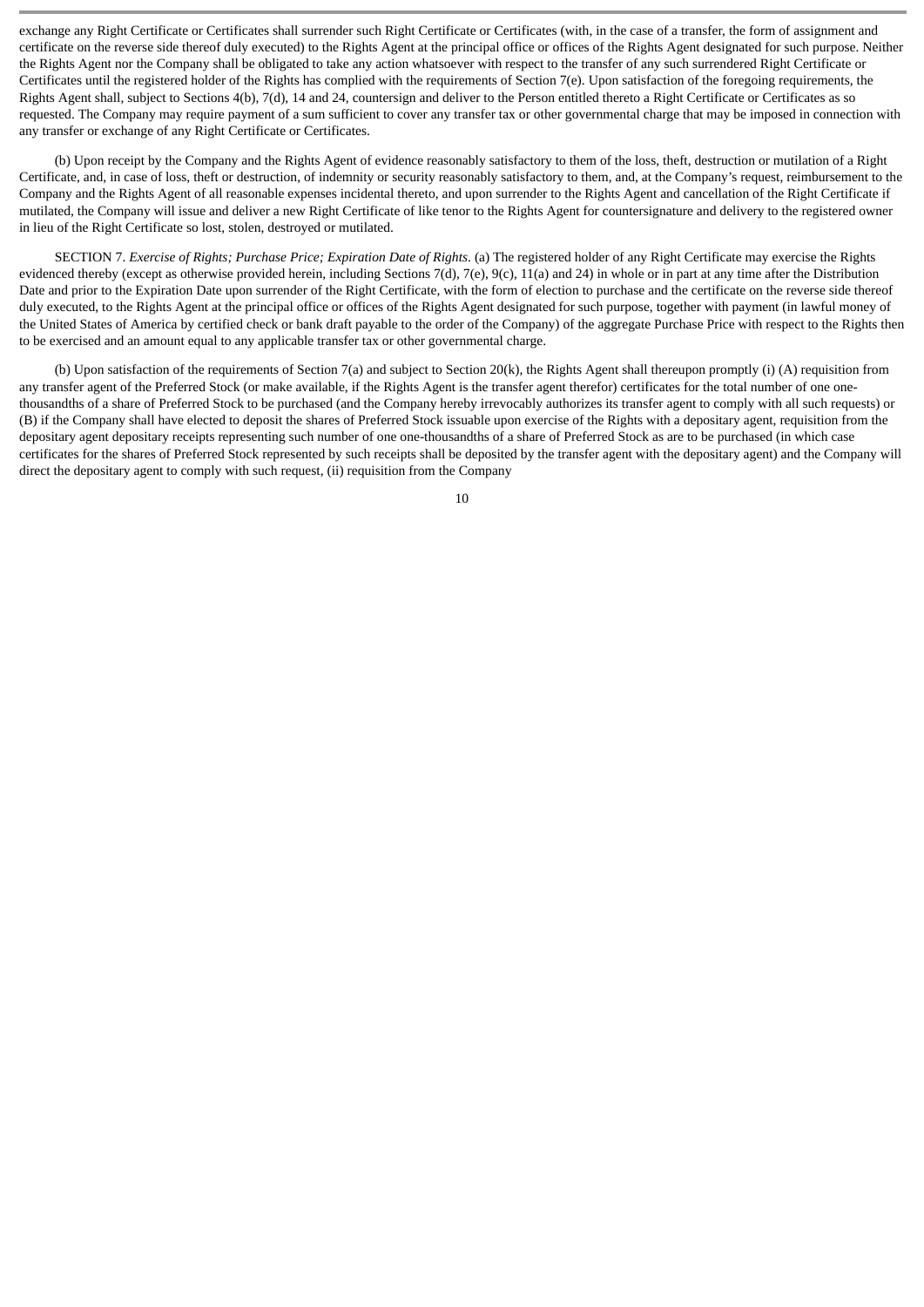the amount of cash, if any, to be paid in lieu of issuance of fractional shares in accordance with Section 14 and (iii) after receipt of such certificates or depositary receipts and cash, if any, cause the same to be delivered to or upon the order of the registered holder of such Right Certificate (with such certificates or receipts registered in such name or names as may be designated by such holder). If the Company is obligated to deliver Common Stock, other securities or assets pursuant to this Agreement, the Company will make all arrangements necessary so that such other securities and assets are available for delivery by the Rights Agent, if and when appropriate.

(c) If the registered holder of any Right Certificate shall exercise less than all the Rights evidenced thereby, a new Right Certificate evidencing the number of Rights remaining unexercised shall be issued by the Rights Agent and delivered to, or upon the order of, the registered holder of such Right Certificate, registered in such name or names as may be designated by such holder, subject to the provisions of Section 14.

(d) Notwithstanding anything in this Agreement to the contrary, from and after the first occurrence of a Section 11(a)(ii) Event, any Rights beneficially owned by (i) an Acquiring Person or an Associate or Affiliate of an Acquiring Person, (ii) a transferee of an Acquiring Person (or of any Associate or Affiliate of an Acquiring Person) who becomes a transferee after the Acquiring Person becomes such or (iii) a transferee of an Acquiring Person (or of any Associate or Affiliate of an Acquiring Person) who becomes a transferee prior to or concurrently with the Acquiring Person becoming such and receives such Rights pursuant to either (A) a transfer (whether or not for consideration) from the Acquiring Person (or any Associate or Affiliate of an Acquiring Person) to holders of equity interests in such Acquiring Person (or in any such Associate or Affiliate) or to any Person with whom such Acquiring Person (or any such Associate or Affiliate) has any continuing agreement, arrangement or understanding regarding the transferred Rights or (B) a transfer that the Board of Directors determines is part of a plan, arrangement or understanding that has as a primary purpose or effect the avoidance of this Section 7(d), shall become null and void without any further action, and no holder of such Rights shall have any rights whatsoever with respect to such Rights, whether under any provision of this Agreement or otherwise. The Company shall use all reasonable efforts to insure that the provisions of this Section 7(d) and Section 4(b) are complied with, but shall have no liability to any holder of Right Certificates or other Person as a result of its failure to make any determinations with respect to an Acquiring Person or its Affiliates and Associates or any transferee of any of them hereunder.

(e) Notwithstanding anything in this Agreement to the contrary, neither the Rights Agent nor the Company shall be obligated to undertake any action with respect to a registered holder of Rights upon the occurrence of any purported transfer pursuant to Section 6 or exercise pursuant to this Section 7 unless such registered holder (i) shall have completed and signed the certificate contained in the form of assignment or election to purchase, as the case may be, set forth on the reverse side of the Right Certificate surrendered for such transfer or exercise, as the case may be, (ii) shall not have indicated an affirmative response to clause 1 or 2 thereof and (iii) shall have provided such additional evidence of the identity of the Beneficial Owner (or former Beneficial Owner) or Affiliates or Associates thereof as the Company shall reasonably request.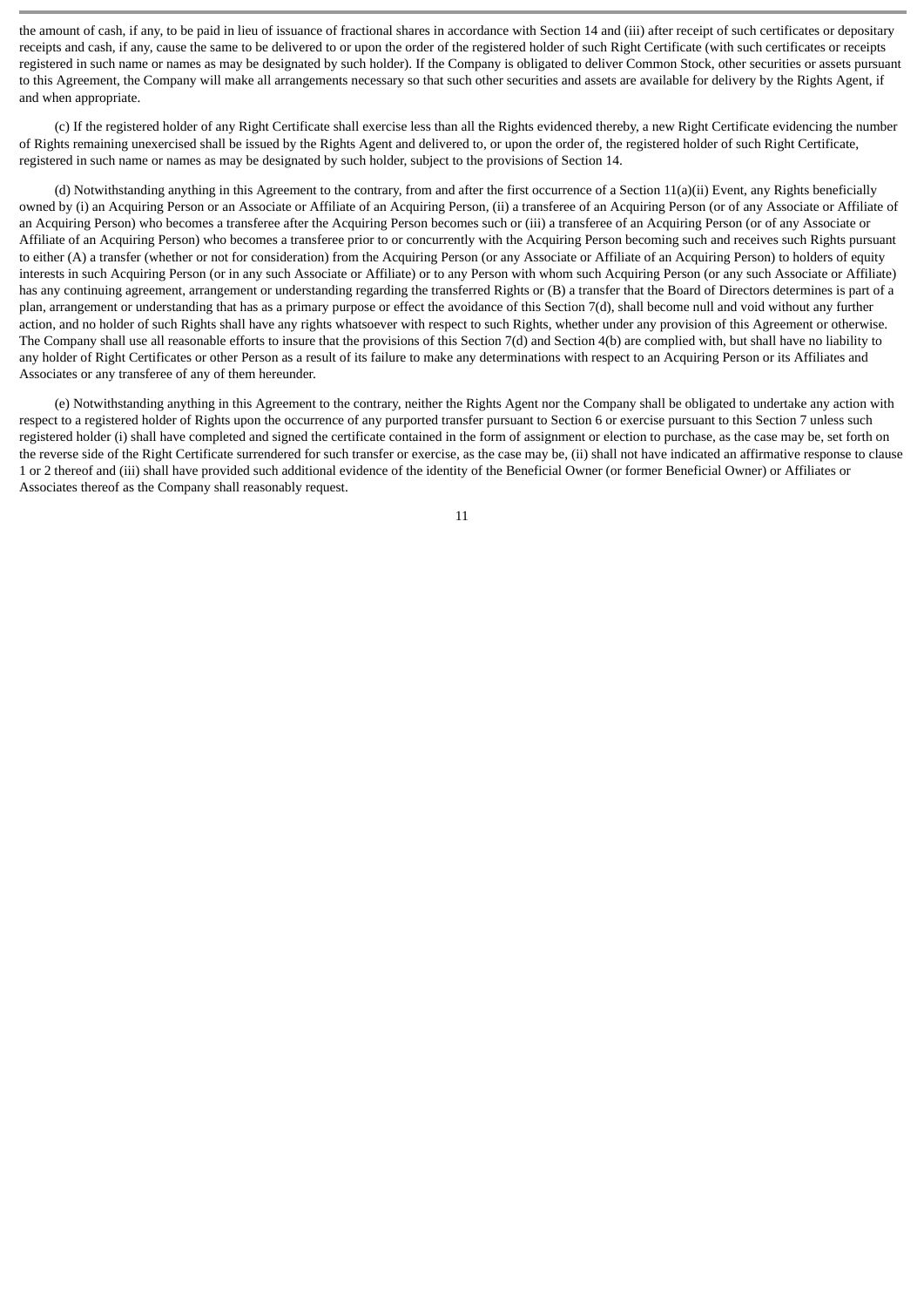SECTION 8. *Cancellation and Destruction of Right Certificates*. All Right Certificates surrendered for exercise, transfer or exchange shall, if surrendered to the Company or to any of its agents, be delivered to the Rights Agent for cancellation or in canceled form, or, if surrendered to the Rights Agent, shall be cancelled by it, and no Right Certificates shall be issued in lieu thereof except as expressly permitted by this Agreement. The Company shall deliver to the Rights Agent for cancellation, and the Rights Agent shall cancel, any other Right Certificate purchased or acquired by the Company otherwise than upon the exercise thereof. The Rights Agent shall deliver all cancelled Right Certificates to the Company, or shall, at the written request of the Company, destroy such cancelled Right Certificates, and in such case shall deliver a certificate of destruction thereof to the Company.

SECTION 9. *Reservation and Availability of Capital Stock*. (a) The Company covenants and agrees that it will cause to be reserved and kept available a number of shares of Preferred Stock that are authorized but not outstanding or otherwise reserved for issuance sufficient to permit the exercise in full of all outstanding Rights as provided in this Agreement.

(b) So long as the Preferred Stock issuable upon the exercise of Rights may be listed on any national securities exchange, the Company shall use its best efforts to cause, from and after such time as the Rights become exercisable, all securities reserved for such issuance to be listed on any such exchange upon official notice of issuance upon such exercise.

(c) The Company shall use its best efforts (i) to file, as soon as practicable following the earliest date after the occurrence of a Section 11(a)(ii) Event as of which the consideration to be delivered by the Company upon exercise of the Rights has been determined in accordance with Section 11(a)(iii), or as soon as is required by law following the Distribution Date, as the case may be, a registration statement under the Securities Act with respect to the securities issuable upon exercise of the Rights, (ii) to cause such registration statement to become effective as soon as practicable after such filing and (iii) to cause such registration statement to remain effective (with a prospectus at all times meeting the requirements of the Securities Act) until the earlier of (A) the date as of which the Rights are no longer exercisable for such securities and (B) the Expiration Date. The Company will also take such action as may be appropriate under, or to ensure compliance with, the securities or blue sky laws of the various states in connection with the exercisability of the Rights. The Company may temporarily suspend, for a period of time not to exceed 120 days after the date set forth in Section  $9(c)(i)$ , the exercisability of the Rights in order to prepare and file such registration statement and permit it to become effective. Upon any such suspension, the Company shall issue a public announcement stating that the exercisability of the Rights has been temporarily suspended, as well as a public announcement at such time as the suspension is no longer in effect. Notwithstanding any such provision of this Agreement to the contrary, the Rights shall not be exercisable for securities in any jurisdiction if the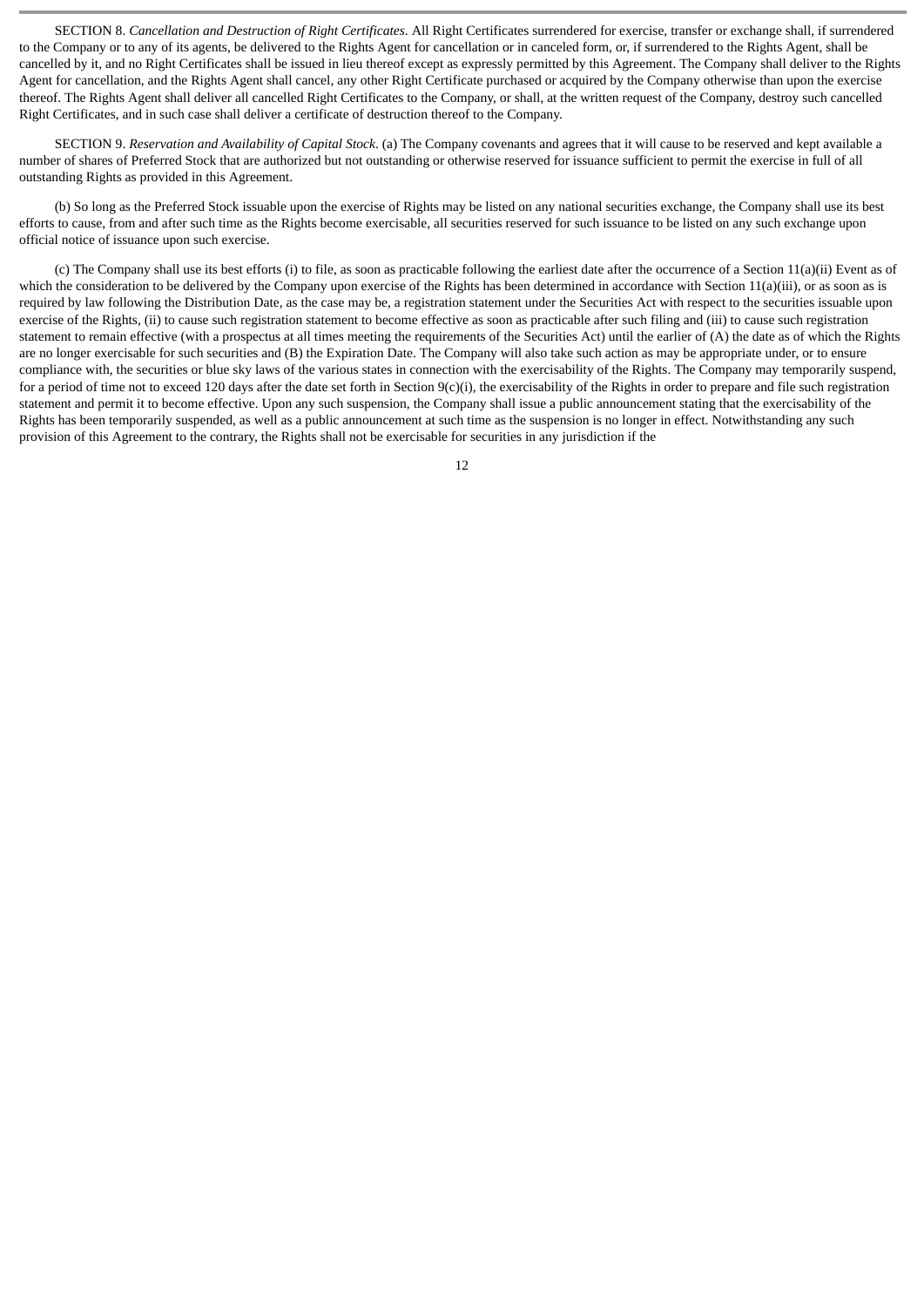requisite qualification in such jurisdiction shall not have been obtained, such exercise therefor shall not be permitted under applicable law or a registration statement in respect of such securities shall not have been declared effective.

(d) The Company covenants and agrees that it will take all such action as may be necessary to insure that all one one-thousandths of a share of Preferred Stock issuable upon the exercise of Rights shall, at the time of delivery of the certificates for such securities (subject to payment of the Purchase Price), be duly and validly authorized and issued and fully paid and nonassessable.

(e) The Company further covenants and agrees that it will pay when due and payable any and all federal and state transfer taxes and other governmental charges that may be payable in respect of the issuance or delivery of the Right Certificates and of any certificates for Preferred Stock upon the exercise of Rights. The Company shall not, however, be required to pay any transfer tax or other governmental charge that may be payable in respect of any transfer involved in the issuance or delivery of any Right Certificates or of any certificates for Preferred Stock to a Person other than the registered holder of the applicable Right Certificate, and prior to any such transfer, issuance or delivery, any such tax or other governmental charge shall have been paid by the holder of such Right Certificate or it shall have been established to the Company's satisfaction that no such tax or other governmental charge is due.

SECTION 10. *Preferred Stock Record Date*. Each Person (other than the Company) in whose name any certificate for Preferred Stock (or Common Stock or other securities, as the case may be) is issued upon the exercise of Rights shall for all purposes be deemed to have become the holder of record of such Preferred Stock (or Common Stock or other securities, as the case may be) represented thereby on, and such certificate shall be dated, the date upon which the Right Certificate evidencing such Rights was duly surrendered and payment of the Purchase Price (and any transfer taxes or other governmental charges) was made; *provided* that if the date of such surrender and payment is a date upon which the transfer books of the Company relating to the Preferred Stock (or Common Stock or other securities, as the case may be) are closed, such Person shall be deemed to have become the record holder of such shares on, and such certificate shall be dated, the next succeeding Business Day on which the applicable transfer books of the Company are open. Prior to the exercise of the Rights evidenced thereby, the holder of a Right Certificate shall not be entitled to any rights of a shareholder of the Company with respect to shares for which the Rights shall be exercisable, including the right to vote, to receive dividends or other distributions or to exercise any preemptive rights, and shall not be entitled to receive any notice of any proceedings of the Company except as provided herein.

SECTION 11. *Adjustment of Purchase Price, Number and Kind of Shares or Number of Rights.* (a) (i) If the Company shall at any time after the date of this Agreement (A) pay a dividend on the Preferred Stock payable in shares of Preferred Stock, (B) subdivide the outstanding Preferred Stock into a greater number of shares, (C) combine the outstanding Preferred Stock into a smaller number of shares or (D) issue any shares of its capital stock in a reclassification of the Preferred Stock (including any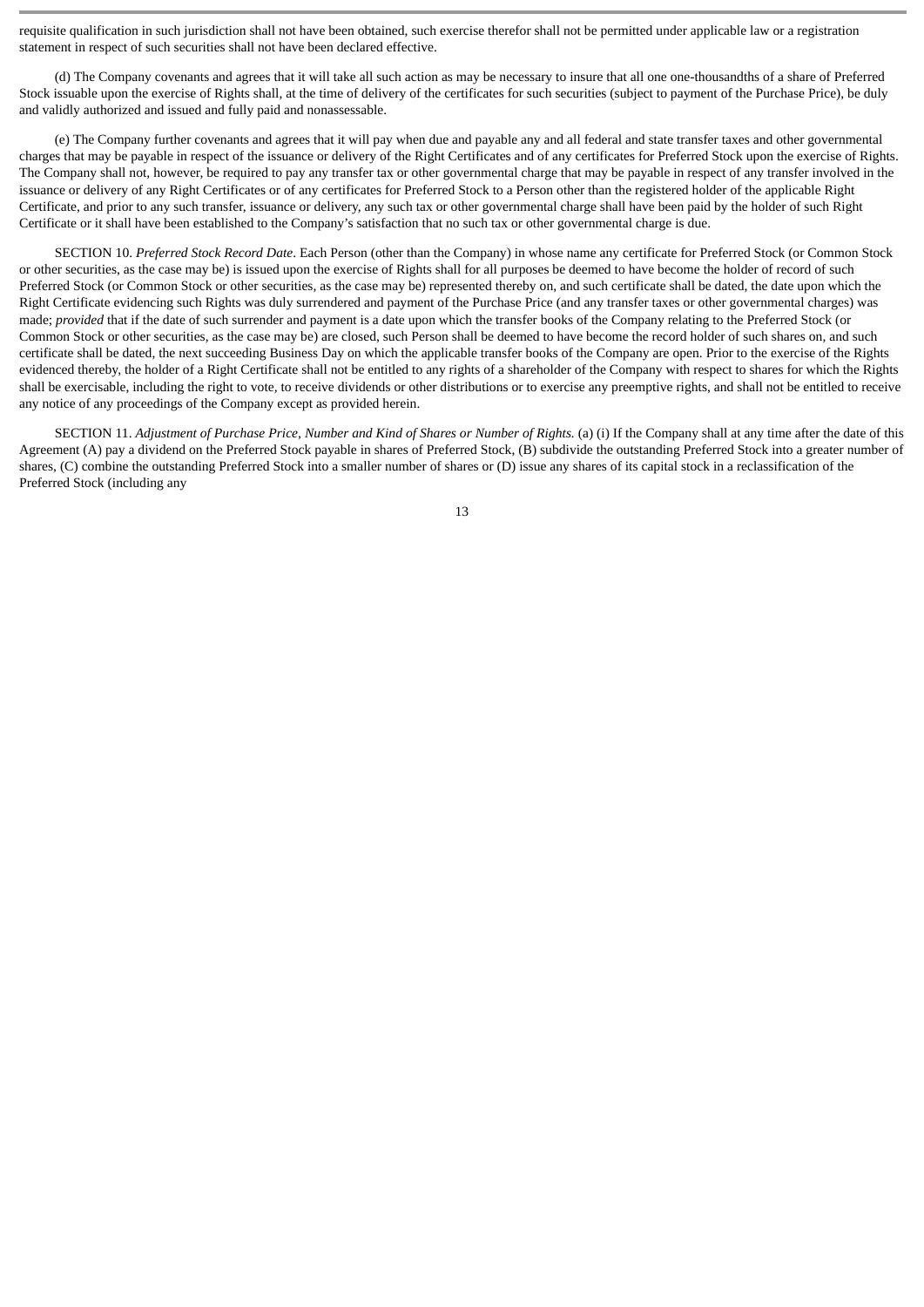such reclassification in connection with a consolidation or merger involving the Company), the Purchase Price in effect immediately prior to the record date for such dividend or the effective date of such subdivision, combination or reclassification, and the number and kind of shares of Preferred Stock or other capital stock issuable on such date shall be proportionately adjusted so that each holder of a Right shall (except as otherwise provided herein, including Section 7(d)) thereafter be entitled to receive, upon exercise thereof at the Purchase Price in effect immediately prior to such date, the aggregate number and kind of shares of Preferred Stock or other capital stock, as the case may be, which, if such Right had been exercised immediately prior to such date and at a time when the applicable transfer books of the Company were open, such holder would have been entitled to receive upon such exercise and by virtue of such dividend, subdivision, combination or reclassification. If an event occurs that requires an adjustment under both this Section 11(a)(i) and Section 11(a)(ii), the adjustment provided for in this Section 11(a)(i) shall be in addition to, and shall be made prior to, any adjustment required pursuant to Section 11(a)(ii).

(ii) At any time after the date of this Agreement, upon any Person, alone or together with its Affiliates and Associates, becoming an Acquiring Person (a "*Section 11(a)(ii) Event*"), subject to Section 24 hereof, proper provision shall promptly be made so that each holder of a Right shall (except as otherwise provided herein, including Section 7(d)) thereafter be entitled to receive, upon exercise thereof at the Purchase Price in effect immediately prior to the first occurrence of a Section 11(a)(ii) Event, in lieu of Preferred Stock, such number of duly authorized, validly issued, fully paid and nonassessable shares of Common Stock of the Company (such shares being referred to herein as the "*Adjustment Shares*") as shall be equal to the result obtained by dividing

(x) the product obtained by multiplying the Purchase Price in effect immediately prior to the first occurrence of a Section 11(a)(ii) Event by the number of one one-thousandths of a share of Preferred Stock for which a Right was exercisable immediately prior to such first occurrence (such product being thereafter referred to as the "*Purchase Price*" for each Right and for all purposes of this Agreement) by

(y) 50% of the current market price (determined pursuant to Section 11(d)(i)) per share of Common Stock on the date of such first occurrence;

*provided* that if the transaction that would otherwise give rise to the foregoing adjustment is also subject to the provisions of Section 13, then only the provisions of Section 13 shall apply and no adjustment shall be made pursuant to this Section 11(a)(ii).

(iii) If the number of shares of Common Stock that are authorized by the Company's Certificate of Incorporation but not outstanding or reserved for issuance other than upon exercise of the Rights is not sufficient to permit the exercise in full of the Rights in accordance with Section 11(a)(ii), the Company shall, with respect to each Right, make adequate provision to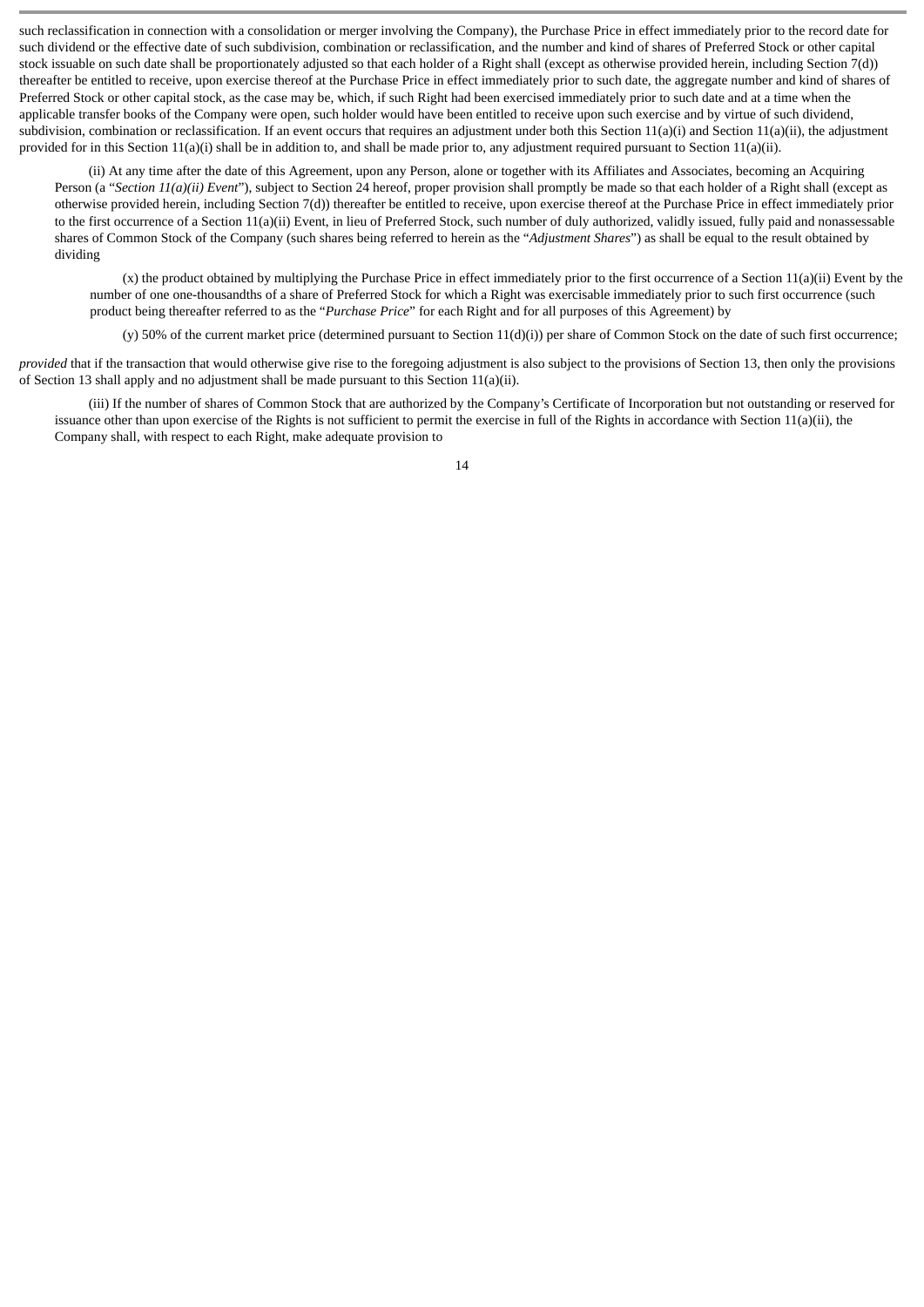substitute for the Adjustment Shares, upon payment of the Purchase Price then in effect, (A) (to the extent available) Common Stock and then, (B) (to the extent available) other equity securities of the Company that are essentially equivalent to shares of Common Stock in respect to dividend, liquidation and voting rights (such securities being referred to herein as "*common stock equivalents*") and then, if necessary, (C) other equity or debt securities of the Company, cash or other assets, a reduction in the Purchase Price or any combination of the foregoing, having an aggregate value (determined by the Board of Directors based upon the advice of a nationally recognized investment banking firm) equal to the value of the Adjustment Shares; *provided* that (x) the Company may, and (y) if the Company shall not have made adequate provision as required above to deliver value within 30 days following the first occurrence of a Section 11(a)(ii) Event (the "*Substitution Period*"), then the Company shall be obligated to deliver, upon the surrender for exercise of a Right and without requiring payment of the Purchase Price, (1) (to the extent available) Common Stock and then (2) (to the extent available) common stock equivalents and then, if necessary, (3) other equity or debt securities of the Company, cash or other assets or any combination of the foregoing, having an aggregate value (determined by the Board of Directors based upon the advice of a nationally recognized investment banking firm) equal to the excess of the value of the Adjustment Shares over the Purchase Price. To the extent that the Company determines that some action is to be taken pursuant to the preceding sentence, the Company  $(X)$  shall provide, subject to Section 7(d), that such action shall apply uniformly to all outstanding Rights and  $(Y)$  may suspend the exercisability of the Rights until the expiration of the Substitution Period in order to decide the appropriate form and value of any consideration to be delivered as referred to in the preceding sentence. If any such suspension occurs, the Company shall issue a public announcement stating that the exercisability of the Rights has been temporarily suspended, as well as a public announcement at such time as the suspension is no longer in effect. For purposes of this Section 11(a)(iii), the value of the Common Stock shall be the current market price per share of Common Stock (as determined pursuant to Section  $11(d)$ ) on the date of the first occurrence of a Section  $11(a)(ii)$  Event; any common stock equivalent shall be deemed to have the same value as the Common Stock on such date; and the value of other securities or assets shall be determined pursuant to Section 11(d)(iii).

(b) If the Company fixes a record date for the issuance of rights, options or warrants to all holders of Preferred Stock entitling them to subscribe for or purchase (for a period expiring within 45 calendar days after such record date) Preferred Stock (or securities having the same rights, privileges and preferences as the shares of Preferred Stock ("*equivalent preferred stock*")) or securities convertible into or exercisable for Preferred Stock (or equivalent preferred stock) at a price per share of Preferred Stock (or equivalent preferred stock) (in each case, taking account of any conversion or exercise price) less than the current market price (as determined pursuant to Section 11(d)) per share of Preferred Stock on such record date, the Purchase Price to be in effect after such record date shall be determined by multiplying the Purchase Price in effect immediately prior to such date by a fraction, the numerator of which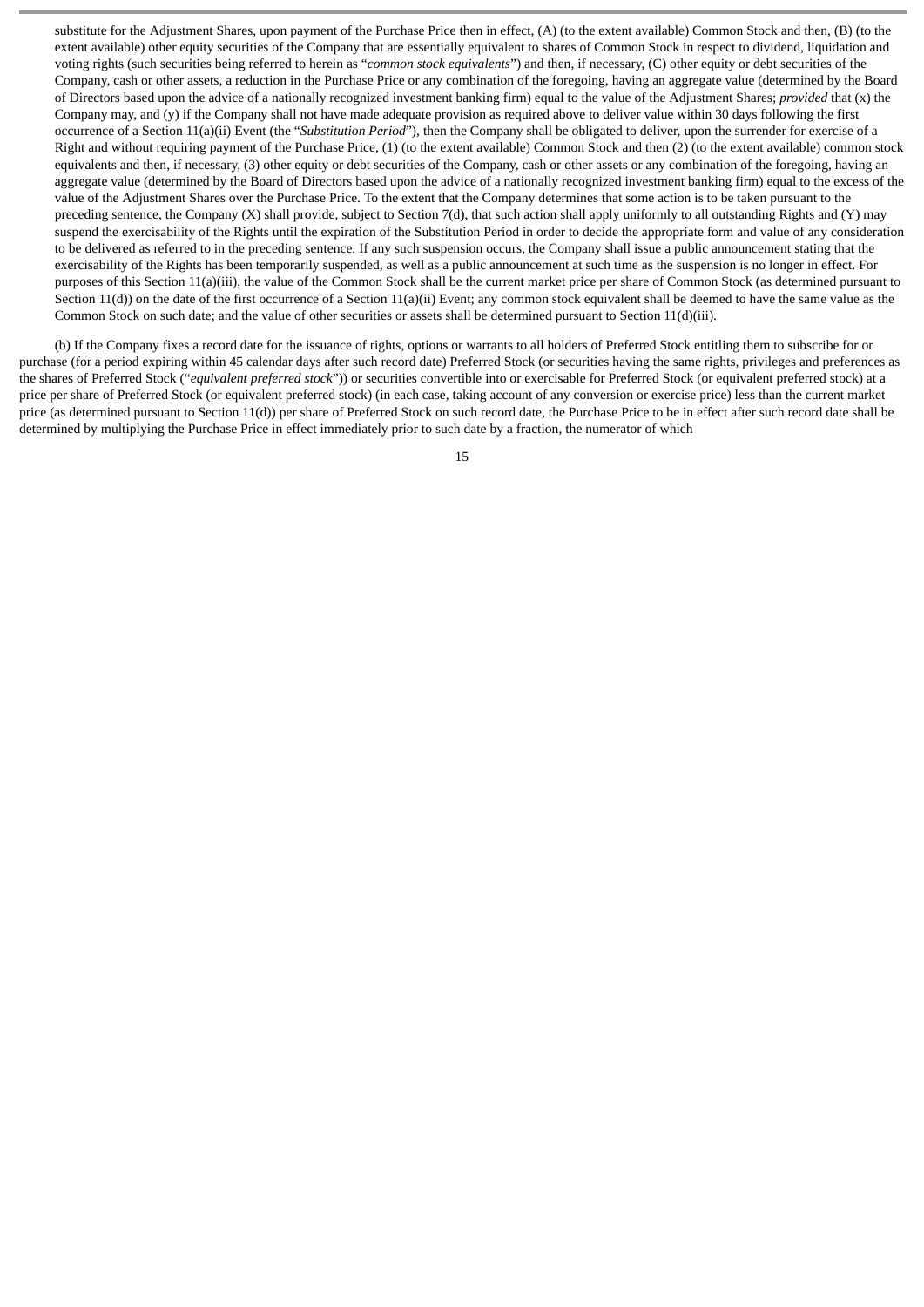shall be the sum of the number of shares of Preferred Stock outstanding on such record date, plus the number of shares of Preferred Stock which the aggregate price (taking account of any conversion or exercise price) of the total number of shares of Preferred Stock (and any equivalent preferred stock) so to be offered would purchase at such current market price and the denominator of which shall be the sum of the number of shares of Preferred Stock outstanding on such record date plus the number of additional shares of Preferred Stock (and any equivalent preferred stock) so to be offered. If such subscription price may be paid by delivery of consideration part or all of which shall be in a form other than cash, the value of such consideration shall be as determined in good faith by the Board of Directors, whose determination shall be described in a statement filed with the Rights Agent and shall be conclusive for all purposes. Shares of Preferred Stock owned by or held for the account of the Company shall not be deemed outstanding for the purpose of any such computation. Such adjustment shall be made successively whenever such a record date is fixed, and if such rights, options or warrants are not so issued, the Purchase Price shall be adjusted to be the Purchase Price that would then be in effect if such record date had not been fixed.

(c) If the Company fixes a record date for the making of a distribution to all holders of Preferred Stock (including any such distribution made in connection with a consolidation or merger involving the Company) of evidences of indebtedness, equity securities other than Preferred Stock, assets (other than a regular periodic cash dividend out of the earnings or retained earnings of the Company) or rights, options or warrants (excluding those referred to in Section 11(b)), the Purchase Price to be in effect after such record date shall be determined by multiplying the Purchase Price in effect immediately prior to such record date by a fraction, the numerator of which shall be the current market price (as determined pursuant to Section 11(d)) per share of Preferred Stock on such record date, less the value (as determined pursuant to Section 11(d)(iii)) of such evidences of indebtedness, equity securities, assets, rights, options or warrants so to be distributed with respect to one share of Preferred Stock and the denominator of which shall be such current market price per share of Preferred Stock. Such adjustment shall be made successively whenever such a record date is fixed, and if such distribution is not so made, the Purchase Price shall be adjusted to be the Purchase Price that would then be in effect if such record date had not been fixed.

(d) (i) For the purpose of any computation hereunder other than computations made pursuant to Section  $11(a)$ (iii) or  $14$ , the "current market price" per share of Common Stock on any date shall be deemed to be the average of the daily closing prices per share of such Common Stock for the 30 consecutive Trading Days immediately prior to such date; for purposes of computations made pursuant to Section 11(a)(iii), the "current market price" per share of Common Stock on any date shall be deemed to be the average of the daily closing prices per share of such Common Stock for the ten consecutive Trading Days immediately following such date; and for purposes of computations made pursuant to Section 14, the "current market price" per share of Common Stock for any Trading Day shall be deemed to be the closing price per share of Common Stock for such Trading Day; *provided* that if the current market price per share of the Common Stock is determined during a period following the announcement by the issuer of such Common Stock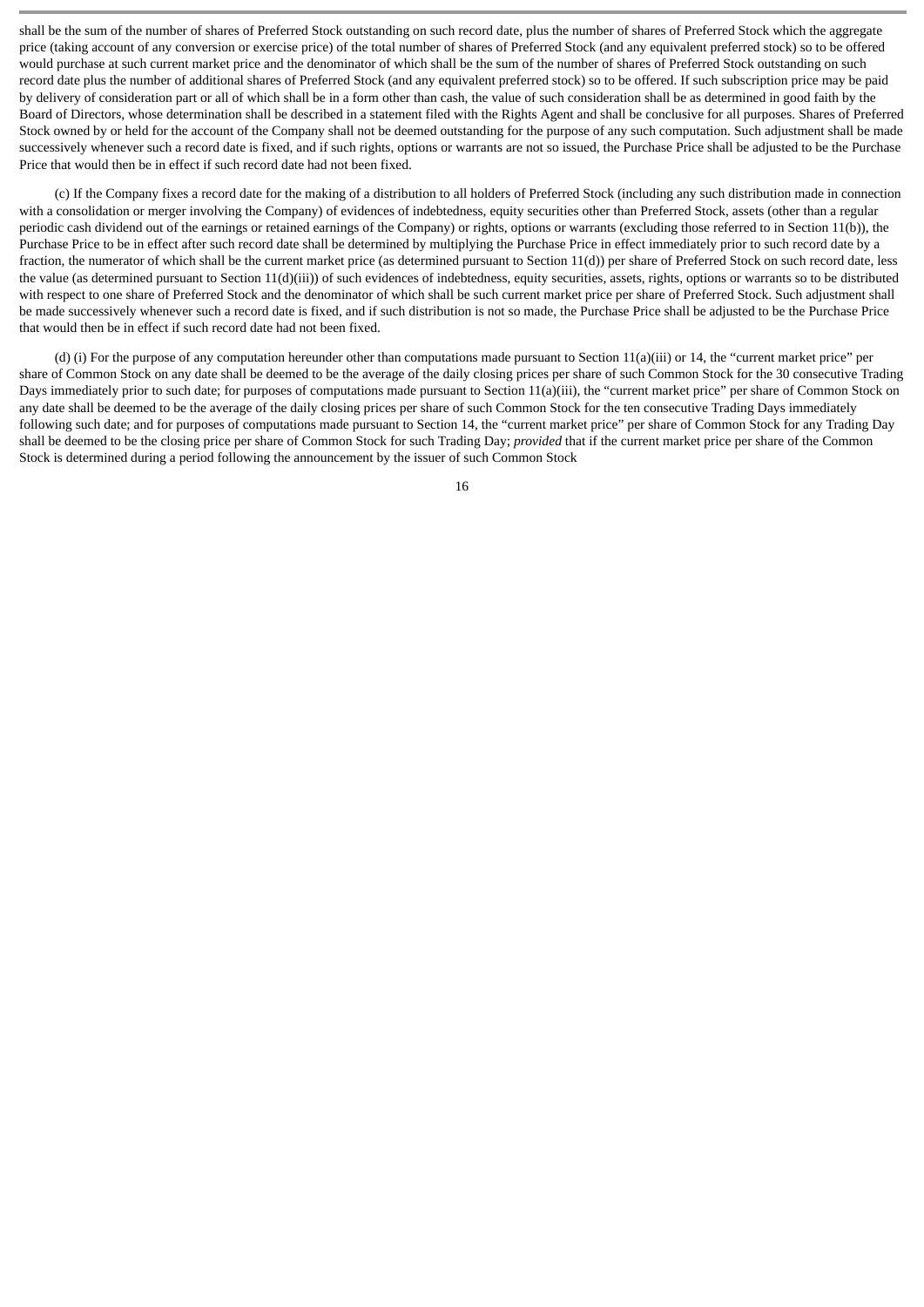of (A) a dividend or distribution on such Common Stock payable in shares of such Common Stock or securities exercisable for or convertible into shares of such Common Stock (other than the Rights) or (B) any subdivision, combination or reclassification of such Common Stock, and prior to the expiration of the requisite 30 Trading Day or ten Trading Day period, as set forth above, after the ex-dividend date for such dividend or distribution, or the record date for such subdivision, combination or reclassification, then, and in each such case, the "*current market price*" shall be properly adjusted to take into account ex-dividend trading. The closing price for each day shall be the last sale price, regular way, or, in case no such sale takes place on such day, the average of the closing bid and asked prices, regular way, in either case as reported in the principal consolidated transaction reporting system with respect to securities listed or admitted to trading on the Nasdaq Global Select Market or, if the shares of Common Stock are not listed or admitted to trading on the Nasdaq Global Select Market, on the principal national securities exchange on which the shares of Common Stock are listed or admitted to trading or, if the shares of Common Stock are not listed or admitted to trading on any national securities exchange, the last quoted price or, if not so quoted, the average of the high bid and low asked prices in the over-the-counter market, as reported by the National Association of Securities Dealers, Inc. Automated Quotation System ("*NASDAQ*") or such other system then in use or, if on any such date the shares of Common Stock are not quoted by any such organization, the average of the closing bid and asked prices as furnished by a professional market maker making a market in the Common Stock selected by the Board of Directors. If on any such date no market maker is making a market in the Common Stock, the fair value of such shares on such date as determined in good faith by the Board of Directors (or, if at the time of such determination there is an Acquiring Person, by a nationally recognized investment banking firm selected by the Board of Directors), which determination shall be described in a statement filed with the Rights Agent and shall be conclusive for all purposes.

(ii) For the purpose of any computation hereunder, the "current market price" per share of Preferred Stock shall be determined in the same manner as set forth above for the Common Stock in Section 11(d)(i) (other than the last sentence thereof). If the current market price per share of Preferred Stock cannot be determined in such manner, the "current market price" per share of Preferred Stock shall be conclusively deemed to be an amount equal to 1,000 (as such number may be appropriately adjusted for such events as stock splits, stock dividends and recapitalizations with respect to the Common Stock occurring after the date of this Agreement) multiplied by the current market price per share of Common Stock (as determined pursuant to Section 11(d) (i) (other than the last sentence thereof)). If neither the Common Stock nor the Preferred Stock is publicly held or so listed or traded, the "current market price" per share of the Preferred Stock shall be determined in the same manner as set forth in the last sentence of Section 11(d)(i). For all purposes of this Agreement, the "current market price" of one one-thousandth of a share of Preferred Stock shall be equal to the "current market price" of one share of Preferred Stock divided by 1,000.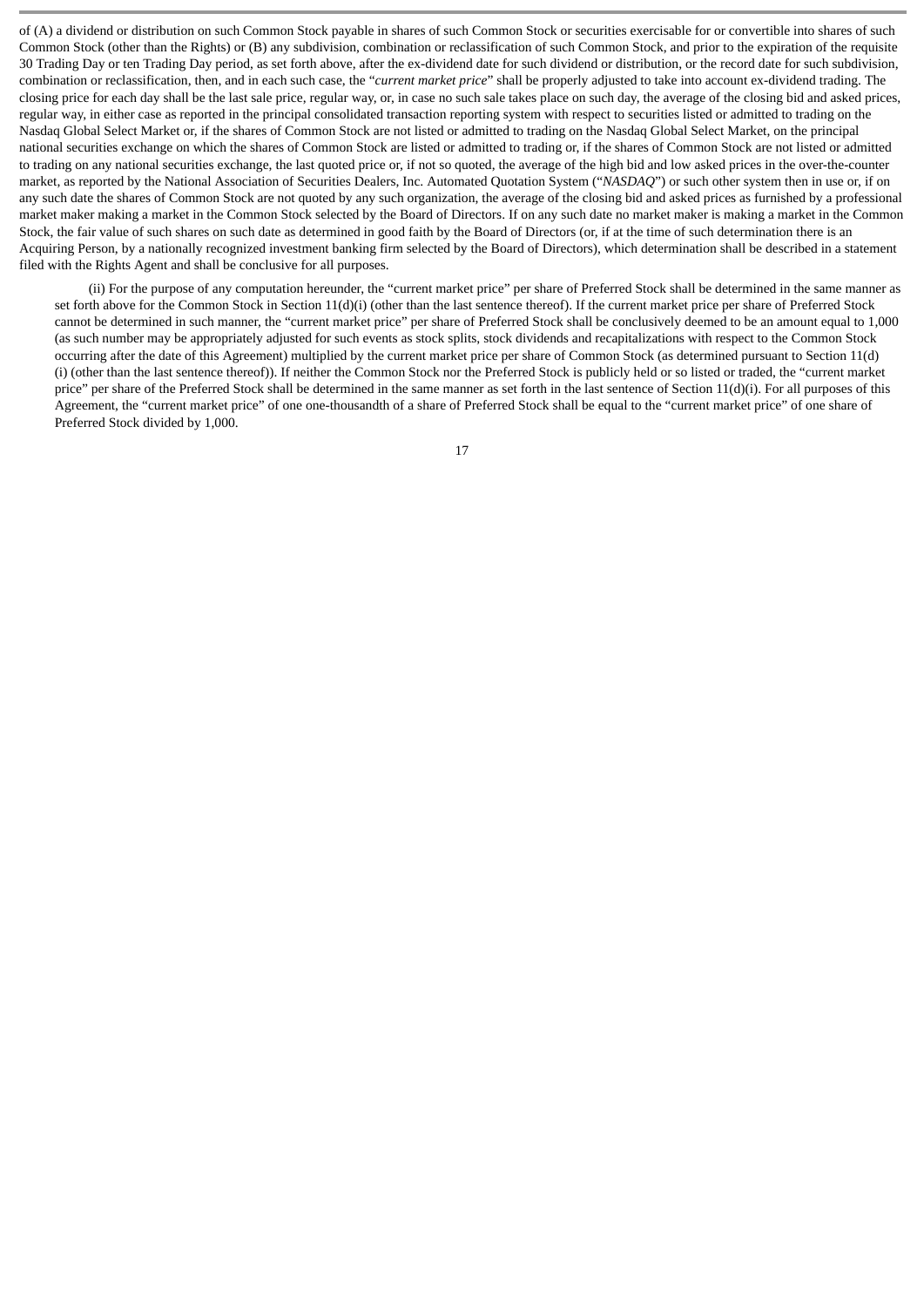(iii) For the purpose of any computation hereunder, the value of any securities or assets other than Common Stock or Preferred Stock shall be the fair value as determined in good faith by the Board of Directors, or, if at the time of such determination there is an Acquiring Person, by a nationally recognized investment banking firm selected by the Board of Directors, which determination shall be described in a statement filed with the Rights Agent and shall be conclusive for all purposes.

(e) Anything herein to the contrary notwithstanding, no adjustment in the Purchase Price shall be required unless such adjustment would require an increase or decrease of at least 1% in the Purchase Price; *provided* that any adjustments that by reason of this Section 11(e) are not required to be made shall be carried forward and taken into account in any subsequent adjustment. All calculations under this Section 11 shall be made to the nearest cent or to the nearest tenthousandth of a share of Common Stock or other share or one-millionth of a share of Preferred Stock, as the case may be.

(f) If at any time, as a result of an adjustment made pursuant to Section  $11(a)(ii)$  or Section 13(a), the holder of any Right shall be entitled to receive upon exercise of such Right any shares of capital stock other than Preferred Stock, thereafter the number of such other shares so receivable upon exercise of any Right and the Purchase Price thereof shall be subject to adjustment from time to time in a manner and on terms as nearly equivalent as practicable to the provisions with respect to the Preferred Stock contained in Section 11, and the provisions of Sections 7, 9, 10, 13 and 14 with respect to the Preferred Stock shall apply on like terms to any such other shares.

(g) All Rights originally issued by the Company subsequent to any adjustment made hereunder shall evidence the right to purchase, at the Purchase Price then in effect, the then applicable number of one one-thousandth of a share of Preferred Stock and other capital stock of the Company issuable from time to time hereunder upon exercise of the Rights, all subject to further adjustment as provided herein.

(h) Unless the Company shall have exercised its election as provided in Section 11(i), upon each adjustment of the Purchase Price as a result of the calculations made in Section 11(b) and 11(c), each Right outstanding immediately prior to the making of such adjustment shall thereafter evidence the right to purchase, at the adjusted Purchase Price, that number of one one-thousandths of a share of Preferred Stock (calculated to the nearest one-millionth) obtained by (i) multiplying (x) the number of one one-thousandths of a share of Preferred Stock for which a Right was exercisable immediately prior to this adjustment by (y) the Purchase Price in effect immediately prior to such adjustment of the Purchase Price and (ii) dividing the product so obtained by the Purchase Price in effect immediately after such adjustment of the Purchase Price.

(i) The Company may elect on or after the date of any adjustment of the Purchase Price to adjust the number of Rights, in lieu of any adjustment in the number of one one-thousandths of a share of Preferred Stock issuable upon the exercise of a Right. Each of the Rights outstanding after such adjustment of the number of Rights shall be exercisable for the number of one one-thousandths of a share of Preferred Stock for which such Right was exercisable immediately prior to such adjustment. Each Right held of record prior to such adjustment of the number of Rights shall become that number of Rights (calculated to the nearest ten-thousandth) obtained by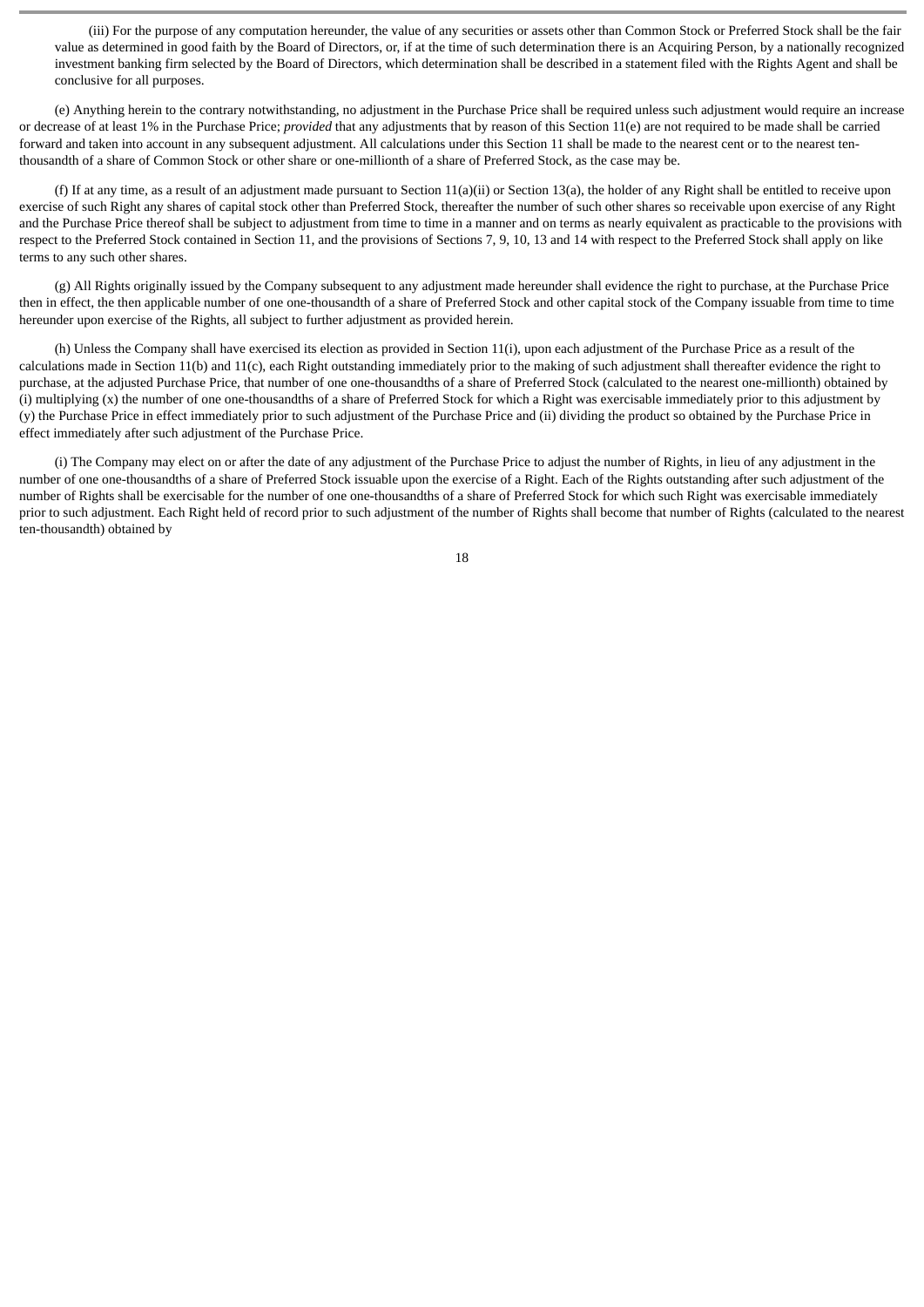dividing the Purchase Price in effect immediately prior to adjustment of the Purchase Price by the Purchase Price in effect immediately after adjustment of the Purchase Price. The Company shall make a public announcement of its election to adjust the number of Rights, indicating the record date for the adjustment, and, if known at the time, the amount of the adjustment to be made. This record date may be the date on which the Purchase Price is adjusted or any day thereafter, but, if the Right Certificates have been issued, shall be at least ten days later than the date of the public announcement. If Right Certificates have been issued, upon each adjustment of the number of Rights pursuant to this Section 11(i), the Company shall, as promptly as practicable, cause to be distributed to holders of record of Right Certificates on such record date Right Certificates evidencing, subject to Section 14, the additional Rights to which such holders shall be entitled as a result of such adjustment, or, at the option of the Company, shall cause to be distributed to such holders of record in substitution and replacement for the Right Certificates held by such holders prior to the date of adjustment, and upon surrender thereof, if required by the Company, new Right Certificates evidencing all the Rights to which such holders shall be entitled after such adjustment. Right Certificates so to be distributed shall be issued, executed and countersigned in the manner provided for herein (and may bear, at the option of the Company, the adjusted Purchase Price) and shall be registered in the names of the holders of record of Right Certificates on the record date specified in the public announcement.

(j) Irrespective of any adjustment or change in the Purchase Price or the number of one one-thousandths of a share of Preferred Stock issuable upon the exercise of the Rights, the Right Certificates theretofore and thereafter issued may continue to express the Purchase Price per one one-thousandths of a share and the number of shares that were expressed in the initial Right Certificates issued hereunder.

(k) Before taking any action that would cause an adjustment reducing the Purchase Price below the par value, if any, of the number of one one-thousandths of a share of Preferred Stock issuable upon exercise of the Rights, the Company shall take any corporate action that may, in the opinion of its counsel, be necessary in order that the Company may validly and legally issue fully paid and nonassessable such number of one one-thousandths of a share of Preferred Stock at such adjusted Purchase Price.

(l) In any case in which this Section 11 shall require that an adjustment in the Purchase Price be made effective as of a record date for a specified event, the Company may elect to defer until the occurrence of such event the issuance to the holder of any Right exercised after such record date the number of one onethousandths of a share of Preferred Stock or other capital stock of the Company, if any, issuable upon such exercise over and above the number of one onethousandths of a share of Preferred Stock or other capital stock of the Company, if any, issuable upon such exercise on the basis of the Purchase Price in effect prior to such adjustment; *provided* that the Company shall deliver to such holder a due bill or other appropriate instrument evidencing such holder's right to receive such additional shares upon the occurrence of the event requiring such adjustment.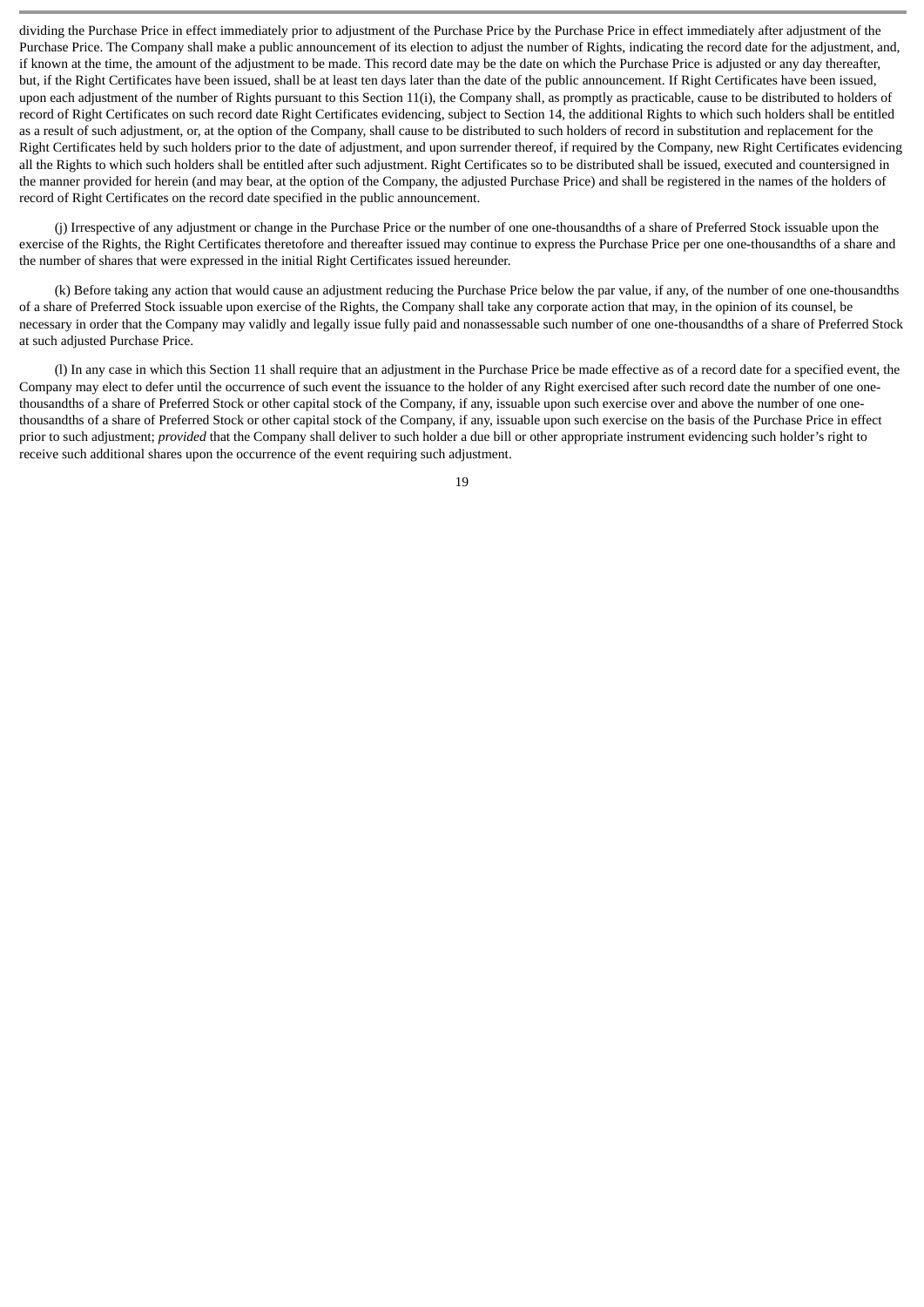(m) Anything in this Section 11 to the contrary notwithstanding, the Company shall be entitled to make such reductions in the Purchase Price, in addition to those adjustments expressly required by this Section 11, as and to the extent that it, in its sole discretion, shall determine to be advisable in order that any consolidation or subdivision of the Preferred Stock, issuance wholly for cash of any Preferred Stock at less than the current market price, issuance wholly for cash of Preferred Stock or securities that by their terms are convertible into or exercisable for Preferred Stock, stock dividends or issuance of rights, options or warrants referred to in this Section 11, hereafter made by the Company to the holders of its Preferred Stock, shall not be taxable to such shareholders.

(n) The Company covenants and agrees that it will not at any time after the Distribution Date (i) consolidate, merge or otherwise combine with or (ii) sell or otherwise transfer (or permit any of its Subsidiaries to sell or otherwise transfer), in one transaction or a series of related transactions, assets or earning power aggregating more than 50% of the assets or earning power of the Company and its Subsidiaries, taken as a whole, to any other Person or Persons if (x) at the time of or immediately after such consolidation, merger, combination or sale there are any rights, warrants or other instruments or securities outstanding or any agreements or arrangements in effect that would substantially diminish or otherwise eliminate the benefits intended to be afforded by the Rights or (y) prior to, simultaneously with or immediately after such consolidation, merger, combination or sale, the shareholders of a Person who constitutes, or would constitute, the "Principal Party" for the purposes of Section 13 shall have received a distribution of Rights previously owned by such Person or any of its Affiliates and Associates.

(o) The Company covenants and agrees that after the Distribution Date, it will not, except as permitted by Sections 23, 24 and 27, take (or permit any Subsidiary to take) any action if at the time such action is taken it is reasonably foreseeable that such action will substantially diminish or otherwise eliminate the benefits intended to be afforded by the Rights.

(p) Notwithstanding anything in this Agreement to the contrary, if at any time after the date hereof and prior to the Distribution Date the Company shall (i) pay a dividend on the outstanding shares of Common Stock payable in shares of Common Stock, (ii) subdivide the outstanding Common Stock into a larger number of shares or (iii) combine the outstanding Common Stock into a smaller number of shares, the number of Rights associated with each share of Common Stock then outstanding, or issued or delivered thereafter as contemplated by Section 3(c), shall be proportionately adjusted so that the number of Rights thereafter associated with each share of Common Stock following any such event shall equal the result obtained by multiplying the number of Rights associated with each share of Common Stock immediately prior to such event by a fraction the numerator of which shall be the total number of shares of Common Stock outstanding immediately prior to the occurrence of the event and the denominator of which shall be the total number of shares of Common Stock outstanding immediately following the occurrence of such event.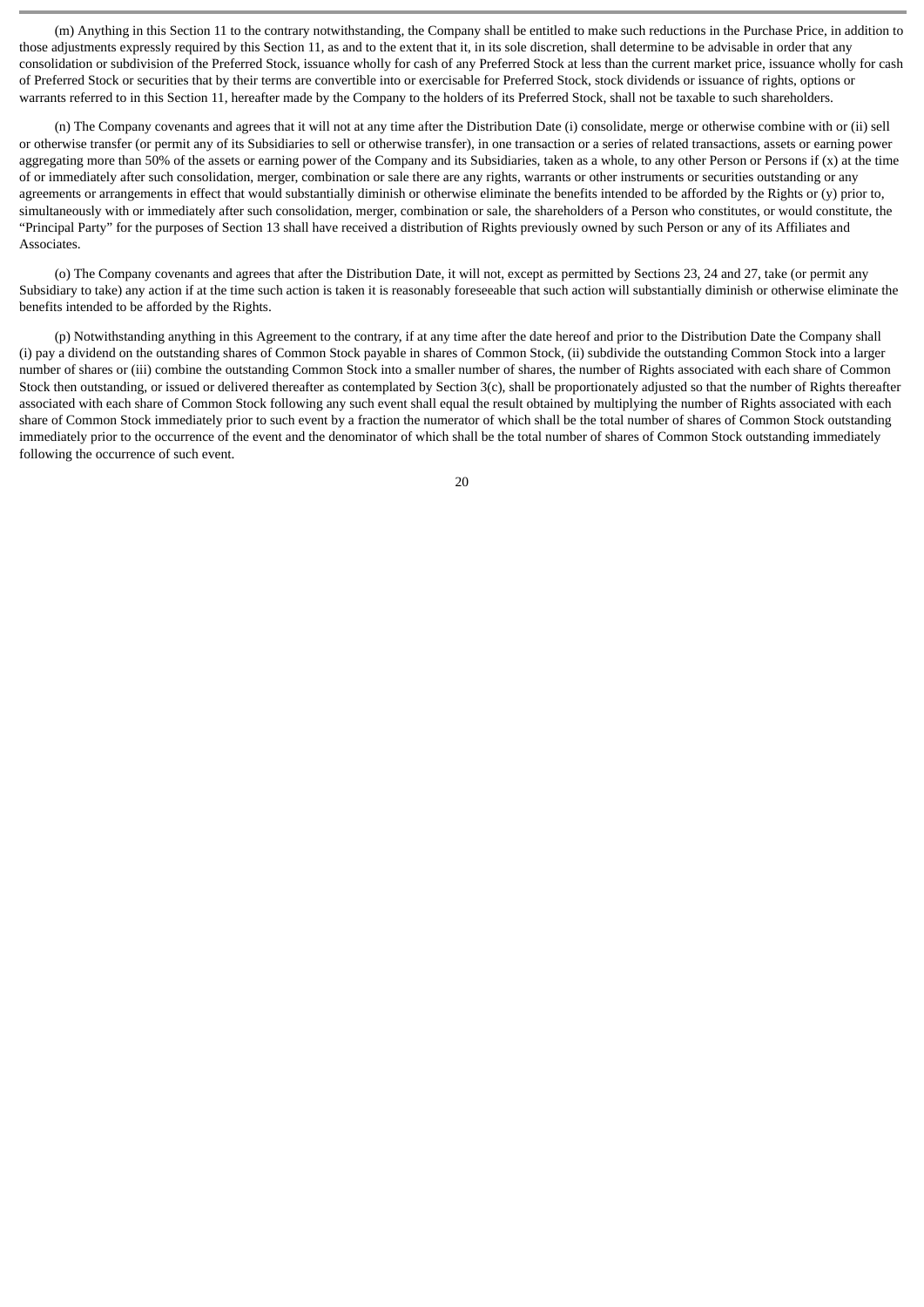SECTION 12. *Certificate of Adjusted Purchase Price or Number of Shares*. Whenever an adjustment is made as provided in Sections 11 and 13, the Company shall (a) promptly prepare a certificate setting forth such adjustment and a brief statement of the facts accounting for such adjustment, (b) promptly file with the Rights Agent and with each transfer agent for the Preferred Stock and the Common Stock a copy of such certificate and (c) mail a brief summary thereof to each holder of a Right Certificate (or, if prior to the Distribution Date, to each holder of a certificate representing shares of Common Stock) in the manner set forth in Section 26. The Rights Agent shall be fully protected in relying on any such certificate and on any adjustment therein contained.

SECTION 13. *Consolidation, Merger or Sale or Transfer of Assets or Earning Power*. (a) If, after the occurrence of a Section 11(a)(ii) Event, directly or indirectly,

(x) the Company shall consolidate with, merge into, or otherwise combine with, any other Person, and the Company shall not be the continuing or surviving corporation of such consolidation, merger or combination;

(y) any Person shall merge into, or otherwise combine with, the Company, and the Company shall be the continuing or surviving corporation of such merger or combination and, in connection with such merger or combination, all or part of the outstanding shares of Common Stock shall be changed into or exchanged for other stock or securities of the Company or any other Person, cash or any other property; or

(z) the Company or one or more of its Subsidiaries shall sell or otherwise transfer, in one transaction or a series of related transactions, assets or earning power aggregating more than 50% of the assets or earning power of the Company and its Subsidiaries, taken as a whole, to any other Person or Persons (other than the Company or one or more wholly-owned Subsidiaries of the Company),

then, and in each such case, proper provision shall promptly be made so that,

(i) each holder of a Right (except as otherwise provided herein, including pursuant to Section 7(d)) shall thereafter be entitled to receive, upon exercise thereof at the Purchase Price in effect immediately before the first occurrence of any Triggering Event, such number of duly authorized, validly issued, fully paid and nonassessable shares of freely tradable Common Stock of the Principal Party, not subject to any rights of call or first refusal, liens, encumbrances or other claims, as shall be equal to the result obtained by dividing:

(A) the product obtained by multiplying the Purchase Price in effect immediately before the first occurrence of any Triggering Event by the number of one one-thousandths of a share of Preferred Stock for which a Right was exercisable immediately before the occurrence of any Triggering Event (such product being thereafter referred to as the "*Purchase Price*" for each Right and for all purposes of this Agreement), by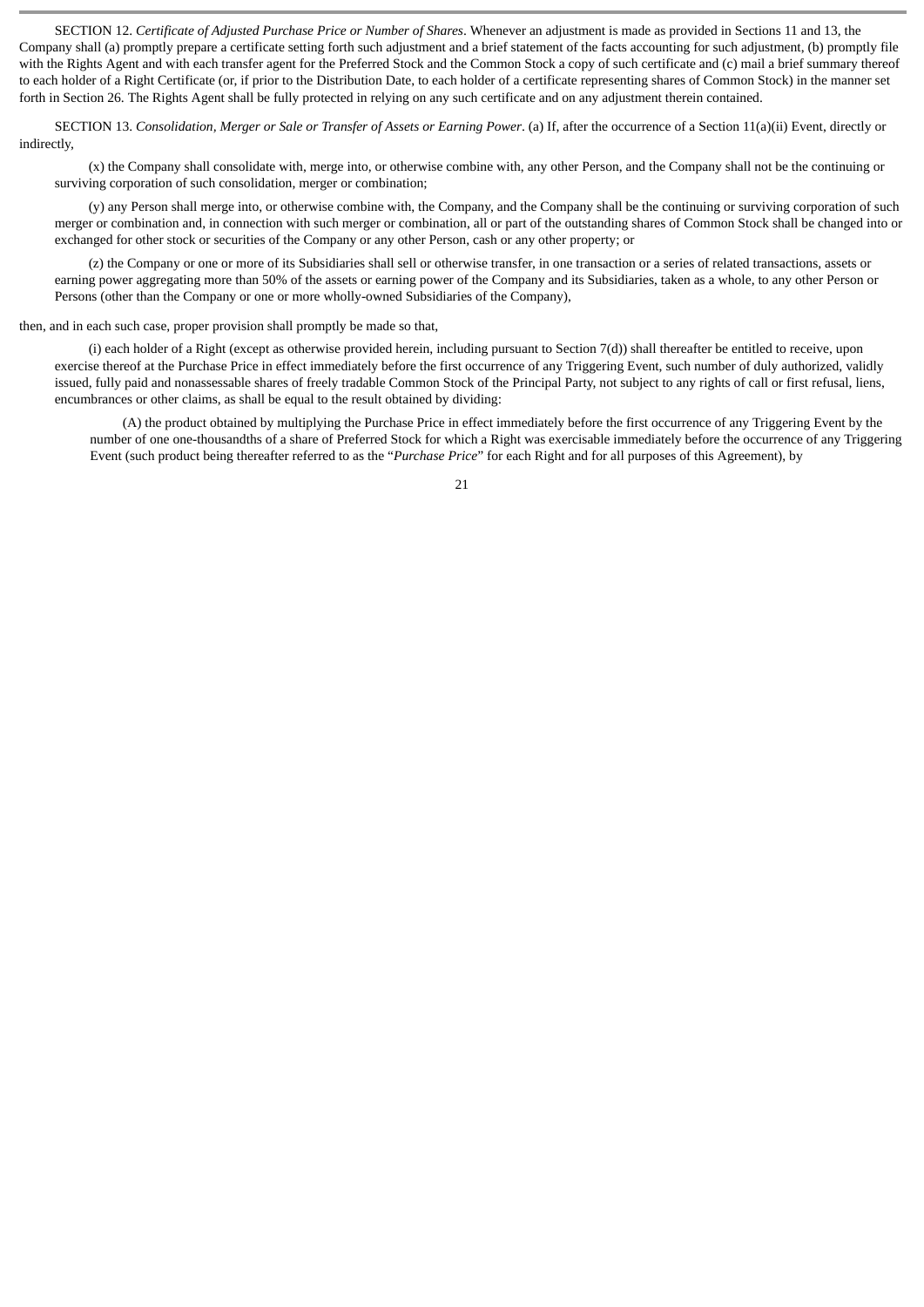(B) 50% of the current market price (determined pursuant to Section 11(d)(i)) per share of the Common Stock of such Principal Party on the date of consummation of such consolidation, merger, combination, sale or transfer;

(ii) the Principal Party shall thereafter be liable for, and shall assume, by virtue of such consolidation, merger, combination, sale or transfer, all the obligations and duties of the Company pursuant to this Agreement;

(iii) the term "Company" shall thereafter be deemed to refer to such Principal Party, it being specifically intended that the provisions of Section 11 shall apply only to such Principal Party following the first occurrence of a Section 13 Event; and

(iv) such Principal Party shall take such steps (including the authorization and reservation of a sufficient number of shares of its Common Stock to permit exercise of all outstanding Rights in accordance with this Section 13(a)) in connection with the consummation of any such transaction as may be necessary to assure that the provisions hereof shall thereafter be applicable, as nearly as reasonably may be, in relation to the shares of its Common Stock thereafter deliverable upon the exercise of the Rights.

#### (b) "*Principal Party*" means,

(i) in the case of any transaction described in Sections  $13(a)(x)$  or (y), (1) the Person that is the issuer of the securities into which the shares of Common Stock are converted in such merger or consolidation, or, if there is more than one such issuer, the issuer of the shares of Common Stock of which have the greatest aggregate market value of shares outstanding, or (2) if no securities are so issued, (x) the Person that is the other party to the merger, if such Person survives said merger, or, if there is more than one such Person, the Person the Common Stock of which has the greatest aggregate market value of shares outstanding or (y) if the Person that is the other party to the merger does not survive the merger, the Person that does survive the merger (including the Company if it survives) or (z) the Person resulting from the consolidation; and

(ii) in the case of any transaction described in Section  $13(a)(z)$ , the Person that is the party receiving the greatest portion of the assets or earning power transferred pursuant to such transaction or transactions, or, if each Person that is a party to such transaction or transactions receives the same portion of the assets or earning power so transferred or if the Person receiving the greatest portion of the assets or earning power cannot be determined, whichever of such Persons is the issuer of Common Stock having the greatest aggregate market value of shares outstanding;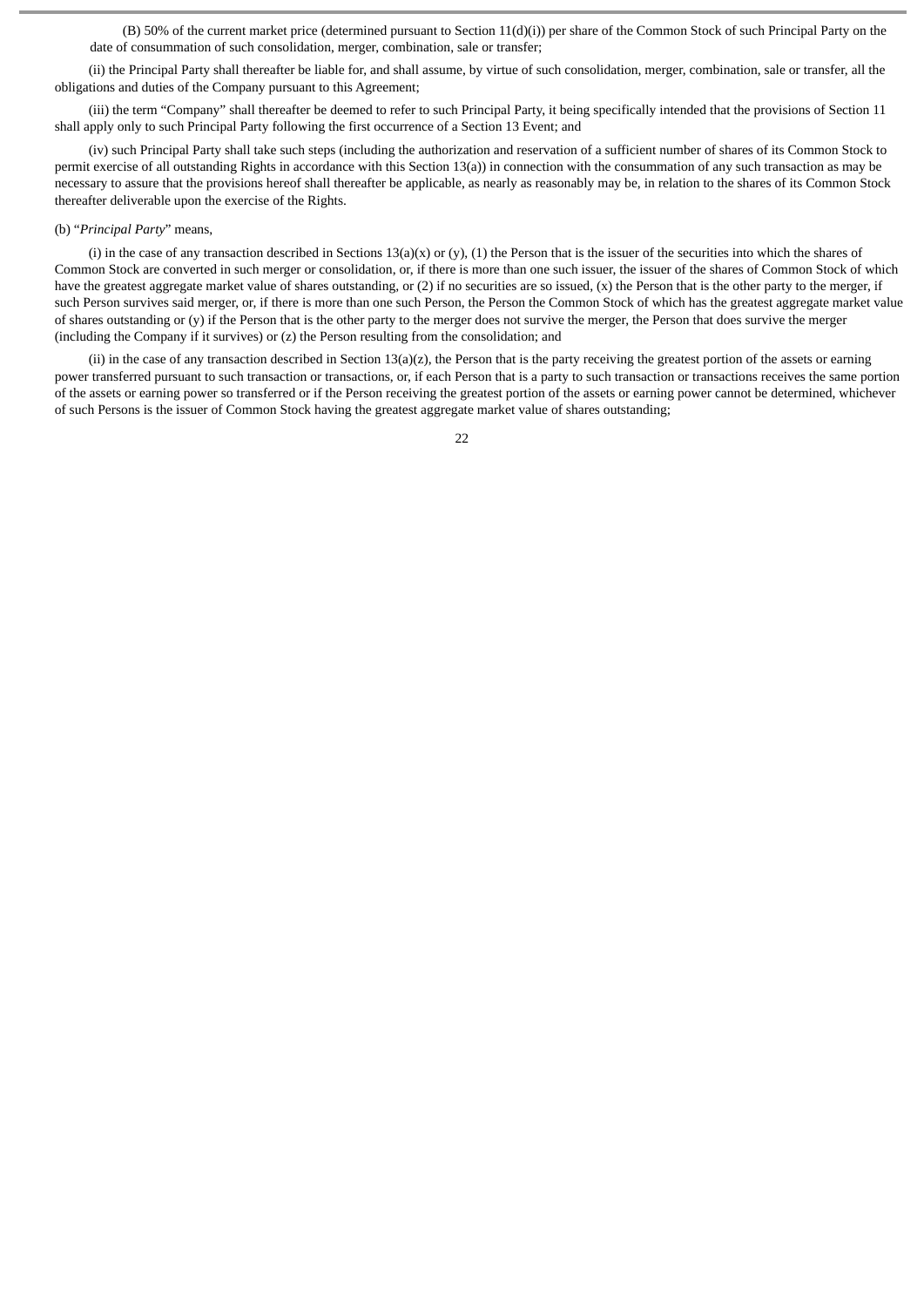*provided* that in any such case, (A) if the Common Stock of such Person is not at such time and has not been continuously over the preceding 12-month period registered under Section 12 of the Exchange Act, and such Person is a direct or indirect Subsidiary of another Person the Common Stock of which is and has been so registered, "Principal Party" shall refer to such other Person; (B) in case such Person is a Subsidiary, directly or indirectly, of more than one Person, the Common Stocks of two or more of which are and have been so registered, "Principal Party" shall refer to whichever of such Persons is the issuer of the Common Stock having the greatest aggregate market value; or (C) if such Person is owned, directly or indirectly, by a joint venture formed by two or more Persons that are not owned, directly or indirectly, by the same Person, the rules set forth in clauses (A) and (B) above shall apply to each of the owners having an interest in the venture as if the Person owned by the joint venture was a Subsidiary of both or all of such joint venturers, and the Principal Party in each such case shall bear the obligations set forth in this Section 13 in the same ratio as its interest in such Person bears to the total of such interests.

(c) The Company shall not consummate any such consolidation, merger, combination, sale or transfer unless the Principal Party shall have a sufficient number of authorized shares of its Common Stock that are not outstanding or otherwise reserved for issuance to permit the exercise in full of the Rights in accordance with this Section 13 and unless prior thereto the Company and such Principal Party shall have executed and delivered to the Rights Agent a supplemental agreement providing for the terms set forth in Sections 13(a) and 13(b) and providing that, as soon as practicable after the date of any consolidation, merger, combination, sale or transfer mentioned in Section 13(a), the Principal Party, at its own expense, shall:

(i) prepare and file a registration statement under the Securities Act with respect to the securities issuable upon exercise of the Rights, and will use its best efforts to cause such registration statement (A) to become effective as soon as practicable after such filing and (B) to remain effective (with a prospectus at all times meeting the requirements of the Securities Act) until the Expiration Date; and

(ii) deliver to holders of the Rights historical financial statements for the Principal Party and each of its Affiliates that comply in all respects with the requirements for registration on Form 10 under the Exchange Act.

The Company covenants and agrees that it shall not enter into any transaction of the type described in clauses  $(x)$ ,  $(y)$  and  $(z)$  of Section 13(a) if at the time of or immediately after such consolidation, merger, sale, transfer or other transaction there are any rights, warrants or other instruments or securities outstanding or agreements in effect that would substantially diminish or otherwise eliminate the benefits intended to be afforded by the Rights.

(d) The provisions of this Section 13 shall similarly apply to successive mergers, consolidations, combinations, sales or other transfers. If any Section 13 Event shall occur at any time after the occurrence of a Section 11(a)(ii) Event, the Rights that have not theretofore been exercised shall thereafter become exercisable in the manner described in Section 13(a).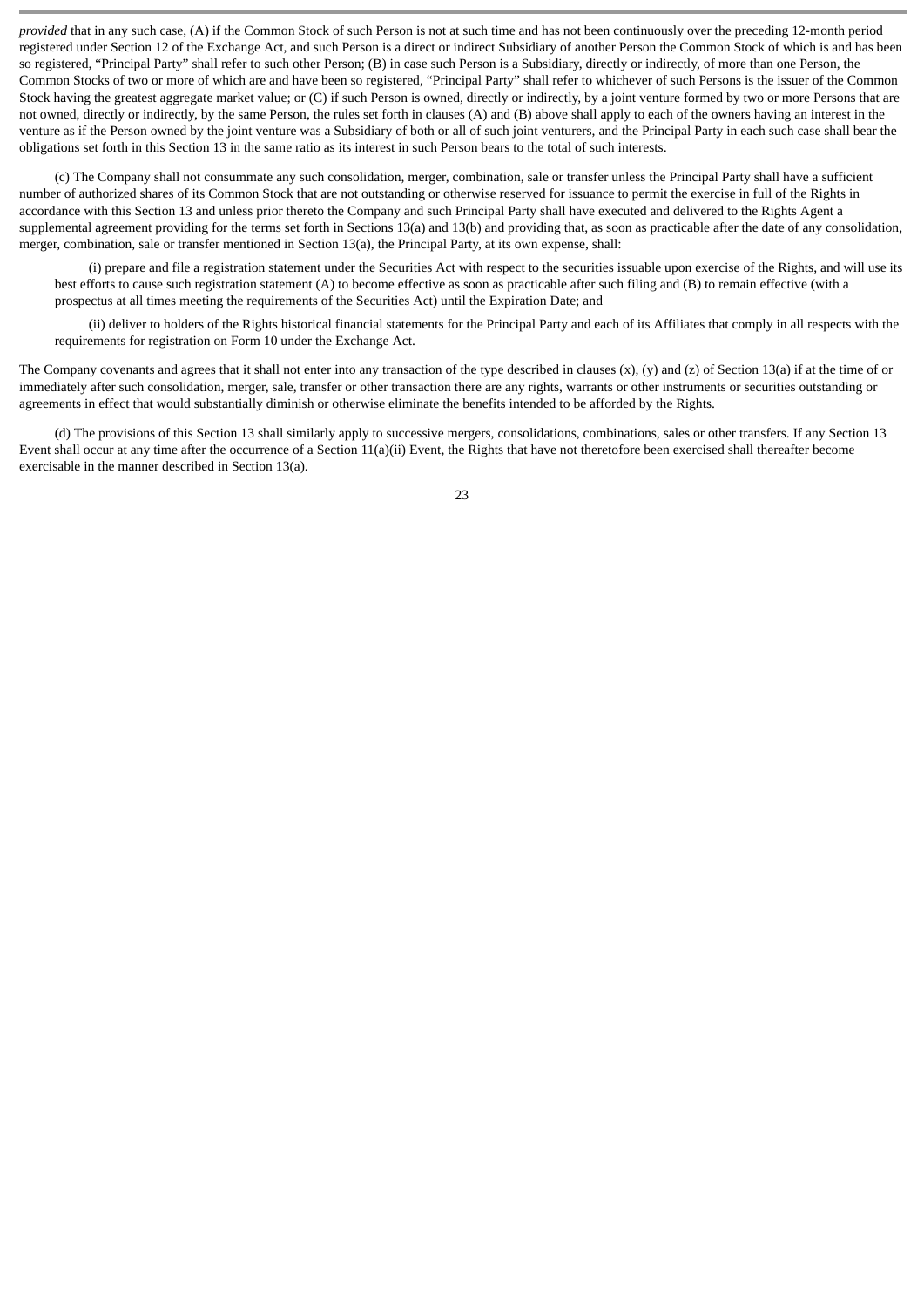SECTION 14. *Fractional Rights and Fractional Shares*. (a) The Company shall not be required to issue fractions of Rights, except prior to the Distribution Date as provided in Section 11(p), or to distribute Right Certificates that evidence fractional Rights. In lieu of any such fractional Rights, the Company shall pay to the registered holders of the Right Certificates with regard to which such fractional Rights would otherwise be issuable an amount in cash equal to the same fraction of the current market price of a whole Right. For purposes of this Section 14(a), the current market price of a whole Right shall be the closing price of a Right for the Trading Day immediately prior to the date on which such fractional Rights would otherwise have been issuable. The closing price of a Right for any day shall be the last sale price, regular way, or, in case no such sale takes place on such day, the average of the closing bid and asked prices, regular way, in either case as reported in the principal consolidated transaction reporting system with respect to securities listed or admitted to trading on the Nasdaq Global Select Market or, if the Rights are not listed or admitted to trading on the Nasdaq Global Select Market, on the principal national securities exchange on which the Rights are listed or admitted to trading or, if the Rights are not listed or admitted to trading on any national securities exchange, the last quoted price, or, if not so quoted, the average of the high bid and low asked prices in the over-the-counter market, as reported by NASDAQ or such other system then in use or, if on any such date the Rights are not quoted by any such organization, the average of the closing bid and asked prices as furnished by a professional market maker making a market in the Rights selected by the Board of Directors. If on any such date no such market maker is making a market in the Rights, the current market price of the Rights on such date shall be as determined in good faith by the Board of Directors, or, if at the time of such determination there is an Acquiring Person, by a nationally recognized investment banking firm selected by the Board of Directors), which determination shall be described in a statement filed with the Rights Agent and shall be conclusive for all purposes.

(b) The Company shall not be required to issue fractions of shares of Preferred Stock (other than fractions that are multiples of one one-thousandths of a share of Preferred Stock) upon exercise of the Rights or to distribute certificates that evidence fractional shares of Preferred Stock (other than fractions that are multiples of one one-thousandth of a share of Preferred Stock). In lieu of any such fractional shares of Preferred Stock, the Company shall pay to the registered holders of Right Certificates at the time such Rights are exercised as herein provided an amount in cash equal to the same fraction of the current market price of one one-thousandth of a share of Preferred Stock. For purposes of this Section 14(b), the current market price of one one-thousandth of a share of Preferred Stock shall be one one-thousandth of the closing price of a share of Preferred Stock (as determined pursuant to Section 11(d)(ii)) for the Trading Day immediately prior to the date of such exercise.

(c) Following the occurrence of any Triggering Event or upon any exchange pursuant to Section 24, the Company shall not be required to issue fractions of shares of Common Stock upon exercise of the Rights or to distribute certificates that evidence fractional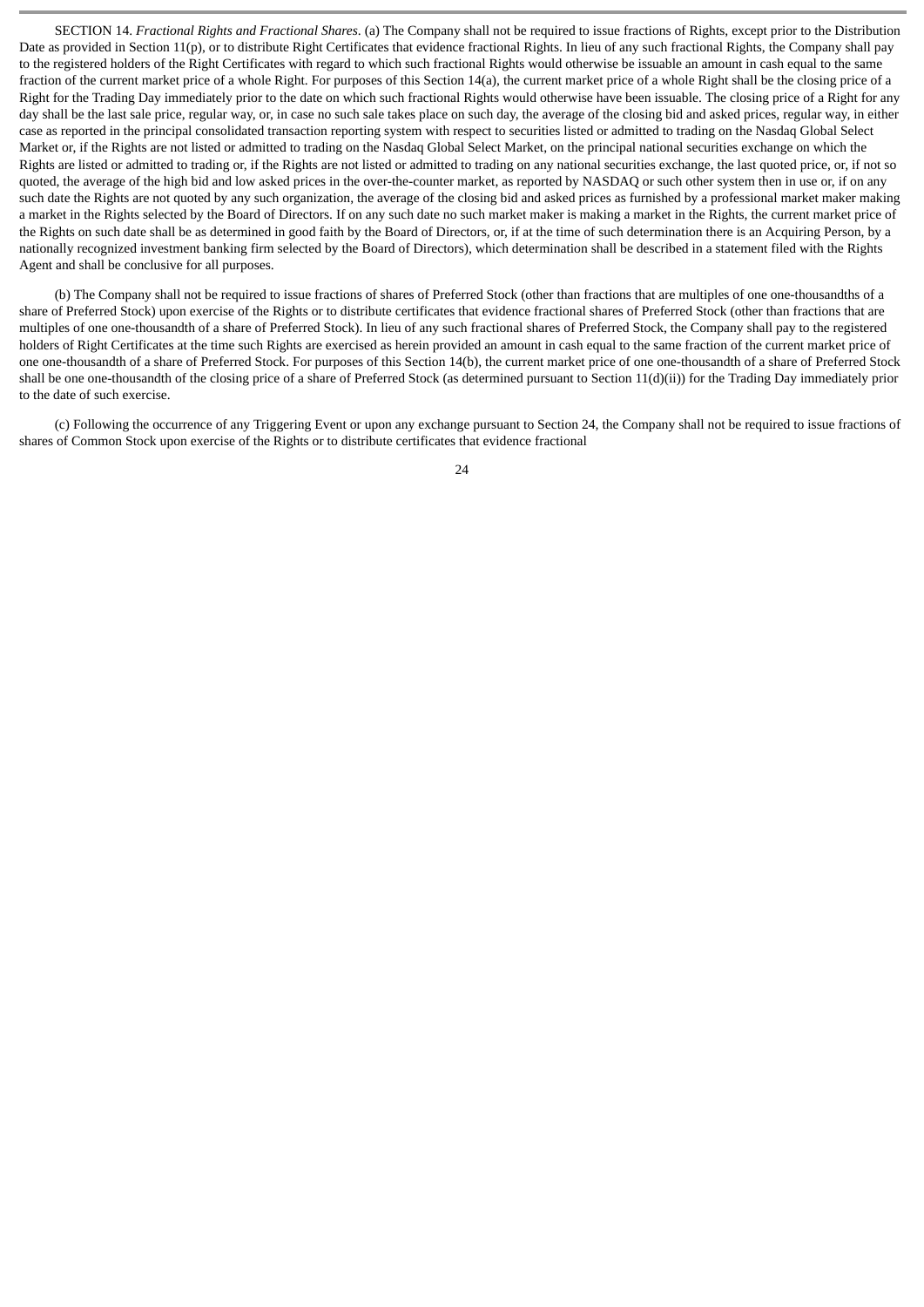shares of Common Stock. In lieu of fractional shares of Common Stock, the Company shall pay to the registered holders of Right Certificates at the time such Rights are exercised or exchanged as herein provided an amount in cash equal to the same fraction of the current market price of a share of Common Stock. For purposes of this Section 14(c), the current market price of a share of Common Stock shall be the closing price of a share of Common Stock (as determined pursuant to Section 11(d)(i)) for the Trading Day immediately prior to the date of such exercise or exchange.

(d) The holder of a Right by the acceptance of the Right expressly waives his right to receive any fractional Rights or any fractional shares upon exercise of a Right except as permitted by this Section 14.

SECTION 15. *Rights of Action*. All rights of action in respect of this Agreement are vested in the respective registered holders of the Right Certificates (and, prior to the Distribution Date, the registered holders of certificates representing Common Stock); and any registered holder of any Right Certificate (or, prior to the Distribution Date, of any certificate representing Common Stock), without the consent of the Rights Agent or of the holder of any other Right Certificate (or, prior to the Distribution Date, of any certificate representing Common Stock), may, in his own behalf and for his own benefit, enforce, and may institute and maintain any suit, action or proceeding against the Company to enforce, or otherwise act in respect of, his right to exercise the Rights evidenced by such Right Certificate in the manner provided in such Right Certificate and in this Agreement. Without limiting the foregoing or any remedies available to the holders of Rights, it is specifically acknowledged that the holders of Rights would not have an adequate remedy at law for any breach of this Agreement and will be entitled to specific performance of the obligations under, and injunctive relief against actual or threatened violations of the obligations of, any Person subject to this Agreement.

SECTION 16. *Agreement of Right Holders.* Every holder of a Right by accepting the same consents and agrees with the Company and the Rights Agent and with every other holder of a Right that:

(a) prior to the Distribution Date, the Rights will be transferable only in connection with the transfer of Common Stock;

(b) as of and after the Distribution Date, the Right Certificates are transferable only on the registry books of the Rights Agent if surrendered at the principal office or offices of the Rights Agent designated for such purposes, duly endorsed or accompanied by a proper instrument of transfer and with the appropriate forms and certificates fully executed;

(c) subject to Sections 6 and 7, the Company and the Rights Agent may deem and treat the Person in whose name a Right Certificate (or, prior to the Distribution Date, a certificate representing shares of Common Stock) is registered as the absolute owner thereof and of the Rights evidenced thereby (notwithstanding any notations of ownership or writing on the Right Certificate or the certificate representing shares of Common Stock made by anyone other than the Company or the Rights Agent) for all purposes whatsoever, and neither the Company nor the Rights Agent, subject to the last sentence of Section 7(d), shall be affected by any notice to the contrary; and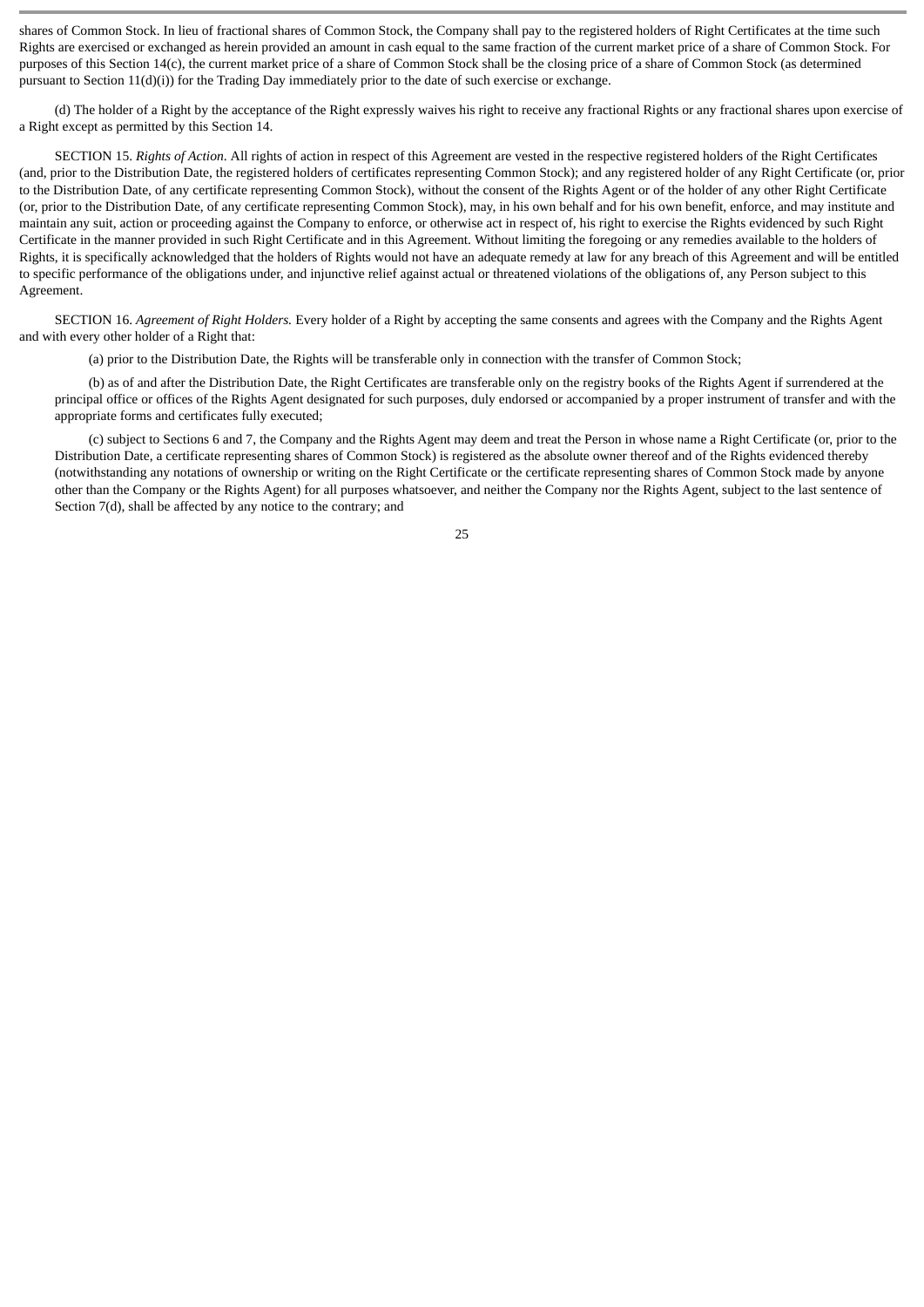(d) notwithstanding anything in this Agreement to the contrary, neither the Company nor the Rights Agent shall have any liability to any holder of a Right or other Person as a result of its inability to perform any of its obligations under this Agreement by reason of any preliminary or permanent injunction or other order, decree or ruling issued by a court of competent jurisdiction or by a governmental, regulatory or administrative agency or commission, or any statute, rule, regulation or executive order promulgated or enacted by any governmental authority prohibiting or otherwise restraining performance of such obligation; *provided* that the Company must use its best efforts to have any such order, decree or ruling lifted or otherwise overturned as soon as possible.

SECTION 17. *Right Certificate Holder Not Deemed a Shareholder*. No holder, as such, of any Right Certificate shall be entitled to vote, receive dividends or be deemed for any purpose the holder of the shares of capital stock that may at any time be issuable on the exercise of the Rights represented thereby, nor shall anything contained herein or in any Right Certificate be construed to confer upon the holder of any Right Certificate, as such, any of the rights of a shareholder of the Company or any right to vote for the election of directors or upon any matter submitted to shareholders at any meeting thereof, or to give or withhold consent to any corporate action, or to receive notice of meetings or other actions affecting shareholders (except as provided in Section 26), or to receive dividends or subscription rights, or otherwise, until the Right or Rights evidenced by such Right Certificate shall have been exercised in accordance with the provisions hereof.

SECTION 18. *Concerning the Rights Agent*. (a) The Company agrees to pay to the Rights Agent reasonable compensation for all services rendered by it hereunder and, from time to time, on demand of the Rights Agent, its reasonable expenses and counsel fees and disbursements and other disbursements incurred in the execution or administration of this Agreement and the exercise and performance of its duties hereunder. The Company also agrees to indemnify the Rights Agent for, and to hold it harmless against, any loss, liability or expense, incurred without negligence, bad faith or willful misconduct on the part of the Rights Agent, for anything done or omitted by the Rights Agent in connection with the administration of this Agreement or the exercise or performance of its duties hereunder, including the costs and expenses of defending against any claim of liability.

(b) The Rights Agent shall be protected and shall incur no liability for or in respect of any action taken, suffered or omitted by it in connection with the administration of this Agreement or the exercise or performance of its duties hereunder in reliance upon any Right Certificate or certificate for Common Stock or for other securities of the Company, instrument of assignment or transfer, power of attorney, endorsement, affidavit, letter, notice, instruction, direction, consent, certificate, statement, or other paper or document believed by it to be genuine and to be signed, executed and, where necessary, verified or acknowledged, by the proper Person or Persons.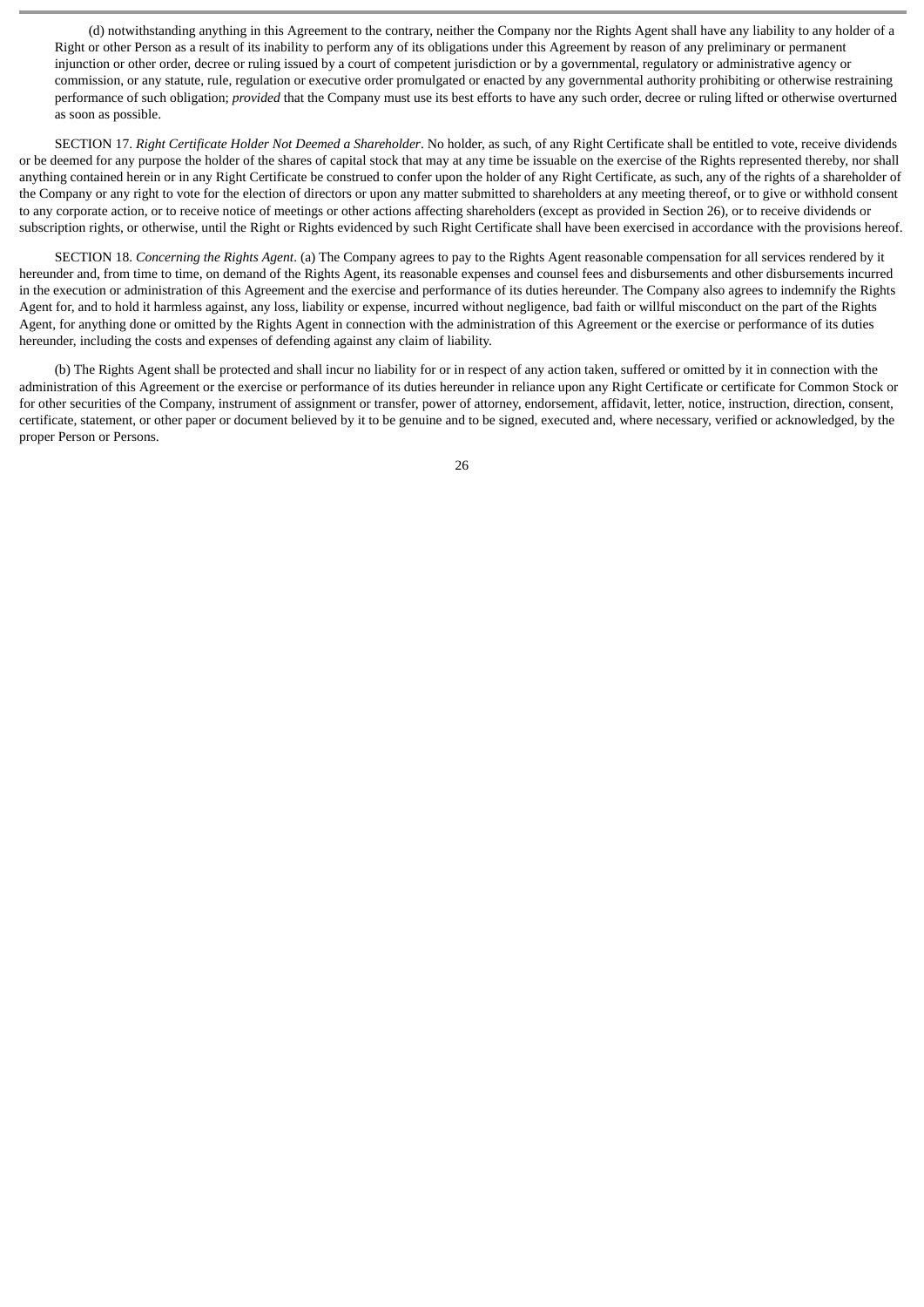SECTION 19. *Merger or Consolidation or Change of Name of Rights Agent*. (a) Any corporation into which the Rights Agent or any successor Rights Agent may be merged or with which it may be consolidated, or any corporation resulting from any merger or consolidation to which the Rights Agent or any successor Rights Agent shall be a party, or any corporation succeeding to the corporate trust or stock transfer business of the Rights Agent or any successor Rights Agent, shall be the successor to the Rights Agent under this Agreement without the execution or filing of any paper or any further act on the part of any of the parties hereto; *provided* that such corporation would be eligible for appointment as a successor Rights Agent under the provisions of Section 21. In case at the time such successor Rights Agent shall succeed to the agency created by this Agreement, any of the Right Certificates shall have been countersigned but not delivered, any such successor Rights Agent may adopt the countersignature of a predecessor Rights Agent and deliver such Right Certificates so countersigned; and in case at that time any of the Right Certificates shall not have been countersigned, any successor Rights Agent may countersign such Right Certificates either in the name of the predecessor Rights Agent or in the name of the successor Rights Agent; and in all such cases such Right Certificates shall have the full force provided in the Right Certificates and in this Agreement.

(b) In case at any time the name of the Rights Agent shall be changed and at such time any of the Right Certificates shall have been countersigned but not delivered, the Rights Agent may adopt the countersignature under its prior name and deliver Right Certificates so countersigned; and in case at that time any of the Right Certificates shall not have been countersigned, the Rights Agent may countersign such Right Certificates either in its prior name or in its changed name; and in all such cases such Right Certificates shall have the full force provided in the Right Certificates and in this Agreement.

SECTION 20. *Duties of Rights Agent*. The Rights Agent undertakes the duties and obligations imposed by this Agreement upon the following terms and conditions, by all of which the Company and the holders of Right Certificates, by their acceptance thereof, shall be bound:

(a) The Rights Agent may consult with legal counsel (who may be legal counsel for the Company), and the opinion of such counsel shall be full and complete authorization and protection to the Rights Agent as to any action taken or omitted by it in good faith and in accordance with such opinion.

(b) Whenever in the performance of its duties under this Agreement the Rights Agent shall deem it necessary or desirable that any fact or matter (including, without limitation, the identity of any Acquiring Person and the determination of the current market price of any security) be proved or established by the Company prior to taking, suffering or omitting to take any action hereunder, such fact or matter (unless other evidence in respect thereof be herein specifically prescribed) may be deemed to be conclusively proved and established by a certificate signed by the Chairman, President and Chief Executive Officer, Executive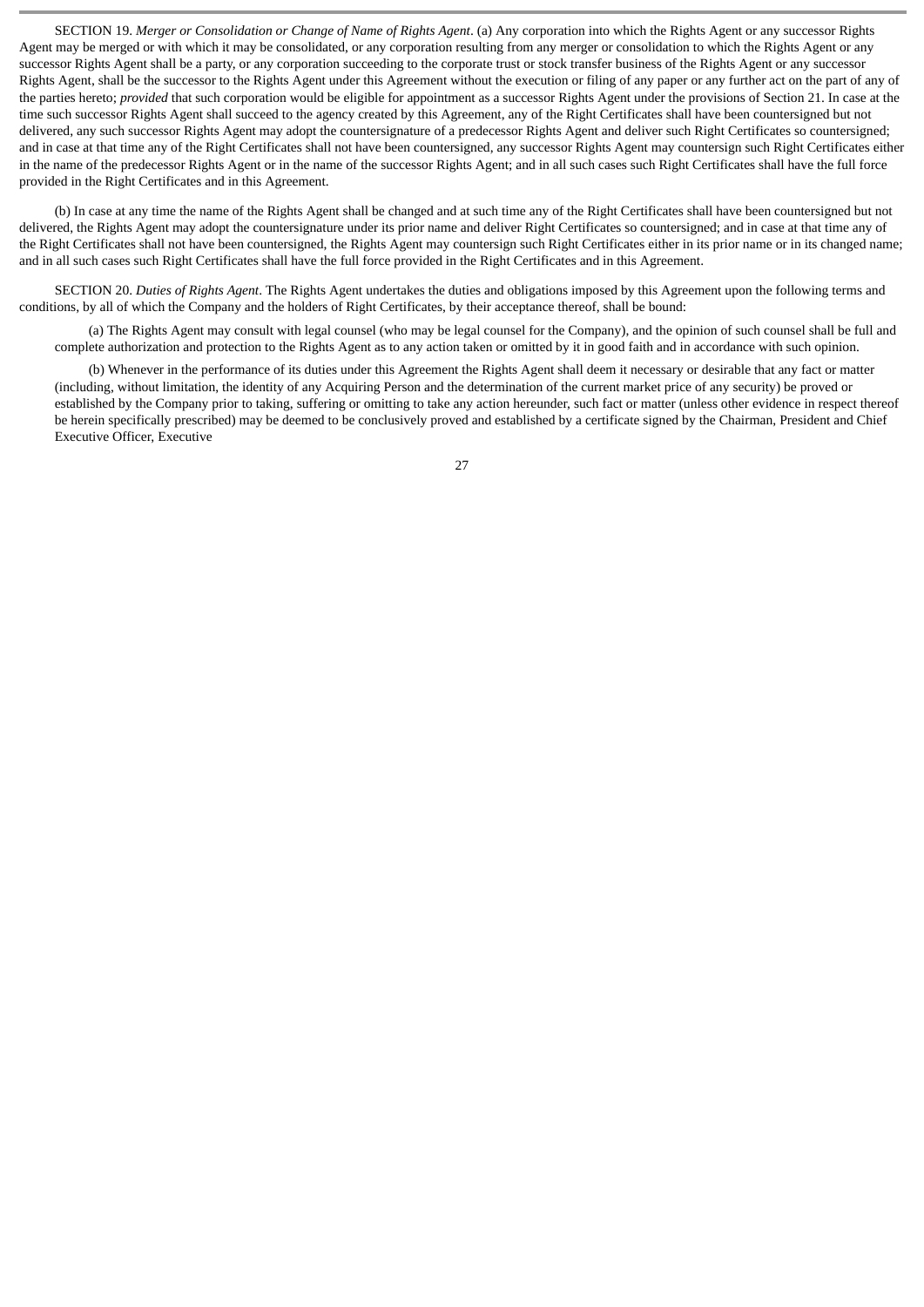Vice President, Chief Financial Officer and Chief Operating Officer of the Company and delivered to the Rights Agent; and such certificate shall be full authorization to the Rights Agent for any action taken, suffered or omitted in good faith by it under the provisions of this Agreement in reliance upon such certificate.

(c) The Rights Agent shall be liable hereunder only for its own negligence, bad faith or willful misconduct.

(d) The Rights Agent shall not be liable for or by reason of any of the statements of fact or recitals contained in this Agreement or in the Right Certificates (except its countersignature thereof) or be required to verify the same, but all such statements and recitals are and shall be deemed to have been made by the Company only.

(e) The Rights Agent shall not be under any responsibility in respect of the validity of this Agreement or the execution and delivery hereof (except the due execution hereof by the Rights Agent) or in respect of the validity or execution of any Right Certificate (except its countersignature thereof); nor shall it be responsible for any breach by the Company of any covenant or condition contained in this Agreement or in any Right Certificate; nor shall it be responsible for any change in the exercisability of the Rights (including the Rights becoming void pursuant to Section 7(d)) or any adjustment in the terms of the Rights (including the manner, method or amount thereof) provided for in Sections 3, 11, 13, 23 or 24, or the ascertaining of the existence of facts that would require any such adjustment (except with respect to the exercise of Rights evidenced by Right Certificates after actual notice of any such adjustment); nor shall it by any act hereunder be deemed to make any representation or warranty as to the authorization or reservation of any shares of Common Stock or Preferred Stock to be issued pursuant to this Agreement or any Right Certificate or as to whether any shares of Common Stock or Preferred Stock will, when issued, be duly authorized, validly issued, fully paid and nonassessable.

(f) The Company agrees that it will perform, execute, acknowledge and deliver or cause to be performed, executed, acknowledged and delivered all such further and other acts, instruments and assurances as may reasonably be required by the Rights Agent for the carrying out or performing by the Rights Agent of the provisions of this Agreement.

(g) The Rights Agent is hereby authorized and directed to accept instructions with respect to the performance of its duties hereunder from the Chairman, President and Chief Executive Officer, Executive Vice President, Chief Financial Officer and Chief Operating Officer of the Company, and to apply to such officers for advice or instructions in connection with its duties, and it shall not be liable for any action taken, suffered or omitted to be taken by it in good faith in accordance with instructions of any such officer.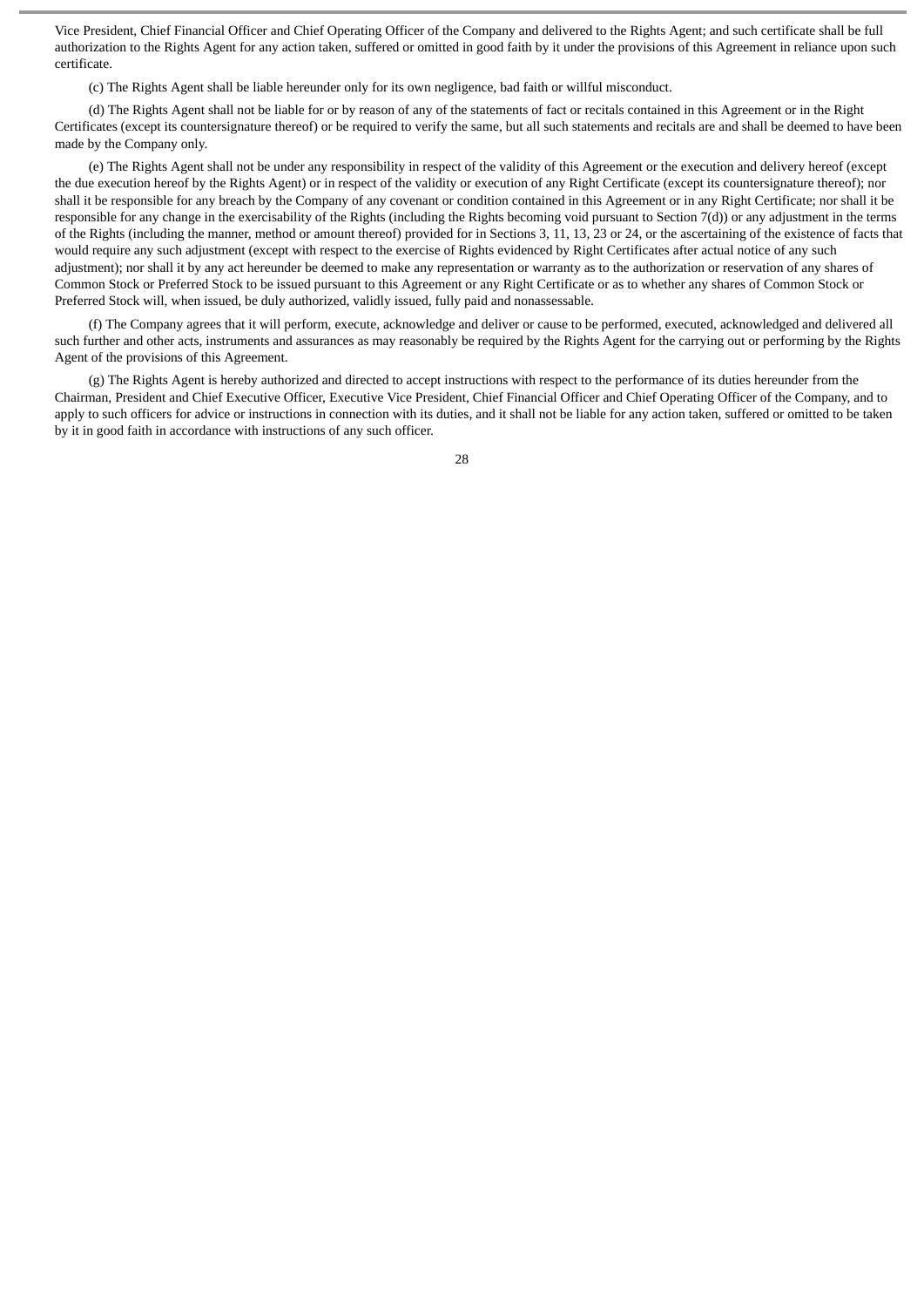(h) The Rights Agent and any shareholder, director, officer or employee of the Rights Agent may buy, sell or deal in any of the Rights or other securities of the Company or become pecuniarily interested in any transaction in which the Company may be interested, or contract with or lend money to the Company or otherwise act as fully and freely as though it were not the Rights Agent under this Agreement. Nothing herein shall preclude the Rights Agent from acting in any other capacity for the Company or for any other Person.

(i) The Rights Agent may execute and exercise any of the rights or powers hereby vested in it or perform any duty hereunder either itself or by or through its attorneys or agents, and the Rights Agent shall not be answerable or accountable for any act, default, neglect or misconduct of any such attorneys or agents or for any loss to the Company or to any holders of Rights resulting from any such act, default, neglect or misconduct; *provided* that reasonable care was exercised in the selection and continued employment thereof.

(j) No provision of this Agreement shall require the Rights Agent to expend or risk its own funds or otherwise incur any financial liability in the performance of any of its duties hereunder or in the exercise of its rights if there shall be reasonable grounds for believing that repayment of such funds or adequate indemnification against such risk or liability is not reasonably assured to it.

(k) If, with respect to any Right Certificate surrendered to the Rights Agent for exercise or transfer, the certificate attached to the form of assignment or form of election to purchase, as the cases may be, has either not been completed or indicates an affirmative response to clause 1 or 2 thereof, the Rights Agent shall not take any further action with respect to such requested exercise or transfer without first consulting with the Company.

SECTION 21. *Change of Rights Agent*. The Rights Agent or any successor Rights Agent may resign and be discharged from its duties under this Agreement upon 30 days' notice in writing to the Company pursuant to the requirements of Section 26 and to each transfer agent of the Common Stock and Preferred Stock by registered or certified mail, and, subsequent to the Distribution Date, to the holders of the Right Certificates by first-class mail. The Company may remove the Rights Agent or any successor Rights Agent upon 30 days' notice in writing pursuant to the requirements of Section 26 and to each transfer agent of the Common Stock and Preferred Stock by registered or certified mail, and, subsequent to the Distribution Date, to the holders of the Right Certificates by first-class mail. If the Rights Agent shall resign or be removed or shall otherwise become incapable of acting, the Company shall appoint a successor to the Rights Agent. If the Company shall fail to make such appointment within a period of 30 days after giving notice of such removal or after it has been notified in writing of such resignation or incapacity by the resigning or incapacitated Rights Agent or by the holder of a Right Certificate (who shall, with such notice, submit his Right Certificate for inspection by the Company), then the registered holder of any Right Certificate may apply to any court of competent jurisdiction for the appointment of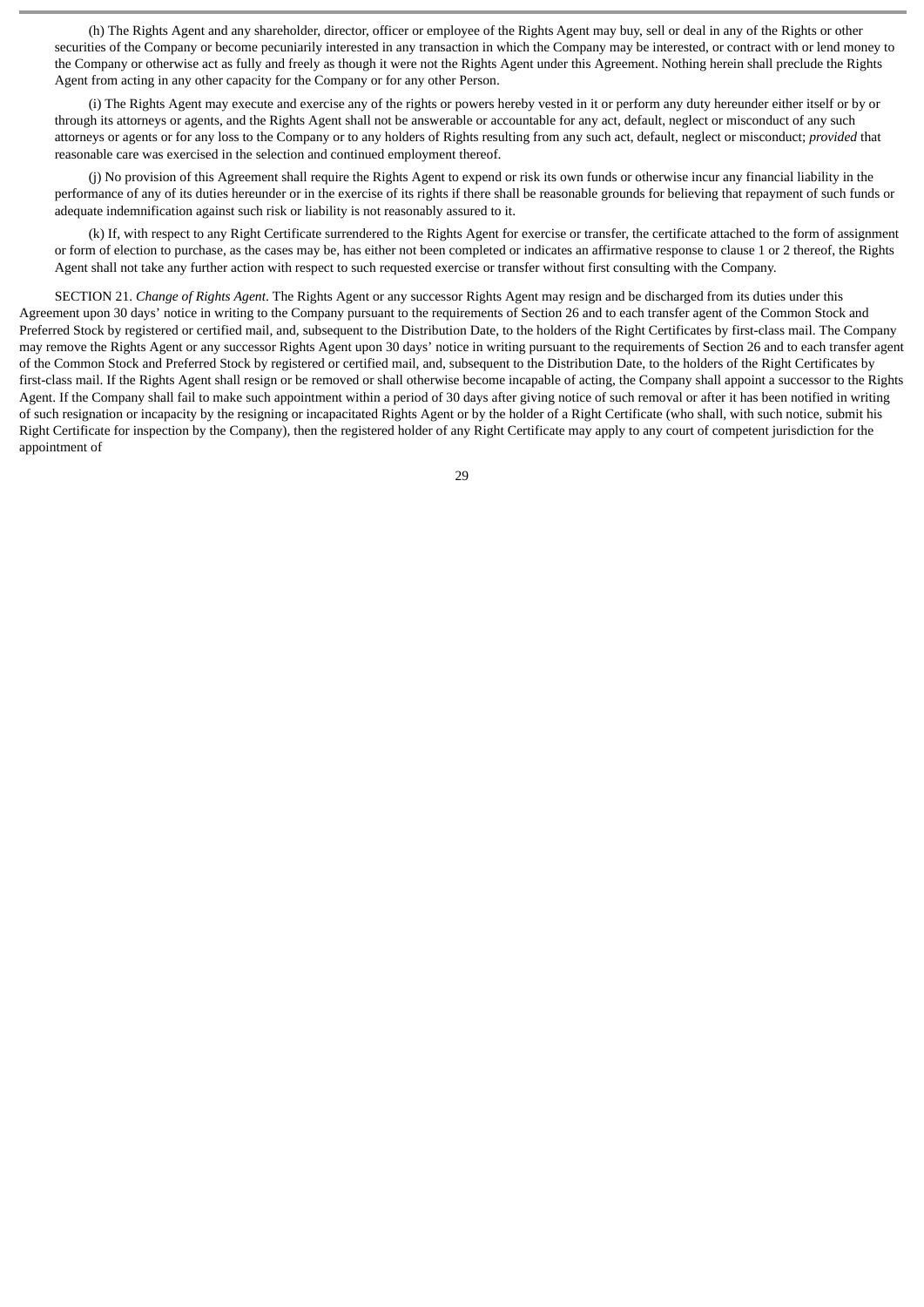a new Rights Agent. Any successor Rights Agent, whether appointed by the Company or by such a court, shall be (a) a Person organized and doing business under the laws of the United States or of any state of the United States, in good standing, having a principal office in the State of New York, that is authorized under such laws to exercise stock transfer or corporate trust powers and is subject to supervision or examination by federal or state authority and that has at the time of its appointment as Rights Agent a combined capital and surplus of at least \$50,000,000 or (b) an Affiliate of such Person. After appointment, the successor Rights Agent shall be vested with the same powers, rights, duties and responsibilities as if it had been originally named as Rights Agent without further act or deed. The predecessor Rights Agent shall deliver and transfer to the successor Rights Agent any property at the time held by it hereunder, and execute and deliver any further assurance, conveyance, act or deed necessary for the purpose. Not later than the effective date of any such appointment, the Company shall file notice thereof in writing with the predecessor Rights Agent and each transfer agent of the Common Stock and the Preferred Stock, and, subsequent to the Distribution Date, mail a notice thereof in writing to the registered holders of the Right Certificates. Failure to give any notice provided for in this Section 21, or any defect therein, shall not affect the legality or validity of the resignation or removal of the Rights Agent or the appointment of the successor Rights Agent, as the case may be.

SECTION 22. *Issuance of New Right Certificates*. Notwithstanding any of the provisions of this Agreement or of the Rights to the contrary, the Company may, at its option, issue new Right Certificates evidencing Rights in such form as may be approved by its Board of Directors to reflect any adjustment or change in the Purchase Price and the number or kind or class of shares of stock issuable upon exercise of the Rights made in accordance with the provisions of this Agreement.

SECTION 23. *Redemption*. (a) At any time before the occurrence of a Section 11(a)(ii) Event, the Board of Directors may, at its option, redeem all but not less than all of the then outstanding Rights at a redemption price of \$0.001 per Right, as such amount may be appropriately adjusted to reflect any stock split, stock dividend or similar transaction occurring after the date hereof (such redemption price being hereinafter referred to as the "*Redemption Price*").

(b) Immediately upon the effectiveness of a redemption of Rights pursuant to Section 23(a) and without any further action and without any notice, the right to exercise the Rights will terminate and thereafter the only right of the holders of Rights shall be to receive the Redemption Price for each Right so held. The Company shall promptly thereafter give notice of such redemption to the Rights Agent and the holders of the Rights in the manner set forth in Section 26; *provided* that the failure to give, or any defect in, such notice shall not affect the validity of such redemption. Any notice that is mailed in the manner herein provided shall be deemed given, whether or not the holder receives the notice. Each such notice of redemption will state the method by which the payment of the Redemption Price will be made. Neither the Company nor any of its Affiliates or Associates may redeem, acquire, exchange or purchase for value any Rights at any time in any manner other than that specifically set forth in Sections 23 or 24, and other than in connection with the purchase, acquisition or redemption of shares of Common Stock prior to the Distribution Date.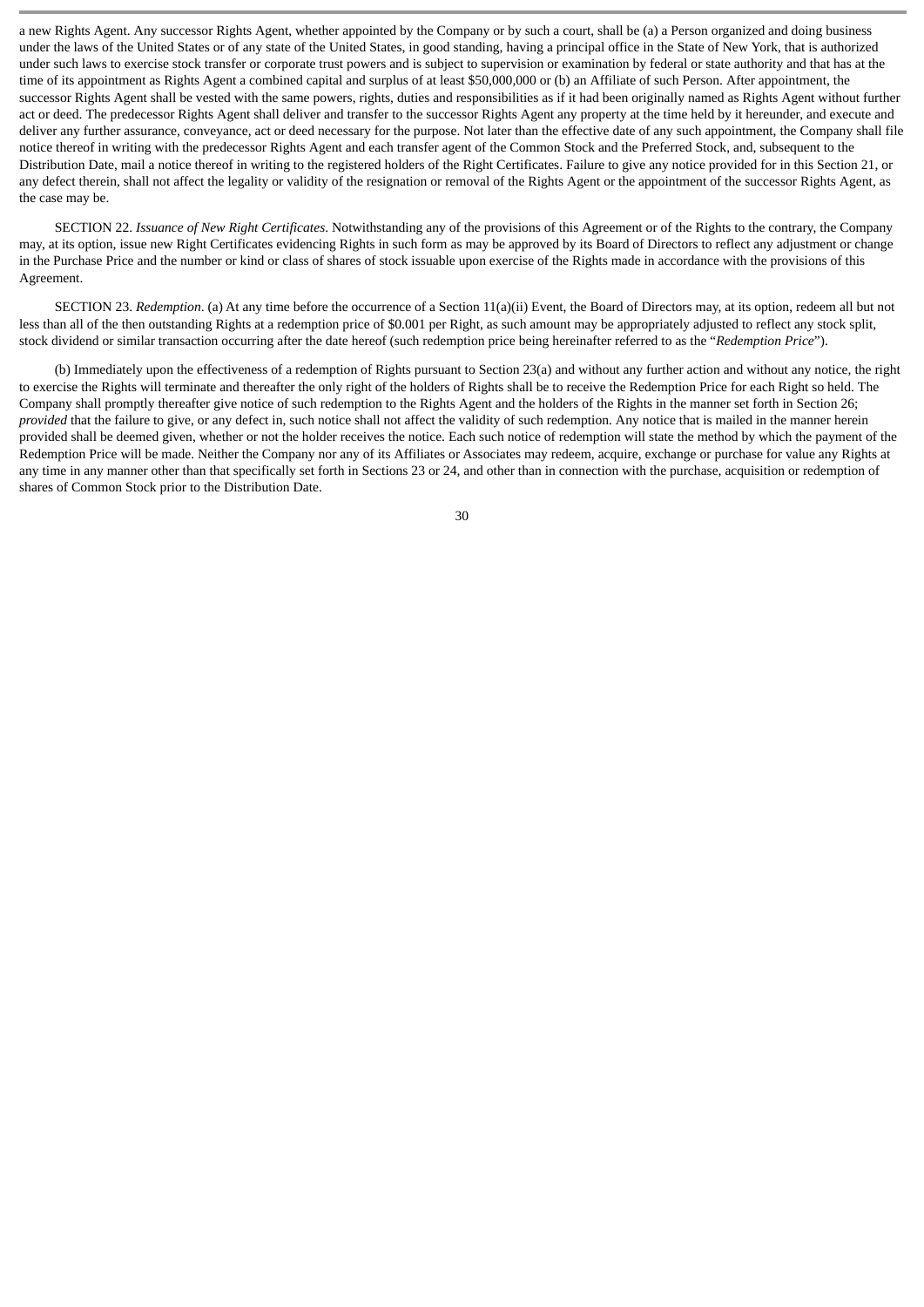SECTION 24. *Exchange*. (a) At any time on or after the occurrence of a Section 11(a)(ii) Event, the Board of Directors may, at its option, exchange all or part of the then outstanding and exercisable Rights (which shall not include Rights that have become void pursuant to Section 7(d)) for shares of Common Stock at an exchange ratio of one share of Common Stock per Right, appropriately adjusted to reflect any stock split, stock dividend or similar transaction occurring after the date hereof (such exchange ratio being hereinafter referred to as the "*Exchange Ratio*"). Notwithstanding the foregoing, the Board of Directors shall not be empowered to effect such exchange at any time after any Person (other than an Exempt Person), together with all Affiliates and Associates of such Person, becomes the Beneficial Owner of 50% or more of the shares of Common Stock then outstanding.

(b) Immediately upon the effectiveness of an exchange of any Rights pursuant to Section 24(a) and without any further action and without any notice, the right to exercise such Rights will terminate and thereafter the only right of a holder of such Rights shall be to receive that number of shares of Common Stock equal to the number of such Rights held by such holder multiplied by the Exchange Ratio. The Company shall promptly thereafter give notice of such exchange to the Rights Agent and the holders of the Rights to be exchanged in the manner set forth in Section 26; *provided* that the failure to give, or any defect in, such notice shall not affect the validity of such exchange. Any notice that is mailed in the manner herein provided shall be deemed given, whether or not the holder receives the notice. Each such notice of exchange will state the method by which the exchange of the shares of Common Stock for Rights will be effected and, in the event of any partial exchange, the number of Rights that will be exchanged. Any partial exchange shall be effected pro rata based on the number of Rights (other than Rights that have become void pursuant to Section 7(d)) held by each holder of Rights.

(c) In any exchange pursuant to this Section 24, the Company, at its option, may substitute common stock equivalents (as defined in Section 11(a)(iii)) for shares of Common Stock exchangeable for Rights, at the initial rate of one common stock equivalent for each share of Common Stock, as appropriately adjusted to reflect adjustments in dividend, liquidation and voting rights of common stock equivalents pursuant to the terms thereof, so that each common stock equivalent delivered in lieu of each share of Common Stock shall have essentially the same dividend, liquidation and voting rights as one share of Common Stock.

SECTION 25. *Notice of Proposed Actions*. (a) If the Company shall propose, at any time after the Distribution Date, (i) to pay any dividend payable in stock of any class to the holders of Preferred Stock or to make any other distribution to the holders of Preferred Stock (other than a regular quarterly cash dividend out of earnings or retained earnings of the Company), (ii) to offer to the holders of its Preferred Stock rights or warrants to subscribe for or to purchase any additional shares of Preferred Stock or shares of stock of any class or any other securities, rights or options, (iii) to effect any reclassification of its Preferred Stock (other than a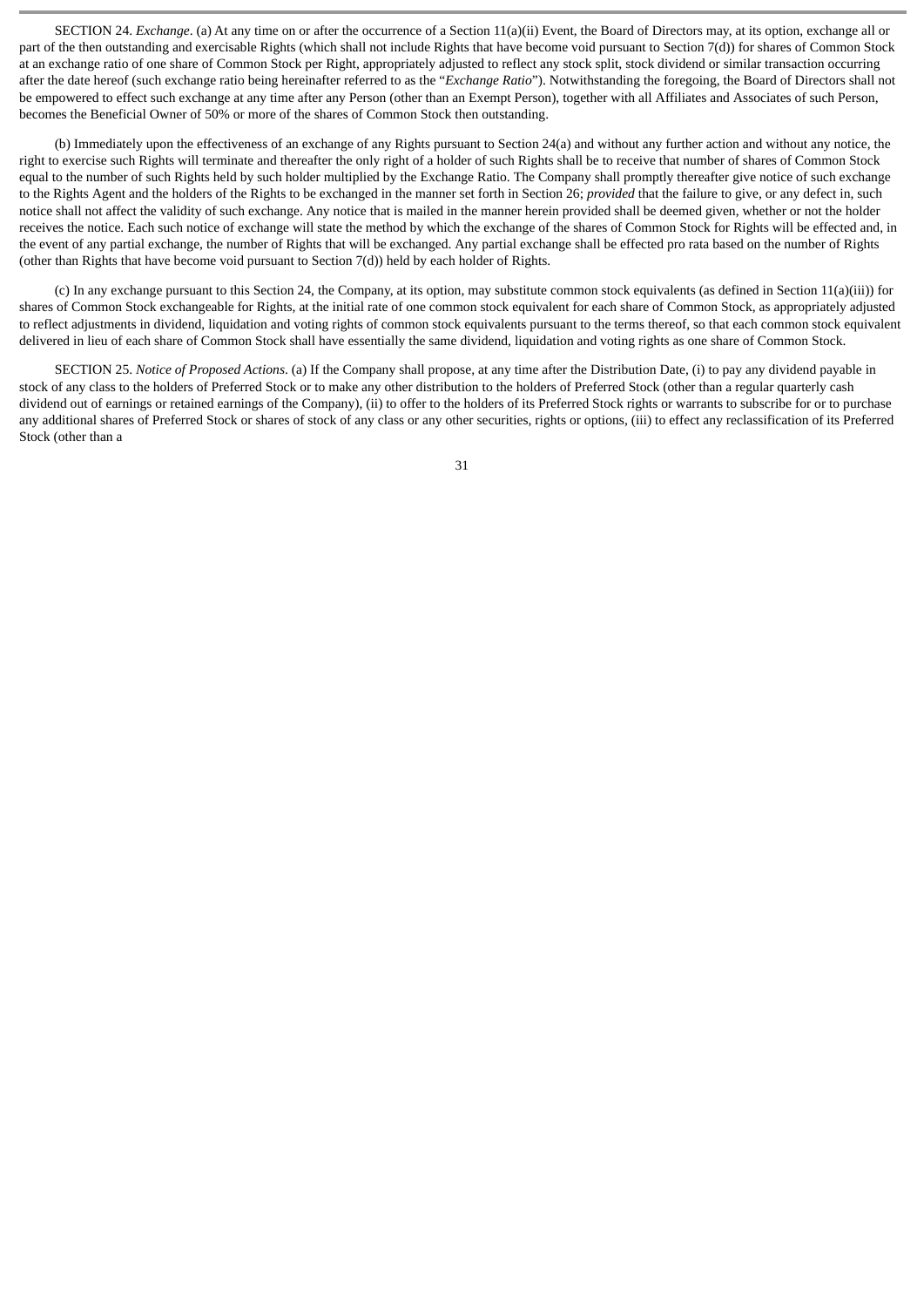reclassification involving only the subdivision or combination of outstanding shares of Preferred Stock), (iv) to effect any consolidation or merger with any other Person, or to effect or to permit one or more of its Subsidiaries to effect any sale or other transfer, in one transaction or a series of related transactions, of assets or earning power aggregating more than 50% of the assets or earning power of the Company and its Subsidiaries, taken as a whole, to any other Person or Persons or (v) to effect the liquidation, dissolution or winding up of the Company, then, in each such case, the Company shall give to each holder of a Right, to the extent feasible and in accordance with Section 26, a notice of such proposed action, which shall specify the record date for the purposes of any such dividend, distribution or offering of rights or warrants, or the date on which any such reclassification, consolidation, merger, sale, transfer, liquidation, dissolution or winding up is to take place and the date of participation therein by the holders of Preferred Stock, if any such date is to be fixed, and such notice shall be so given in the case of any action covered by Section 25(a)(i) or 25(a)(ii) above at least 20 days prior to the record date for determining holders of the Preferred Stock entitled to participate in such dividend, distribution or offering, and in the case of any such other action, at least 20 days prior to the date of the taking of such proposed action or the date of participation therein by the holders of Preferred Stock, whichever shall be the earlier. The failure to give notice required by this section or any defect therein shall not affect the legality or validity of the action taken by the Company or the vote upon any such action.

(b) Notwithstanding anything in this Agreement to the contrary, prior to the Distribution Date, a public filing by the Company with the Securities and Exchange Commission shall constitute sufficient notice to the holders of securities of the Company, including the Rights, for purposes of this Agreement, and no other notice need be given to such holders.

(c) If a Triggering Event shall occur, then, in any such case, (i) the Company shall as soon as practicable thereafter give to each holder of a Right, in accordance with Section 26, a notice of the occurrence of such event, which shall specify the event and the consequences of the event to holders of Rights under Sections 11(a)(ii) or 13, as the case may be, and (ii) all references in Section 25(a) to Preferred Stock shall be deemed thereafter to refer to Common Stock or other capital stock, as the case may be.

SECTION 26. *Notices*. Any notice, request, instruction or other communication under this Agreement shall be in writing and delivered by hand, first-class mail (postage prepaid), overnight courier service or facsimile:

if to the Company to Casual Male Retail Group, Inc. 555 Turnpike Street Canton, MA 02021 Attention: Secretary Facsimile: 781-828-3221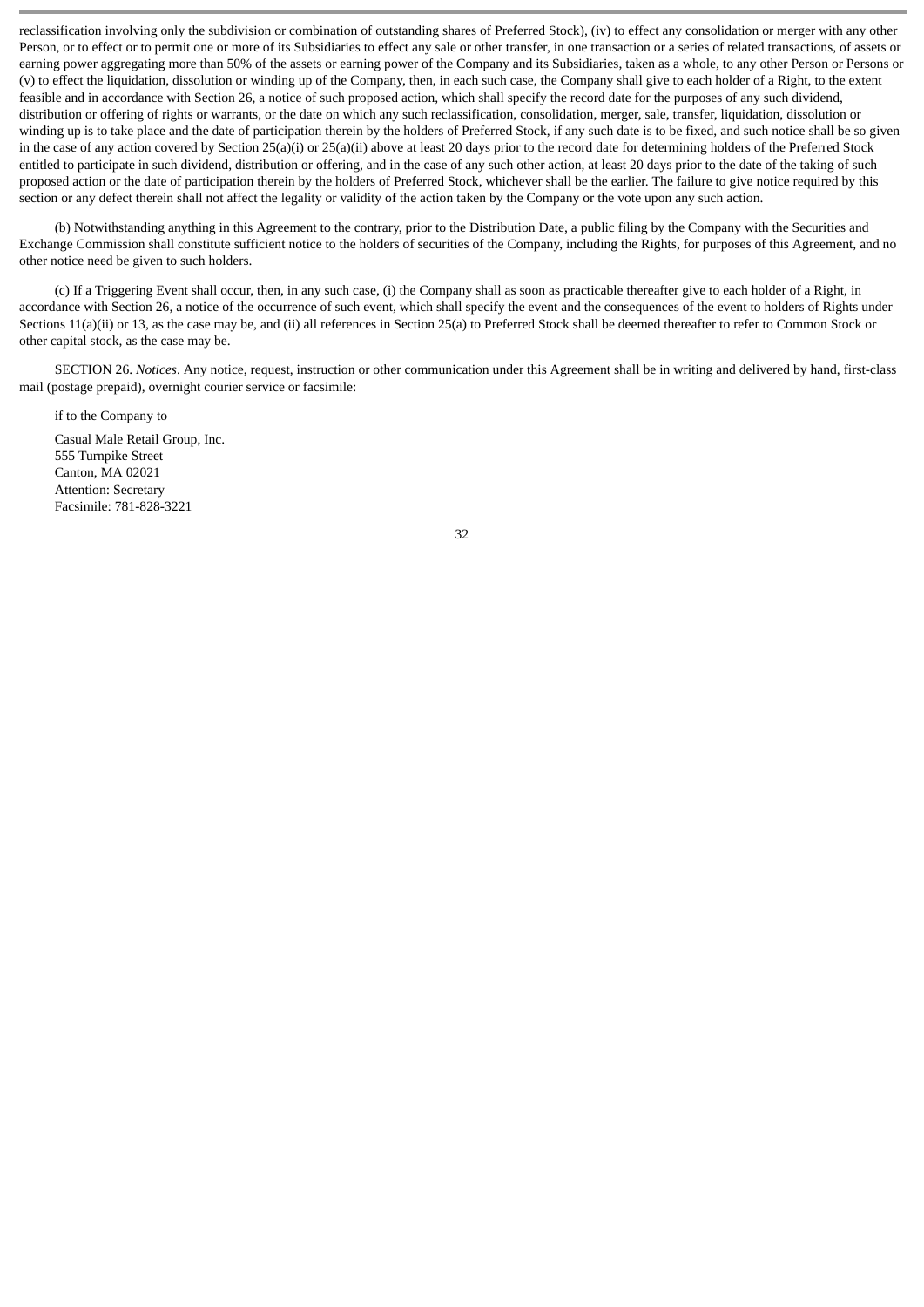if to the Rights Agent, to:

American Stock Transfer & Trust Company, LLC 59 Maiden Lane Plaza Level New York, NY 10038 Attention: Corporate Action Facsimile: 718-921-8334

or such other person, address or facsimile number as such party may hereafter specify for the purpose by notice to the other parties hereto. Each such communication shall be effective (a) if delivered by hand, when such delivery is made at the address specified in this Section 26, (b) if delivered by overnight courier service, the next Business Day after such communication is sent to the address specified in this Section 26, (c) if delivered by first-class mail (postage prepaid), five days following the date on which such communication is sent to the address specified in this Section 26 or (d) if delivered by facsimile, when such facsimile is transmitted to the facsimile number specified in this Section 26 and confirmation of the receipt thereof is received. Notices or demands authorized by this Agreement to be given or made by the Company or the Rights Agent to the holder of any Right Certificate (or, prior to the Distribution Date, to the holder of any certificate representing shares of Common Stock) shall be sufficiently given or made if sent by first-class mail (postage prepaid) to the address of such holder shown on the registry books of the Company.

SECTION 27. *Supplements and Amendments*. For so long as the Rights are redeemable, the Company may, and the Rights Agent shall, if the Company so directs, supplement or amend any provision of this Agreement in any respect without the approval of any holders of shares of Common Stock. At any time when the Rights are no longer redeemable, the Company may, and the Rights Agent shall if the Company so directs, supplement or amend this Agreement without the approval of any holders of Rights; *provided* that no such supplement or amendment may (a) adversely affect the interests of the holders of Rights as such (other than an Acquiring Person or an Affiliate or Associate of an Acquiring Person), (b) cause this Agreement again to become amendable other than in accordance with this sentence or (c) cause the Rights again to become redeemable. Upon the delivery of a certificate from an appropriate officer of the Company that states that the proposed supplement or amendment is in compliance with the terms of this Section 27, the Rights Agent shall execute such supplement or amendment.

SECTION 28. *Successors*. All the covenants and provisions of this Agreement by or for the benefit of the Company or the Rights Agent shall bind and inure to the benefit of their respective successors and assigns hereunder.

SECTION 29. *Determinations and Actions by the Board of Directors, etc*. The Board of Directors shall have the exclusive power and authority to administer this Agreement and to exercise all rights and powers specifically granted to the Board of Directors or to the Company, or as may be necessary or advisable in the administration of this Agreement, including the right and power to (a) interpret the provisions of this Agreement and (b) make all determinations deemed necessary or advisable for the administration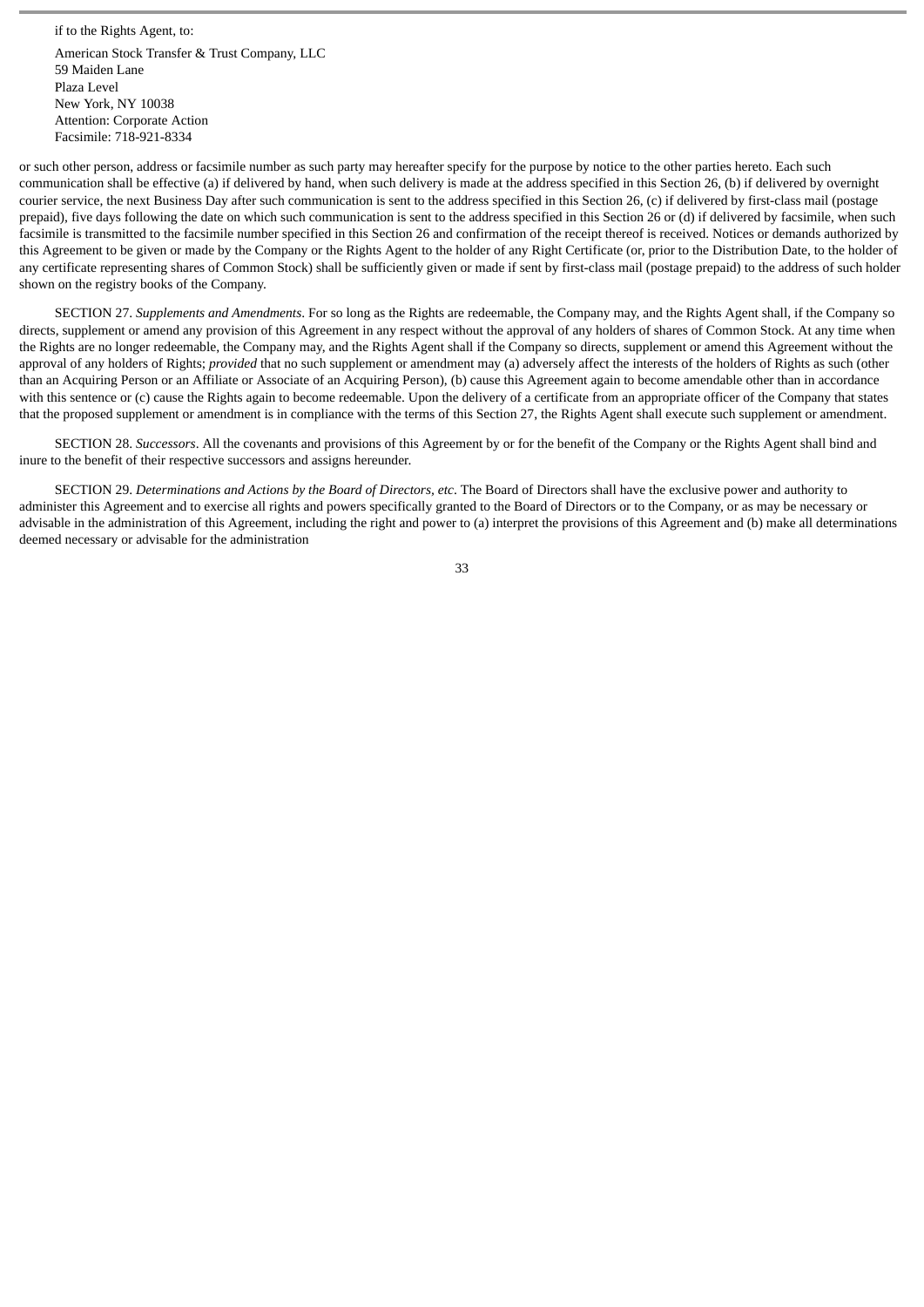of this Agreement (including a determination to redeem or exchange or not to redeem or exchange the Rights or to amend the Agreement). All such actions, calculations, interpretations and determinations (including, for purposes of clause (y) below, all omissions with respect to the foregoing) that are done or made by the Board of Directors in good faith shall (x) be final, conclusive and binding on the Company, the Rights Agent, the holders of the Rights and all other parties and (y) not subject the Board of Directors to any liability to the holders of the Common Stock or the Rights.

SECTION 30. *Benefits of this Agreement*. Nothing in this Agreement shall be construed to give to any Person other than the Company, the Rights Agent and the registered holders of the Right Certificates (and, prior to the Distribution Date, the Common Stock) any legal or equitable right, remedy or claim under this Agreement; but this Agreement shall be for the sole and exclusive benefit of the Company, the Rights Agent and the registered holders of the Right Certificates (and, prior to the Distribution Date, the Common Stock).

SECTION 31. *Severability*. If any term, provision, covenant or restriction of this Agreement is held by a court of competent jurisdiction or other authority to be invalid, void or unenforceable, the remainder of the terms, provisions, covenants and restrictions of this Agreement shall remain in full force and effect and shall in no way be affected, impaired or invalidated.

SECTION 32. *Governing Law*. This Agreement, each Right and each Right Certificate issued hereunder shall be deemed to be a contract made under the laws of the State of Delaware and for all purposes shall be governed by and construed in accordance with the laws of such State applicable to contracts to be made and performed entirely within such State.

SECTION 33. *Counterparts*. This Agreement may be executed in any number of counterparts and each of such counterparts shall for all purposes be deemed to be an original, and all such counterparts shall together constitute one and the same instrument.

SECTION 34. *Descriptive Headings*. The captions herein are included for convenience of reference only, do not constitute a part of this Agreement and shall be ignored in the construction and interpretation hereof.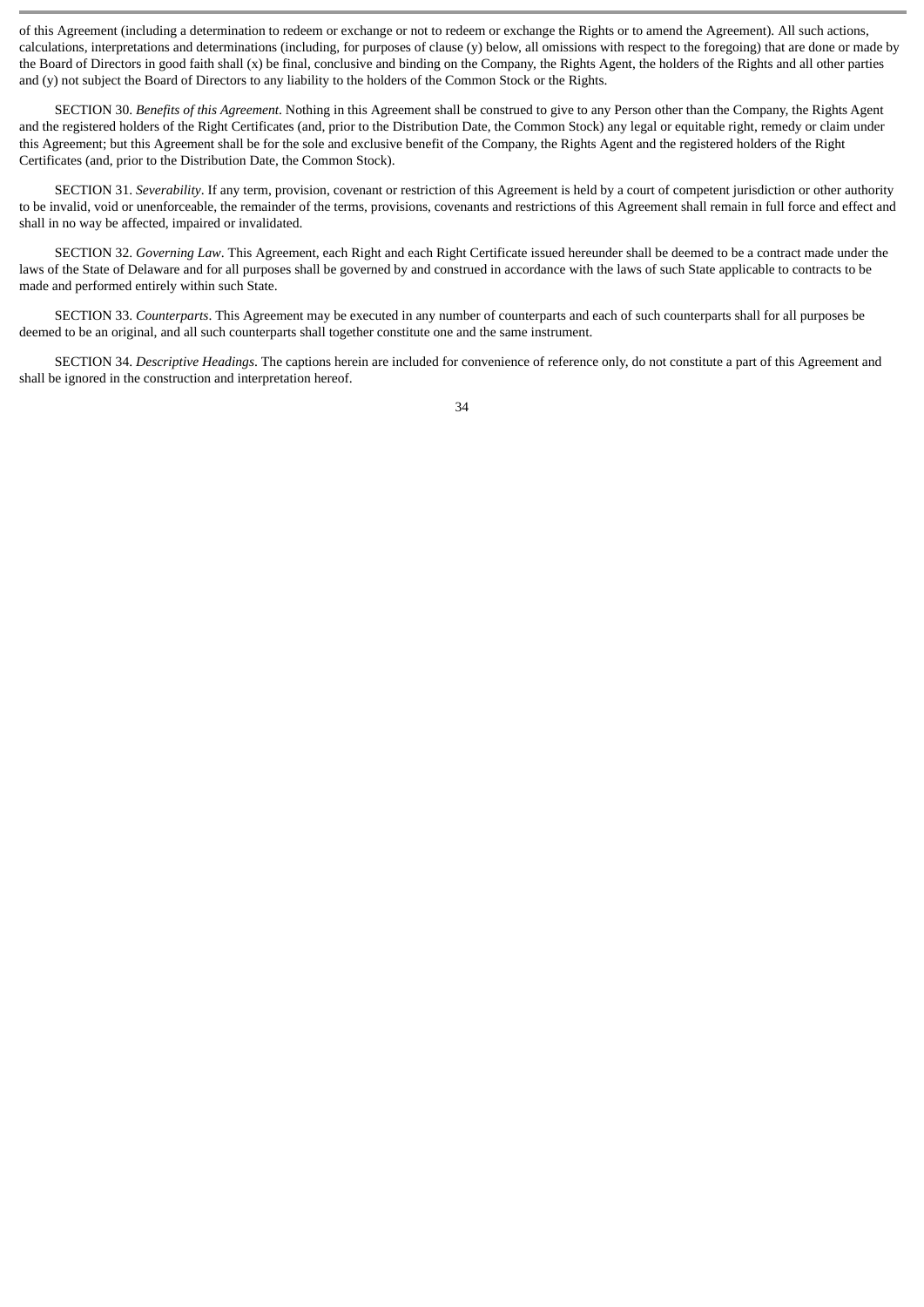IN WITNESS WHEREOF, the parties hereto have caused this Agreement to be duly executed by their respective authorized officers as of the day and year first above written.

CASUAL MALE RETAIL GROUP, INC.

By: /s/ Dennis R. Hernreich Name: Dennis R. Hernreich Title: EVP, COO, CFO, Treasurer and Secretary

AMERICAN STOCK TRANSFER & TRUST COMPANY, LLC

By: /s/ Herbert J. Lemmer

Name: Herbert J. Lemmer Title: Vice President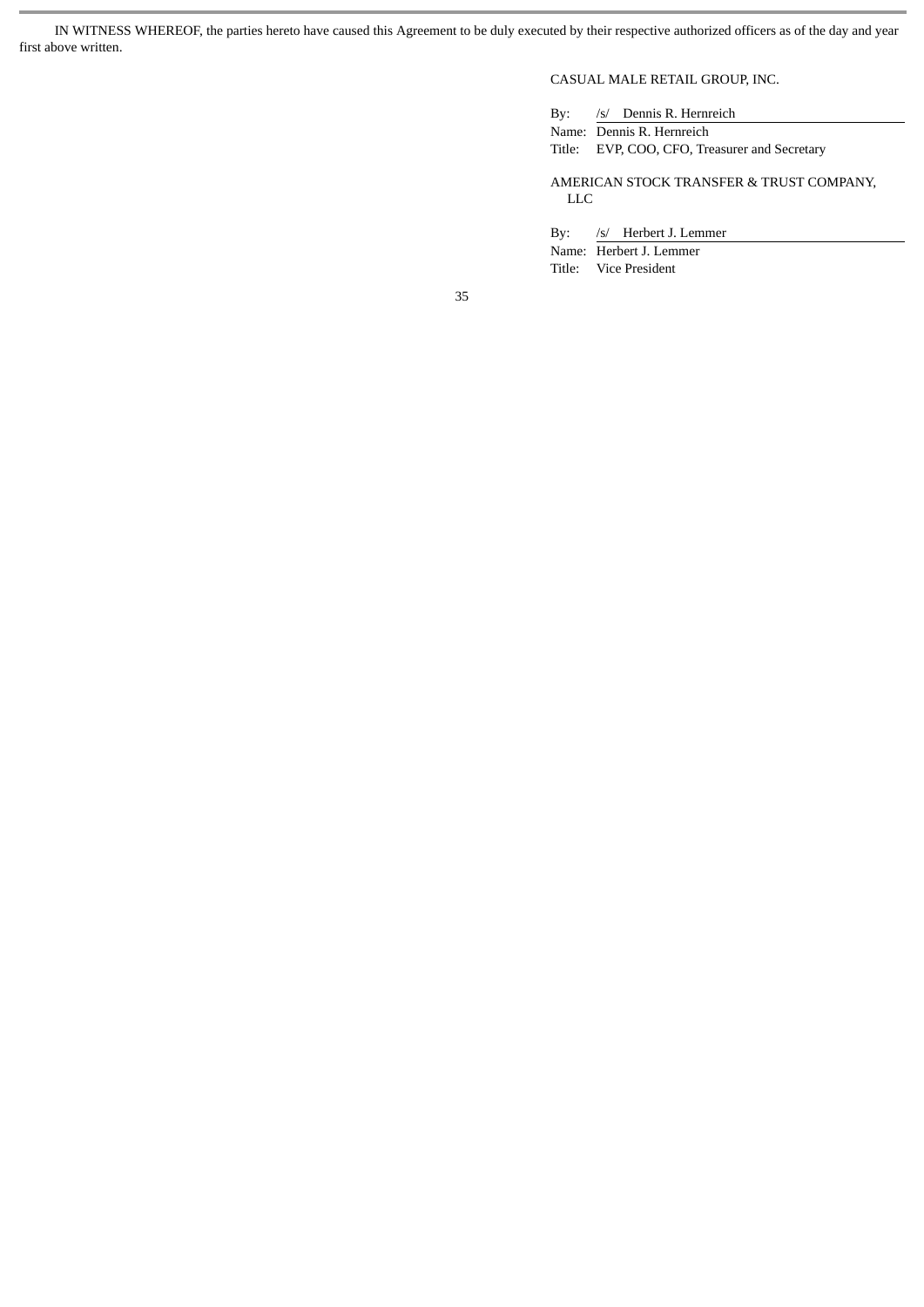## **FORM OF CERTIFICATE OF DESIGNATION, PREFERENCES AND RIGHTS OF SERIES A JUNIOR PARTICIPATING PREFERRED STOCK OF CASUAL MALE RETAIL GROUP, INC.**

#### **Pursuant to Section 151 of the General Corporation Law of the State of Delaware**

We, the undersigned officers of Casual Male Retail Group, Inc., a Delaware corporation (the "Company"), pursuant to the provisions of Sections 103 and 151 of the General Corporation Law of the State of Delaware, do hereby state and certify that pursuant to the authority vested in the Board of Directors of the Company by the Restated Certificate of Incorporation of the Company, as amended, the Board of Directors on December 8, 2008, duly adopted the following resolution creating a series of 50,000 shares of Preferred Stock designated as Series A Junior Participating Preferred Stock:

RESOLVED, that pursuant to the authority vested in the Board of Directors of this Corporation in accordance with the provisions of its Restated Certificate of Incorporation, as amended, a series of Preferred Stock of the Corporation be and it hereby is created, and that the designation and amount thereof and the voting powers, preferences and relative, participating, optional and other special rights of the shares of such series, and the qualifications, limitations or restrictions thereof are as follows:

1. *Designation and Amount*. The shares of such series shall be designated as "Series A Junior Participating Preferred Stock" and the number of shares constituting such series shall be 50,000.

2. *Dividends and Distributions*. (A) Subject to the prior and superior rights of the holders of any shares of any series of preferred stock ranking prior and superior to the Series A Junior Participating Preferred Stock with respect to dividends, the holders of shares of Series A Junior Participating Preferred Stock, in preference to the shares of Common Stock, par value \$0.01 per share, of the Company (the "*Common Stock*"), and any other stock of the Company junior to the Series A Junior Participating Preferred Stock with respect to dividends, shall be entitled to receive, when, as and if declared by the Board of Directors out of funds legally available for the purpose, quarterly dividends payable in cash on March 15, June 15, September 15 and December 15 in each year (each such date being referred to herein as a "*Quarterly Dividend Payment Date*"), commencing on the first Quarterly Dividend Payment Date after the first issuance of a share or fraction of a share of Series A Junior Participating Preferred Stock, in an amount per share (rounded to the nearest cent) equal to the greater of (a) \$0.10 or (b) subject to the provision for adjustment hereinafter set forth, 1,000 times the aggregate per share amount of all cash dividends, and 1,000 times the aggregate per share amount (payable in kind) of all non-cash dividends or other distributions other than a dividend payable in shares of Common Stock or a subdivision of the outstanding shares of Common Stock (by reclassification or otherwise), declared on the Common Stock since the immediately preceding Quarterly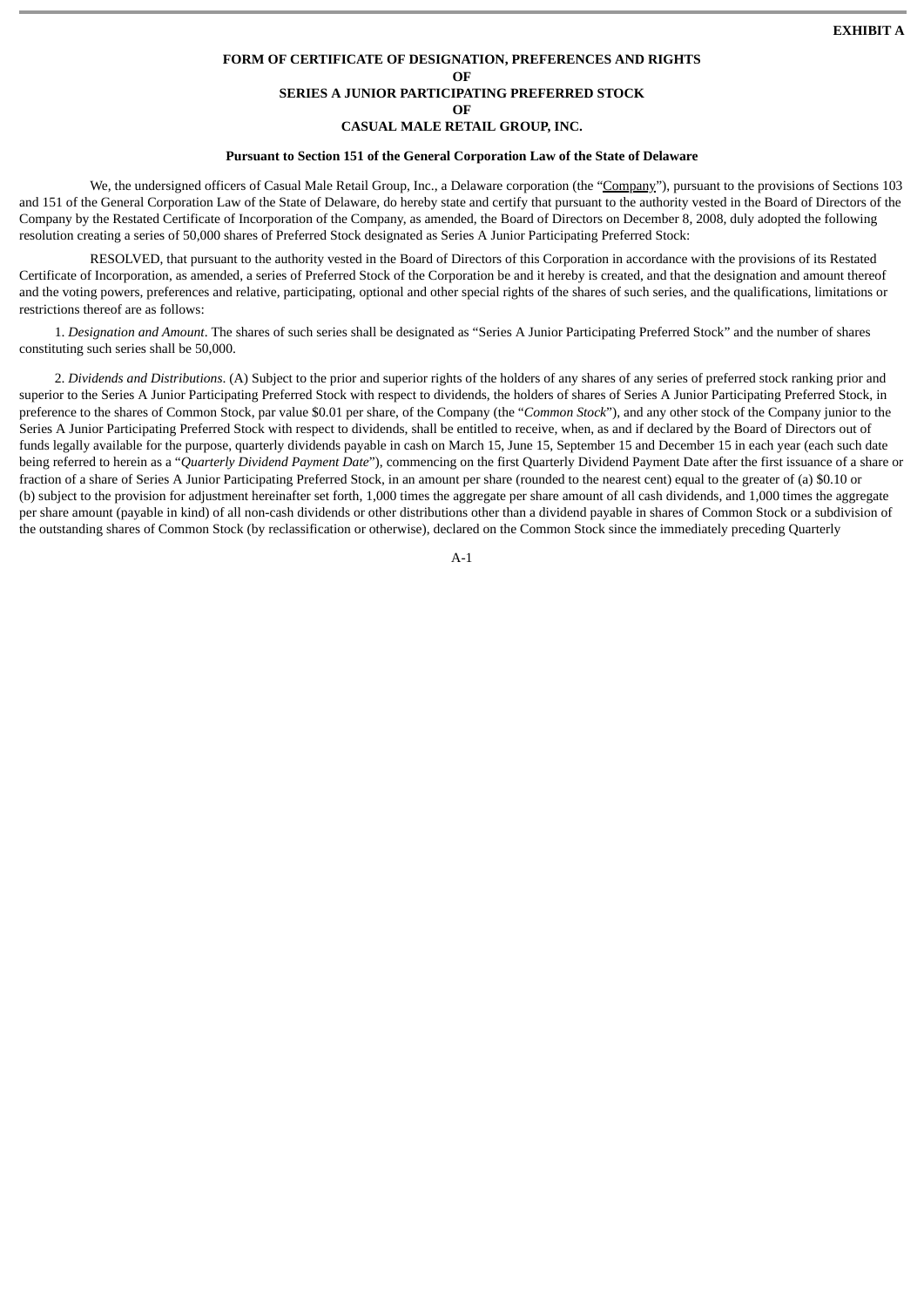Dividend Payment Date, or, with respect to the first Quarterly Dividend Payment Date, since the first issuance of any share or fraction of a share of Series A Junior Participating Preferred Stock. If the Company shall at any time after December 8, 2008 (the "*Rights Declaration Date*") (i) declare or pay any dividend on Common Stock payable in shares of Common Stock, (ii) subdivide the outstanding Common Stock into a larger number of shares, or (iii) combine the outstanding Common Stock into a smaller number of shares, then in each such case the amount to which holders of shares of Series A Junior Participating Preferred Stock were entitled immediately prior to such event under clause (b) of the preceding sentence shall be adjusted by multiplying such amount by a fraction the numerator of which is the number of shares of Common Stock outstanding immediately after such event and the denominator of which is the number of shares of Common Stock that were outstanding immediately prior to such event.

(B) The Company shall declare a dividend or distribution on the Series A Junior Participating Preferred Stock as provided in Section 2(A) above immediately after it declares a dividend or distribution on the Common Stock (other than a dividend payable in shares of Common Stock); *provided* that, if no dividend or distribution shall have been declared on the Common Stock during the period between any Quarterly Dividend Payment Date and the next subsequent Quarterly Dividend Payment Date, a dividend of \$0.10 per share on the Series A Junior Participating Preferred Stock shall nevertheless be payable on such subsequent Quarterly Dividend Payment Date.

(C) Dividends shall begin to accrue and be cumulative on outstanding shares of Series A Junior Participating Preferred Stock from the Quarterly Dividend Payment Date next preceding the date of issue of such shares of Series A Junior Participating Preferred Stock, unless the date of issue of such shares is prior to the record date for the first Quarterly Dividend Payment Date, in which case dividends on such shares shall begin to accrue from the date of issue of such shares, or unless the date of issue is a Quarterly Dividend Payment Date or is a date after the record date for the determination of holders of shares of Series A Junior Participating Preferred Stock entitled to receive a quarterly dividend and before such Quarterly Dividend Payment Date, in either of which events such dividends shall begin to accrue and be cumulative from such Quarterly Dividend Payment Date. Accrued but unpaid dividends shall not bear interest. Dividends paid on the shares of Series A Junior Participating Preferred Stock in an amount less than the total amount of such dividends at the time accrued and payable on such shares shall be allocated pro rata on a share-by-share basis among all such shares at the time outstanding. The Board of Directors may fix a record date for the determination of holders of shares of Series A Junior Participating Preferred Stock entitled to receive payment of a dividend or distribution declared thereon, which record date shall be no more than 60 days prior to the date fixed for the payment thereof.

3. *Voting Rights*. In addition to any other voting rights required by law, the holders of shares of Series A Junior Participating Preferred Stock shall have only the following voting rights:

(A) Subject to the provision for adjustment hereinafter set forth, each share of Series A Junior Participating Preferred Stock shall entitle the holder thereof to 1,000 votes on all matters submitted to a vote of the shareholders of the Company, and each fractional share of Series A Junior Participating Preferred Stock shall entitle the holder thereof to a pro rata fractional vote. If the Company shall at any time after the Rights Declaration Date (i) declare any dividend on Common Stock payable in shares of Common Stock, (ii) subdivide the outstanding Common Stock into a larger number of shares or (iii) combine the outstanding Common Stock into a smaller number of shares, then in each such case the number of votes per share to which holders of shares of Series A Junior Participating Preferred Stock were entitled immediately prior to such event shall be adjusted by multiplying such number by a fraction the numerator of which is the number of shares of Common Stock outstanding immediately after such event and the denominator of which is the number of shares of Common Stock that were outstanding immediately prior to such event.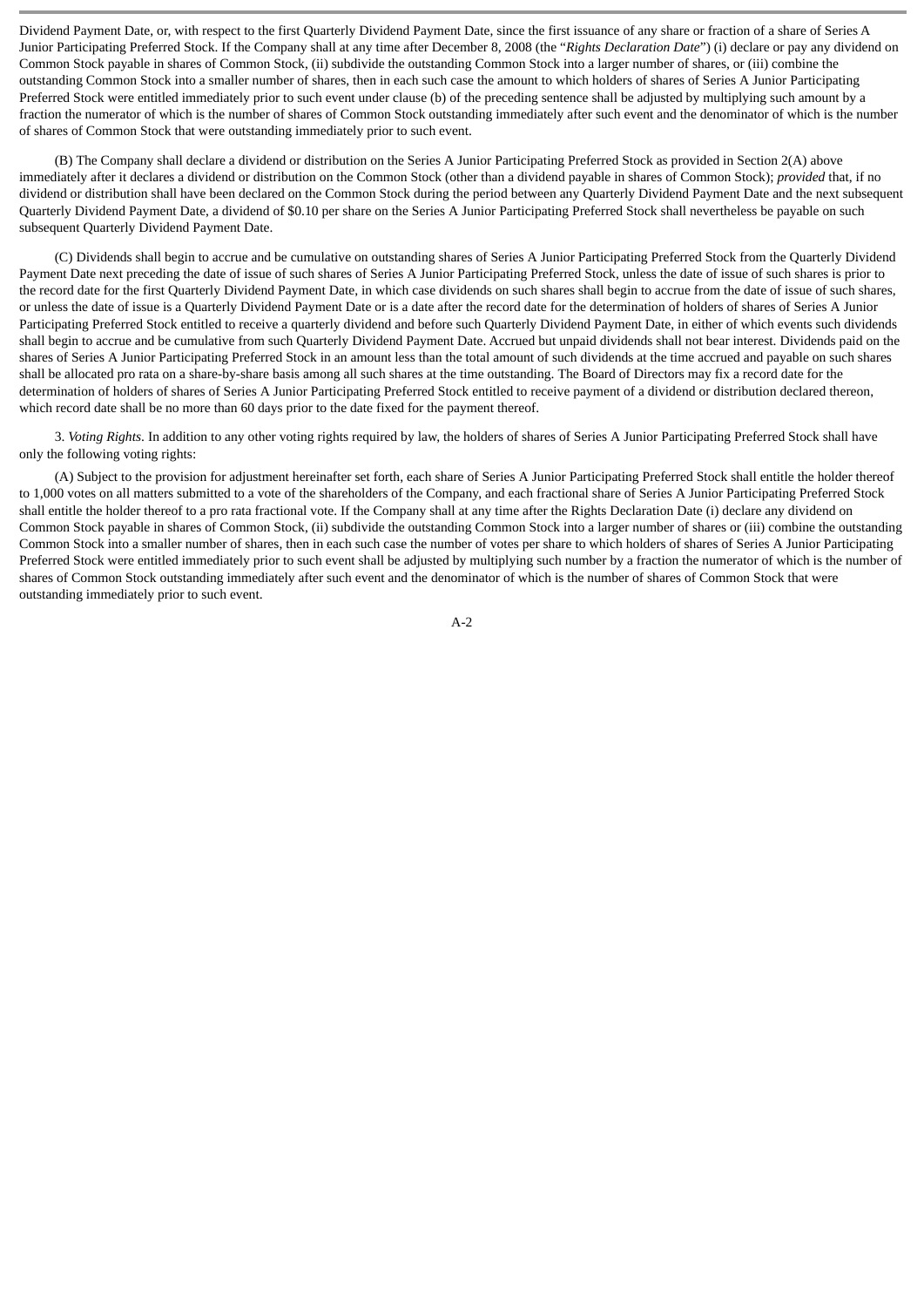(B) Except as otherwise provided herein or by law, the holders of shares of Series A Junior Participating Preferred Stock and the holders of shares of Common Stock shall vote together as one class on all matters submitted to a vote of shareholders of the Company.

(C) Except as set forth herein, holders of Series A Junior Participating Preferred Stock shall have no special voting rights and their consent shall not be required (except to the extent they are entitled to vote with holders of Common Stock as set forth herein) for taking any corporate action.

4. *Certain Restrictions*. (A) Whenever quarterly dividends or other dividends or distributions payable on the Series A Junior Participating Preferred Stock as provided in Section 2 are in arrears, thereafter and until all accrued and unpaid dividends and distributions, whether or not declared, on shares of Series A Junior Participating Preferred Stock outstanding shall have been paid in full or set aside for payment, the Company shall not:

(i) declare or pay dividends on, make any other distributions on, or redeem or purchase or otherwise acquire for consideration any shares of stock ranking junior (either as to dividends or upon liquidation, dissolution or winding up) to the Series A Junior Participating Preferred Stock;

(ii) declare or pay dividends on or make any other distributions on any shares of stock ranking on a parity (either as to dividends or upon liquidation, dissolution or winding up) with the Series A Junior Participating Preferred Stock, except dividends paid ratably on the Series A Junior Participating Preferred Stock and all such parity stock on which dividends are payable or in arrears in proportion to the total amounts to which the holders of all such shares are then entitled;

(iii) redeem or purchase or otherwise acquire for consideration shares of any stock ranking on a parity (either as to dividends or upon liquidation, dissolution or winding up) with the Series A Junior Participating Preferred Stock; *provided* that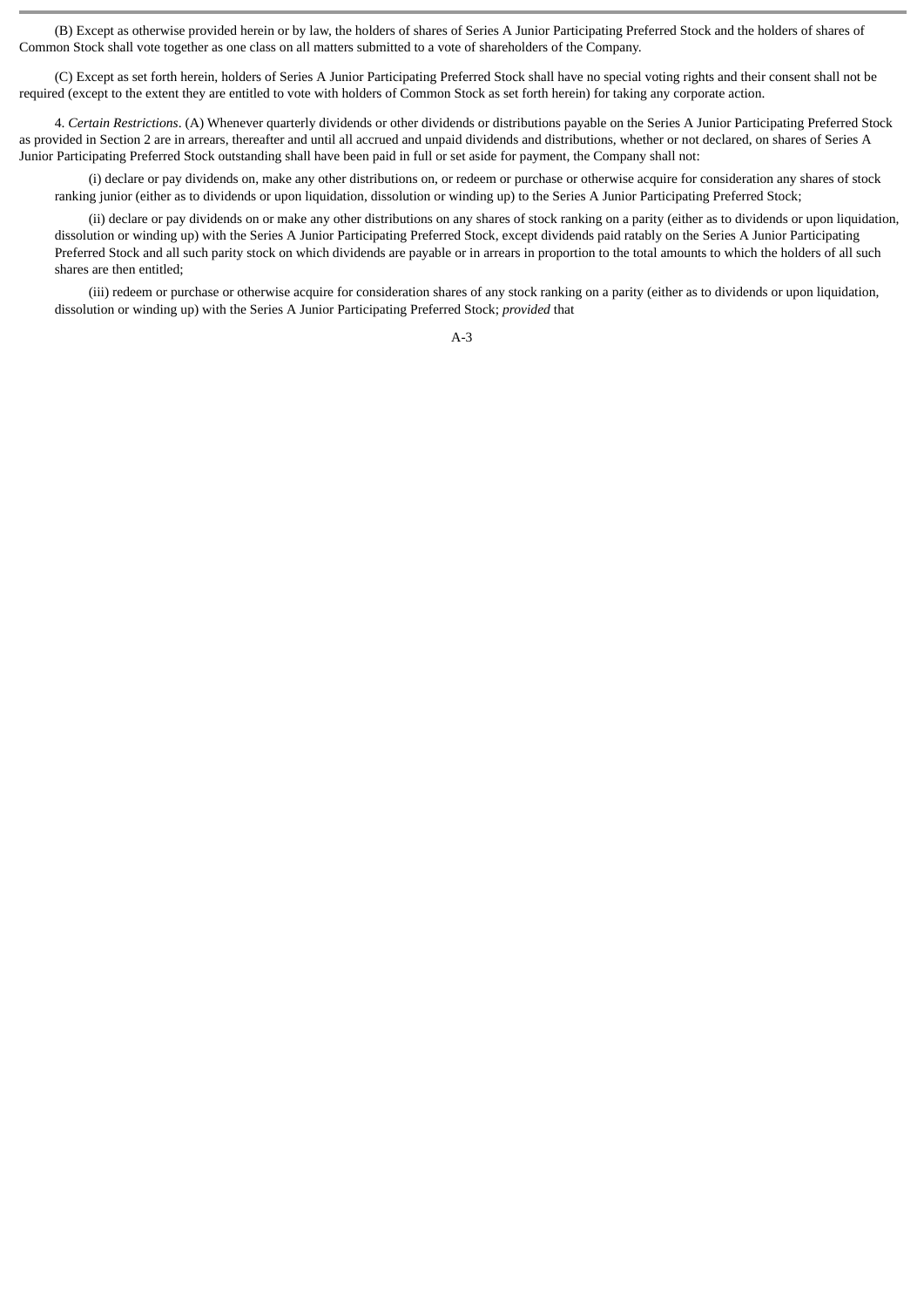the Company may at any time redeem, purchase or otherwise acquire shares of any such parity stock (a) in exchange for shares of any stock of the Company ranking junior (either as to dividends or upon dissolution, liquidation or winding up) to the Series A Junior Participating Preferred Stock or (b) held by employees of the Company or a subsidiary of the Company upon the termination of their employment with the Company or a subsidiary of the Company; or

(iv) purchase or otherwise acquire for consideration any shares of Series A Junior Participating Preferred Stock, or any shares of stock ranking on a parity with the Series A Junior Participating Preferred Stock, except in accordance with a purchase offer made in writing or by publication (as determined by the Board of Directors) to all holders of such shares upon such terms as the Board of Directors, after consideration of the respective annual dividend rates and other relative rights and preferences of the respective Series and classes, shall determine in good faith will result in fair and equitable treatment among the respective series or classes.

(B) The Company shall not permit any subsidiary of the Company to purchase or otherwise acquire for consideration any shares of stock of the Company unless the Company could, under Section 4(A), purchase or otherwise acquire such shares at such time and in such manner.

5. *Reacquired Shares*. Any shares of Series A Junior Participating Preferred Stock purchased or otherwise acquired by the Company in any manner whatsoever shall be retired and canceled promptly after the acquisition thereof. All such shares shall, upon their cancellation, become authorized but unissued shares of Preferred Stock and may be reissued as part of a new series of Preferred Stock to be created by resolution or resolutions of the Board of Directors, subject to the conditions and restrictions on issuance set forth in the Restated Certificate of Incorporation.

6. *Liquidation*, *Dissolution or Winding Up*. (A) Upon any liquidation (voluntary or otherwise), dissolution or winding up of the Company, no distribution shall be made to the holders of shares of stock ranking junior (either as to dividends or upon liquidation, dissolution or winding up) to the Series A Junior Participating Preferred Stock unless, prior thereto, the holders of shares of Series A Junior Participating Preferred Stock shall have received an amount equal to \$1,000 per share of Series A Junior Participating Preferred Stock, plus an amount equal to accrued and unpaid dividends and distributions thereon, whether or not declared, to the date of such payment (the "*Series A Liquidation Preference*"). Following the payment of the full amount of the Series A Liquidation Preference, no additional distributions shall be made to the holders of shares of Series A Junior Participating Preferred Stock unless, prior thereto, the holders of shares of Common Stock shall have received an amount per share (the "*Common Adjustment*") equal to the quotient obtained by dividing (i) the Series A Liquidation Preference by (ii) 1,000 (as appropriately adjusted as set forth in Section 6(C) below to reflect such events as stock splits, stock dividends and recapitalizations with respect to the Common Stock)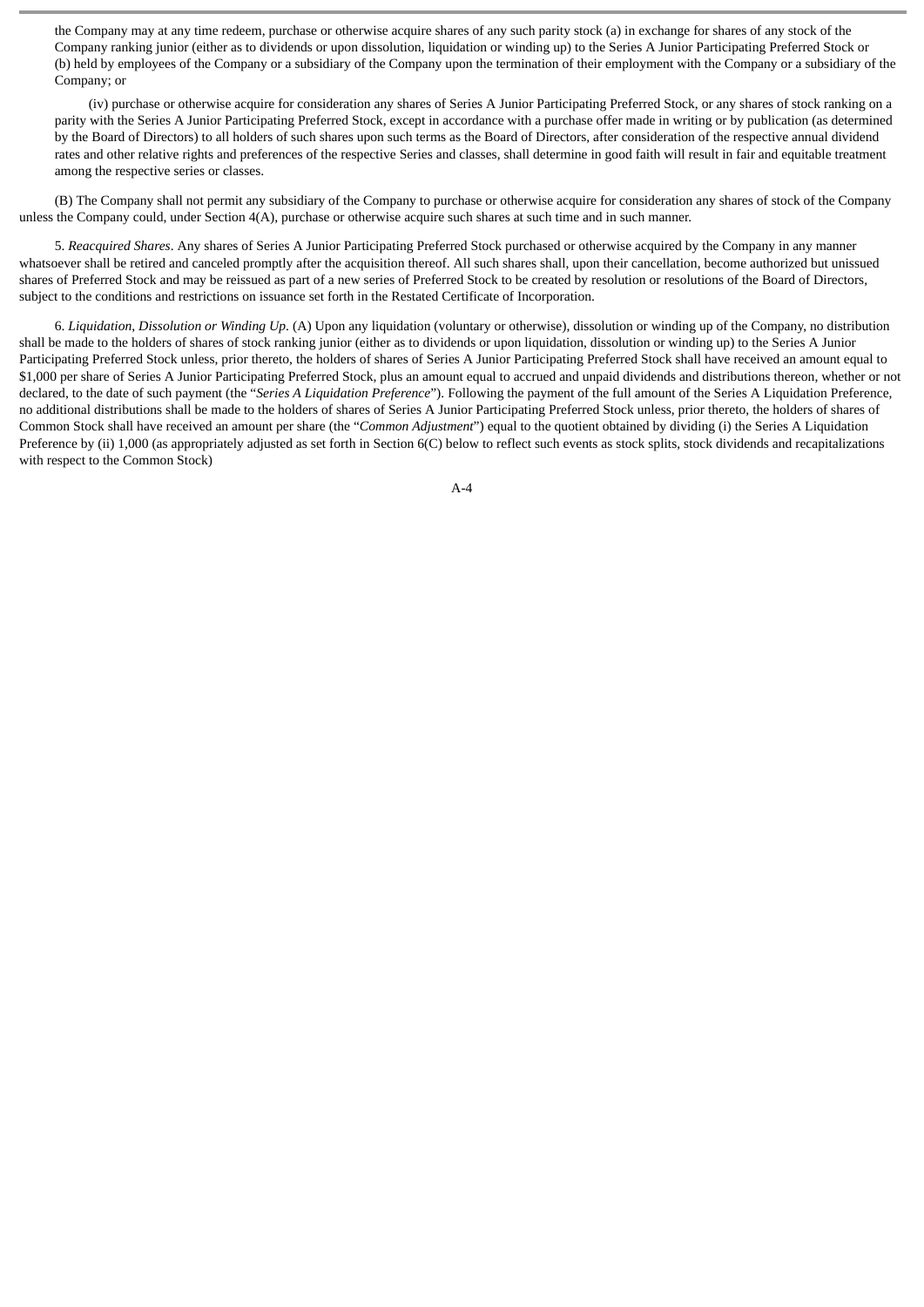(such number in clause (ii), the "*Adjustment Number*"). Following the payment of the full amount of the Series A Liquidation Preference and the Common Adjustment in respect of all outstanding shares of Series A Junior Participating Preferred Stock and Common Stock, respectively, holders of Series A Junior Participating Preferred Stock and holders of shares of Common Stock shall receive their ratable and proportionate share of the remaining assets to be distributed in the ratio of the Adjustment Number to one with respect to such Preferred Stock and Common Stock, on a per share basis, respectively.

(B) If, however, there are not sufficient assets available to permit payment in full of the Series A Liquidation Preference and the liquidation preferences of all other series of preferred stock, if any, that rank on a parity with the Series A Junior Participating Preferred Stock, then such remaining assets shall be distributed ratably to the holders of such parity shares in proportion to their respective liquidation preferences. If, however, there are not sufficient assets available to permit payment in full of the Common Adjustment, then such remaining assets shall be distributed ratably to the holders of Common Stock.

(C) If the Company shall at any time after the Rights Declaration Date (i) declare any dividend on Common Stock payable in shares of Common Stock, (ii) subdivide the outstanding Common Stock into a larger number of shares or (iii) combine the outstanding Common Stock into a smaller number of shares, through a reverse stock split of otherwise, then in each such case the Adjustment Number in effect immediately prior to such event shall be adjusted by multiplying such Adjustment Number by a fraction the numerator of which is the number of shares of Common Stock outstanding immediately after such event and the denominator of which is the number of shares of Common Stock that were outstanding immediately prior to such event.

7. *Consolidation*, *Merger*, *etc*. If the Company shall enter into any consolidation, merger, combination or other transaction in which the shares of Common Stock are exchanged for or changed into other stock or securities, cash or any other property, then in any such case the shares of Series A Junior Participating Preferred Stock shall at the same time be similarly exchanged or changed in an amount per share (subject to the provision for adjustment hereinafter set forth) equal to 1,000 times the aggregate amount of stock, securities, cash and any other property (payable in kind), as the case may be, into which or for which each share of Common Stock is changed or exchanged. If the Company shall at any time after the Rights Declaration Date (i) declare any dividend on Common Stock payable in shares of Common Stock, (ii) subdivide the outstanding Common Stock into a larger number of shares or (iii) combine the outstanding Common Stock into a smaller number of shares, then in each such case the amount set forth in the preceding sentence with respect to the exchange or change of shares of Series A Junior Participating Preferred Stock shall be adjusted by multiplying such amount by a fraction the numerator of which is the number of shares of Common Stock outstanding immediately after such event and the denominator of which is the number of shares of Common Stock that were outstanding immediately prior to such event.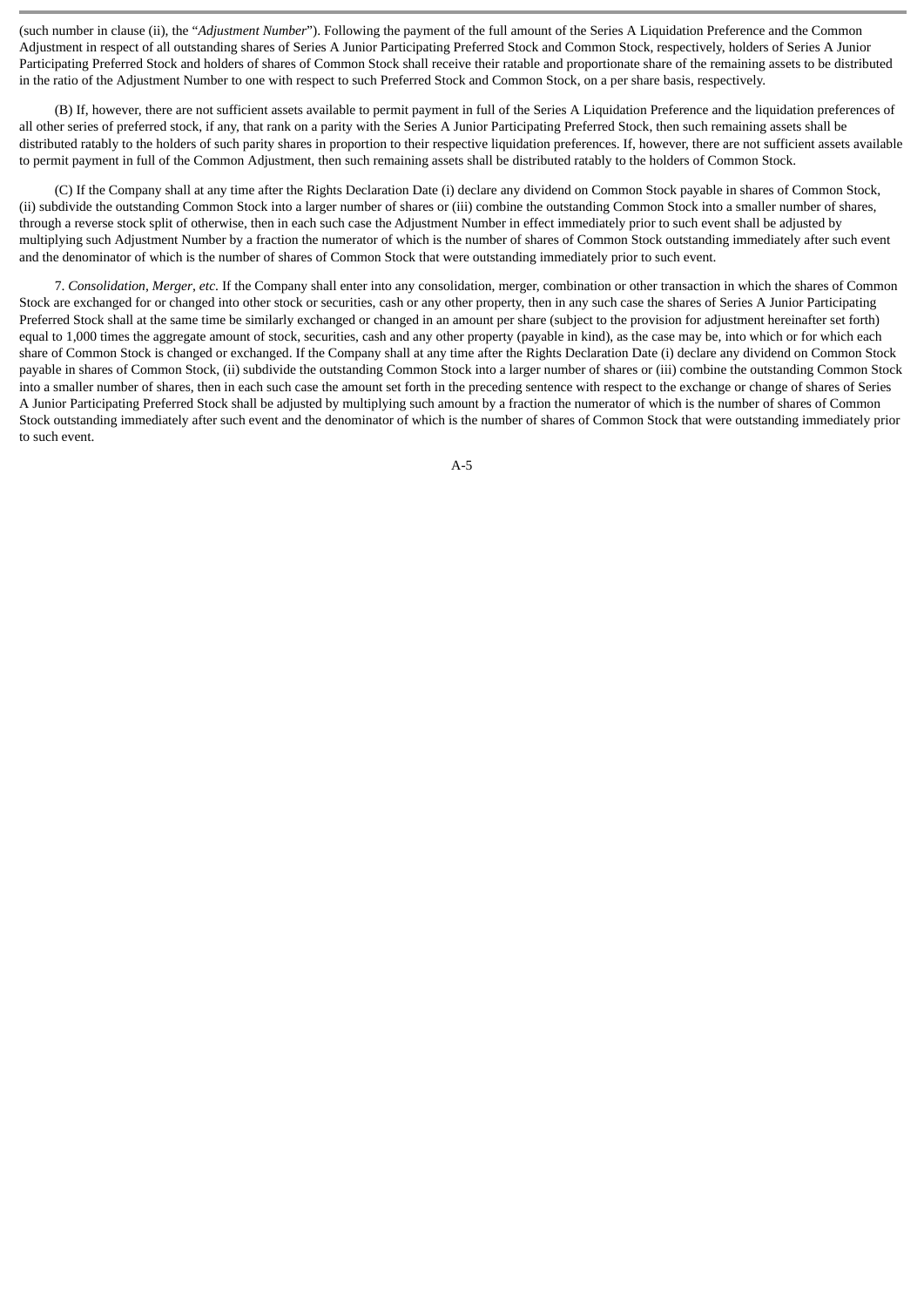8. *No Redemption*. The shares of Series A Junior Participating Preferred Stock shall not be redeemable.

9. *Rank*. The Series A Junior Participating Preferred Stock shall rank junior with respect to payment of dividends and on liquidation to all other series of the Company's preferred stock outstanding on the date hereof and to all such other series that may be issued after the date hereof except to the extent that any such other series specifically provides that it shall rank junior to the Series A Junior Participating Preferred Stock.

10. *Amendment*. The Restated Certificate of Incorporation of the Corporation shall not be amended in any manner that would materially alter or change the powers, preferences or special rights of the Series A Junior Participating Preferred Stock so as to affect them adversely without the affirmative vote of the holders of at least a majority of the outstanding shares of Series A Junior Participating Preferred Stock, voting separately as a class.

11. *Fractional Shares*. Series A Junior Participating Preferred Stock may be issued in fractions of a share that shall entitle the holder, in proportion to such holder's fractional shares, to exercise voting rights, to receive dividends thereon, and to participate in any distribution of assets and to have the benefit of all other rights of holders of Series A Junior Participating Preferred Stock.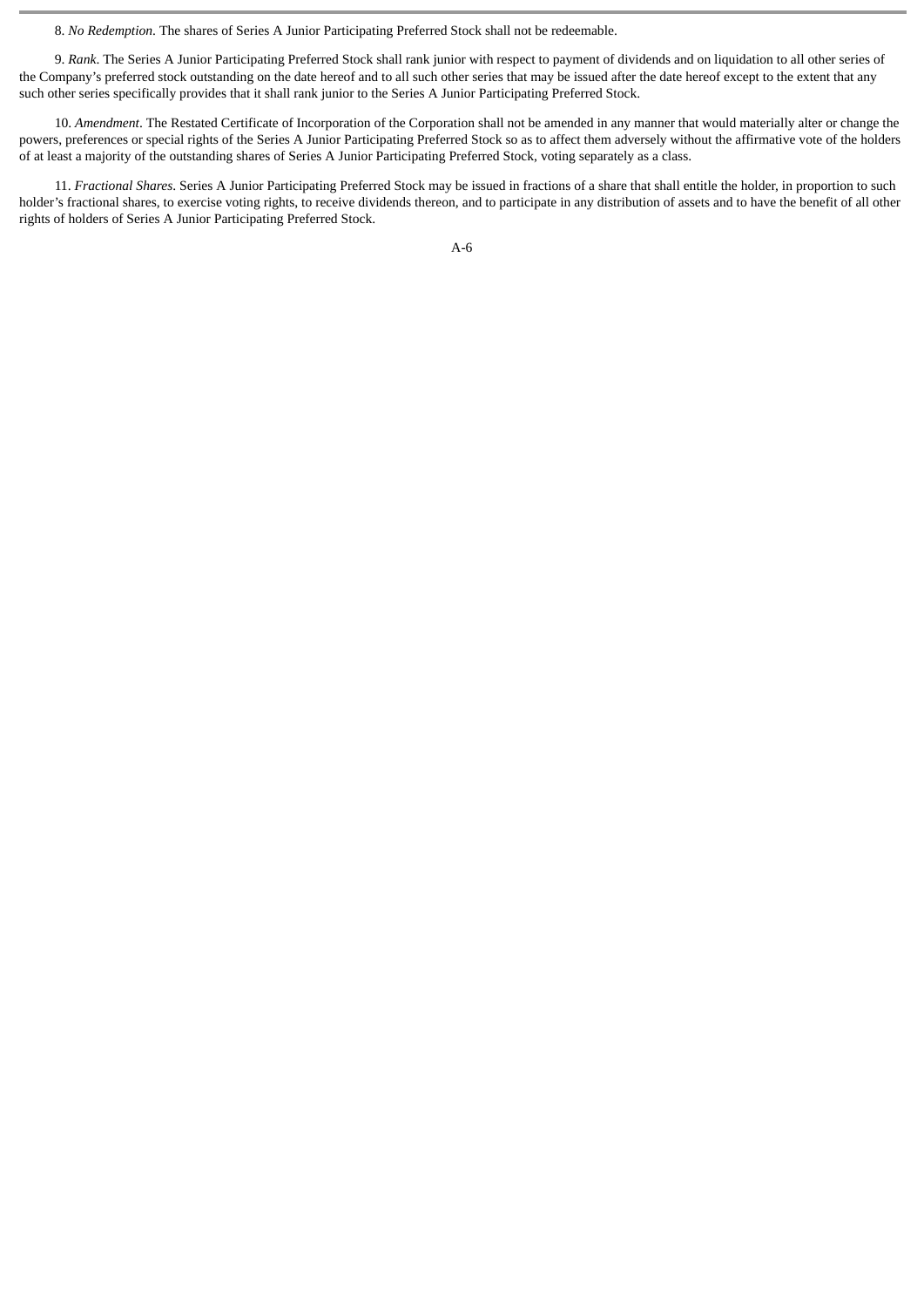IN WITNESS WHEREOF, Casual Male Retail Group, Inc. affirms the foregoing as true and has caused this Certificate to be duly executed by the authorized officers below as of this 8th day of December, 2008.

CASUAL MALE RETAIL GROUP, INC.

| By:    |  |  |  |
|--------|--|--|--|
| Name:  |  |  |  |
| Title: |  |  |  |

Attest:

Name: Title: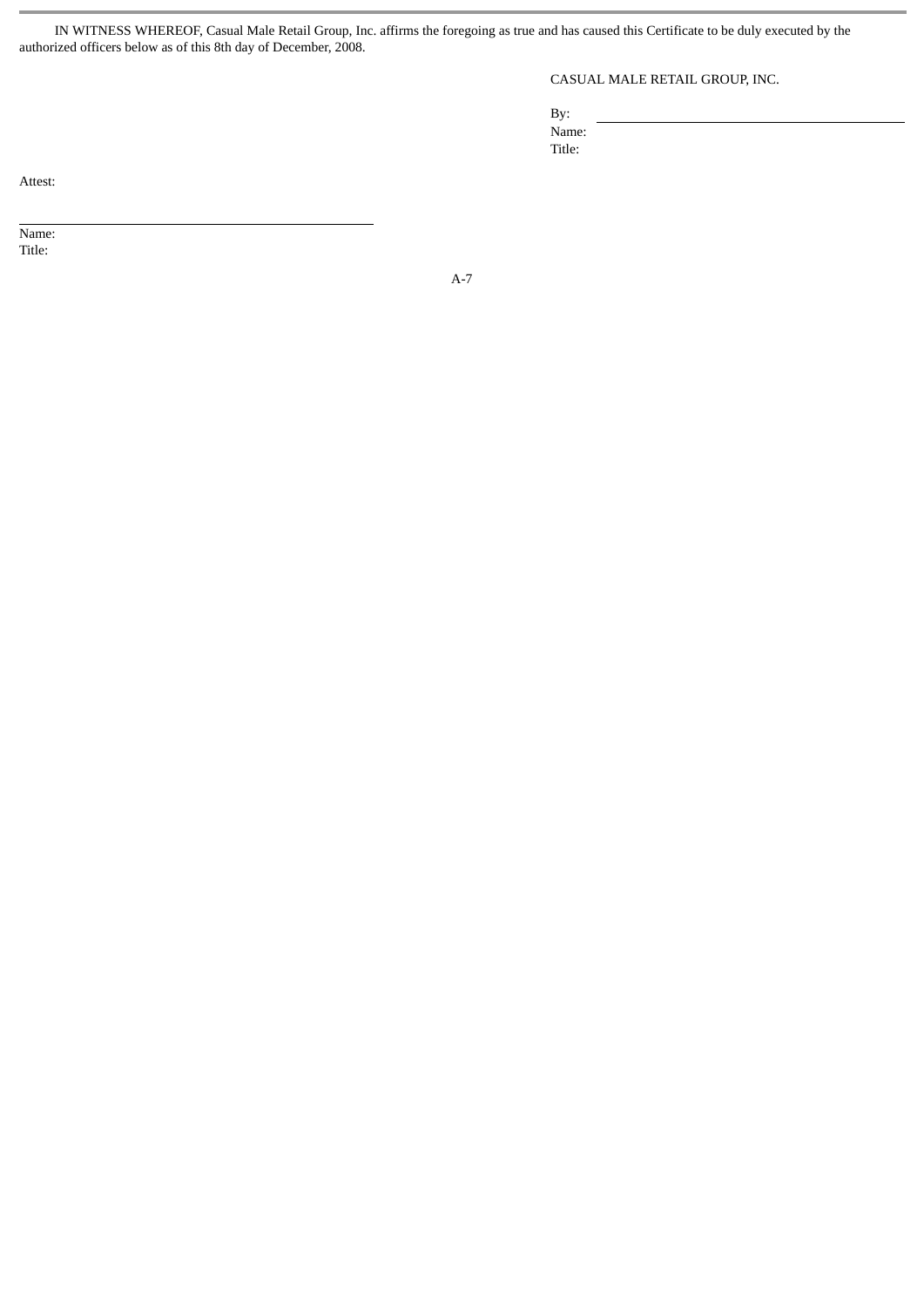## **[FORM OF RIGHT CERTIFICATE]**

**EXHIBIT B**

No. R- Rights

**NOT EXERCISABLE AFTER THE EARLIER OF DECEMBER 8, 2009 AND THE DATE ON WHICH THE RIGHTS EVIDENCED HEREBY ARE REDEEMED OR EXCHANGED BY THE COMPANY AS SET FORTH IN THE RIGHTS AGREEMENT. AS SET FORTH IN THE RIGHTS AGREEMENT, RIGHTS ISSUED TO, OR HELD BY, ANY PERSON WHO IS, WAS OR BECOMES AN ACQUIRING PERSON OR AN AFFILIATE OR ASSOCIATE THEREOF (AS SUCH TERMS ARE DEFINED IN THE RIGHTS AGREEMENT), WHETHER CURRENTLY HELD BY OR ON BEHALF OF SUCH PERSON OR BY ANY SUBSEQUENT HOLDER, MAY BE NULL AND VOID. [THE RIGHTS REPRESENTED BY THIS RIGHT CERTIFICATE ARE OR WERE BENEFICIALLY OWNED BY A PERSON WHO WAS OR BECAME AN ACQUIRING PERSON OR AN AFFILIATE OR AN ASSOCIATE OF AN ACQUIRING PERSON (AS SUCH TERMS ARE DEFINED IN THE RIGHTS AGREEMENT). THIS RIGHT CERTIFICATE AND THE RIGHTS REPRESENTED HEREBY MAY BE OR MAY BECOME NULL AND VOID IN THE CIRCUMSTANCES SPECIFIED IN SECTION 7(d) OF THE RIGHTS AGREEMENT.]<sup>1</sup>**

#### **RIGHT CERTIFICATE**

#### **CASUAL MALE RETAIL GROUP, INC.**

This Right Certificate certifies that  $\qquad \qquad$ , or registered assigns, is the registered holder of the number of Rights set forth above, each of which entitles the holder (upon the terms and subject to the conditions set forth in the Rights Agreement dated as of December 8, 2008 (the "*Rights Agreement*") between Casual Male Retail Group, Inc., a Delaware corporation (the "*Company*"), and American Stock Transfer & Trust Company, LLC, a New York limited liability company (the "*Rights Agent*"), to purchase from the Company, at any time after the Distribution Date and prior to the Expiration Date, onethousandth[s] of a fully paid, nonassessable share of Series A Junior Participating Preferred Stock (the "*Preferred Stock*") of the Company at a purchase price of \$5.00 per one one-thousandths of a share (the "*Purchase Price*"), payable in lawful money of the United States of America, upon surrender of this Right Certificate, with the form of election to purchase and related certificate duly executed, and payment of the Purchase Price at an office of the Rights Agent designated for such purpose.

 $\frac{1}{1}$  If applicable, insert this portion of the legend and delete the preceding sentence.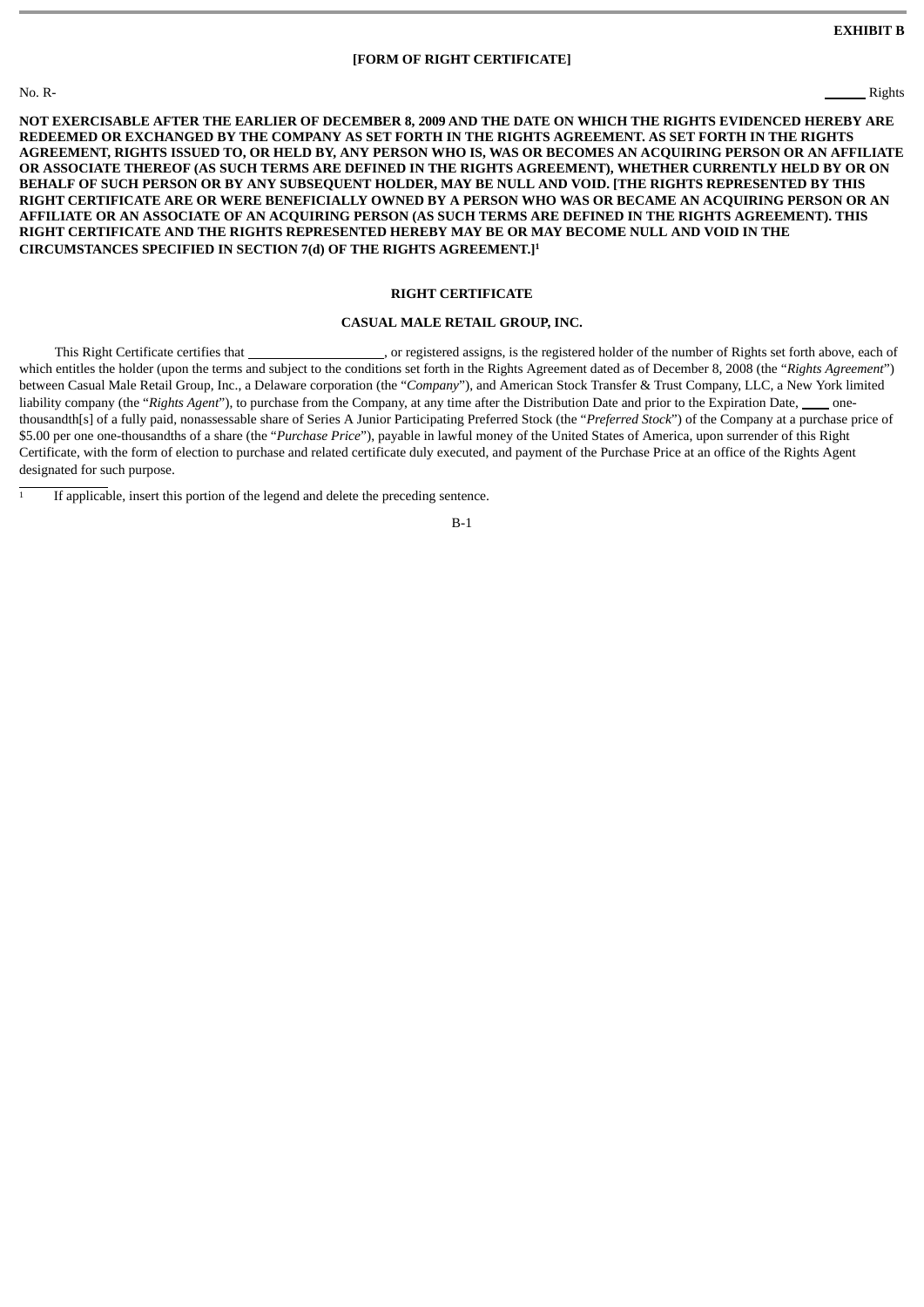Terms used herein and not otherwise defined herein have the meanings assigned to them in the Rights Agreement.

The number of Rights evidenced by this Right Certificate (and the number and kind of shares issuable upon exercise of each Right) and the Purchase Price set forth above are as of December 8, 2008, and may have been or in the future be adjusted as a result of the occurrence of certain events, as more fully provided in the Rights Agreement.

Upon the occurrence of a Section 11(a)(ii) Event, if the Rights evidenced by this Right Certificate are beneficially owned by (a) an Acquiring Person or an Associate or Affiliate of an Acquiring Person, (b) a transferee of an Acquiring Person (or any such Associate or Affiliate) who becomes a transferee after the Acquiring Person becomes such, or (c) under certain circumstances specified in the Rights Agreement, a transferee of an Acquiring Person (or any such Associate or Affiliate) who becomes a transferee prior to or concurrently with the Acquiring Person becoming such, such Rights shall become null and void, and no holder hereof shall have any right with respect to such Rights from and after the occurrence of such Section 11(a)(ii) Event.

This Right Certificate is subject to all of the terms, provisions and conditions of the Rights Agreement, which terms, provisions and conditions are hereby incorporated herein by reference and made a part hereof and to which Rights Agreement reference is hereby made for a full description of the rights, limitations of rights, obligations, duties and immunities hereunder of the Rights Agent, the Company and the holders of the Right Certificates, which limitations of rights include the temporary suspension of the exercisability of such Rights under the specific circumstances set forth in the Rights Agreement.

Upon surrender at the principal office or offices of the Rights Agent designated for such purpose and subject to the terms and conditions set forth in the Rights Agreement, any Rights Certificate or Certificates may be transferred or exchanged for another Rights Certificate or Certificates evidencing a like number of Rights as the Rights Certificate or Certificates surrendered.

Subject to the provisions of the Rights Agreement, the Board of Directors may, at its option,

(a) at any time before the occurrence of a Section 11(a)(ii) Event, redeem all but not less than all the then outstanding Rights at a redemption price of \$.001 per Right, subject to adjustment pursuant to the terms of the Rights Agreement; or

(b) at any time on or after the occurrence of a Section 11(a)(ii) Event (but before such Person becomes the Beneficial Owner of 50% or more of the shares of Common Stock then outstanding), exchange all or part of the then outstanding Rights (other than Rights held by the Acquiring Person and certain related Persons) for shares of Common Stock at an exchange ratio of one share of Common Stock per Right. If the Rights shall be exchanged in part, the holder of this Right Certificate shall be entitled to receive upon surrender hereof another Right Certificate or Certificates for the number of whole Rights not exchanged.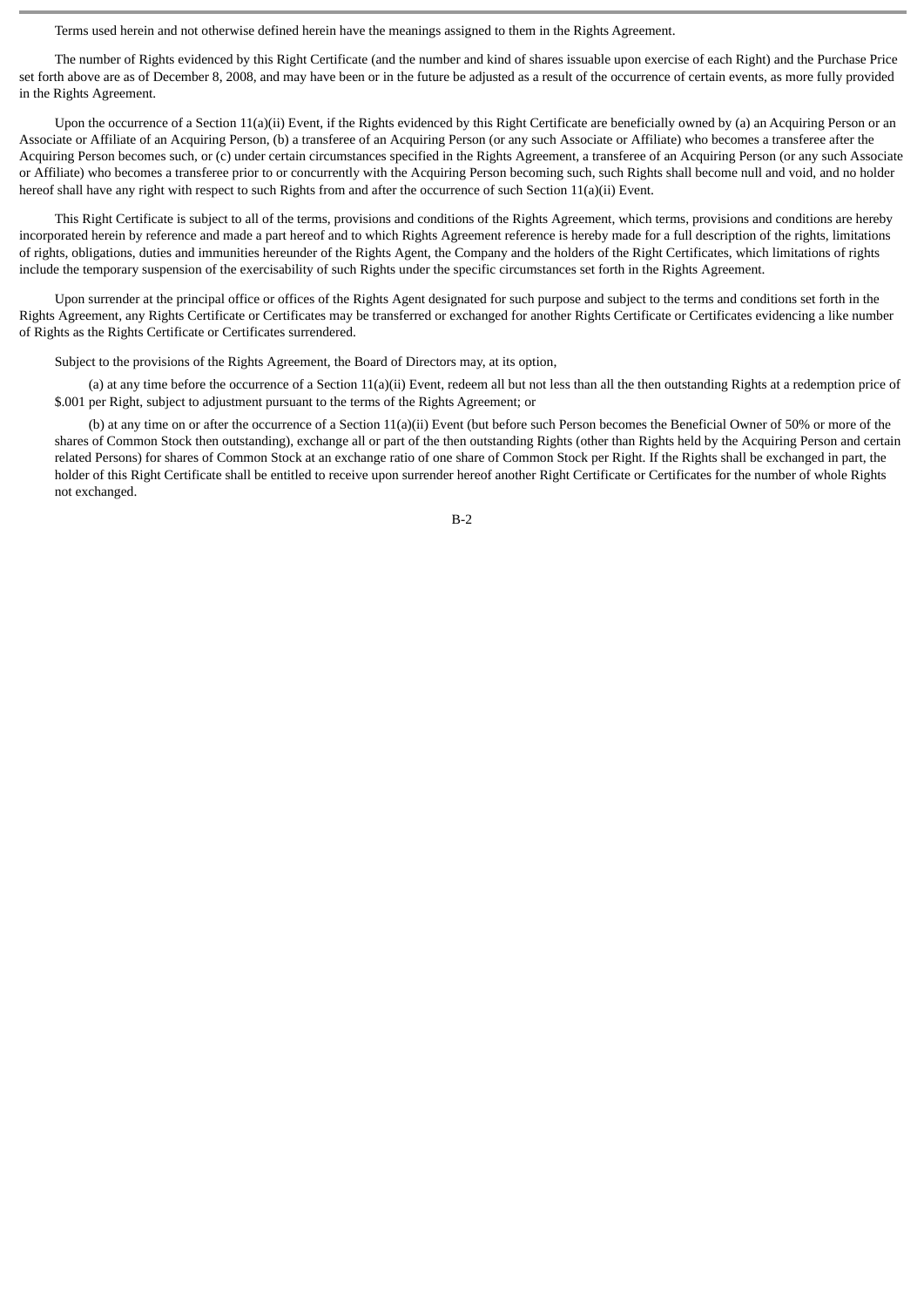No fractional shares of Preferred Stock are required to be issued upon the exercise of any Right or Rights evidenced hereby (other than fractions that are multiples of one one-thousandth of a share of Preferred Stock, that may, at the election of the Company, be evidenced by depositary receipts), but in lieu thereof a cash payment will be made, as provided in the Rights Agreement. If this Right Certificate shall be exercised in part, the holder shall be entitled to receive upon surrender hereof another Right Certificate or Certificates for the number of whole Rights not exercised.

No holder of this Right Certificate shall be entitled to vote, receive dividends or be deemed for any purpose the holder of the shares of capital stock that may at any time be issuable on the exercise hereof, nor shall anything contained in the Rights Agreement or herein be construed to confer upon the holder hereof, as such, any of the rights of a shareholder of the Company or any right to vote for the election of directors or upon any matter submitted to shareholders at any meeting thereof, or to give or withhold consent to any corporate action, or to receive notice of meetings or other actions affecting shareholders (except as provided in the Rights Agreement), or to receive dividends or subscription rights, or otherwise, until the Right or Rights evidenced by this Right Certificate shall have been exercised as provided in the Rights Agreement.

This Right Certificate shall not be valid or obligatory for any purpose until it shall have been countersigned by the Rights Agent.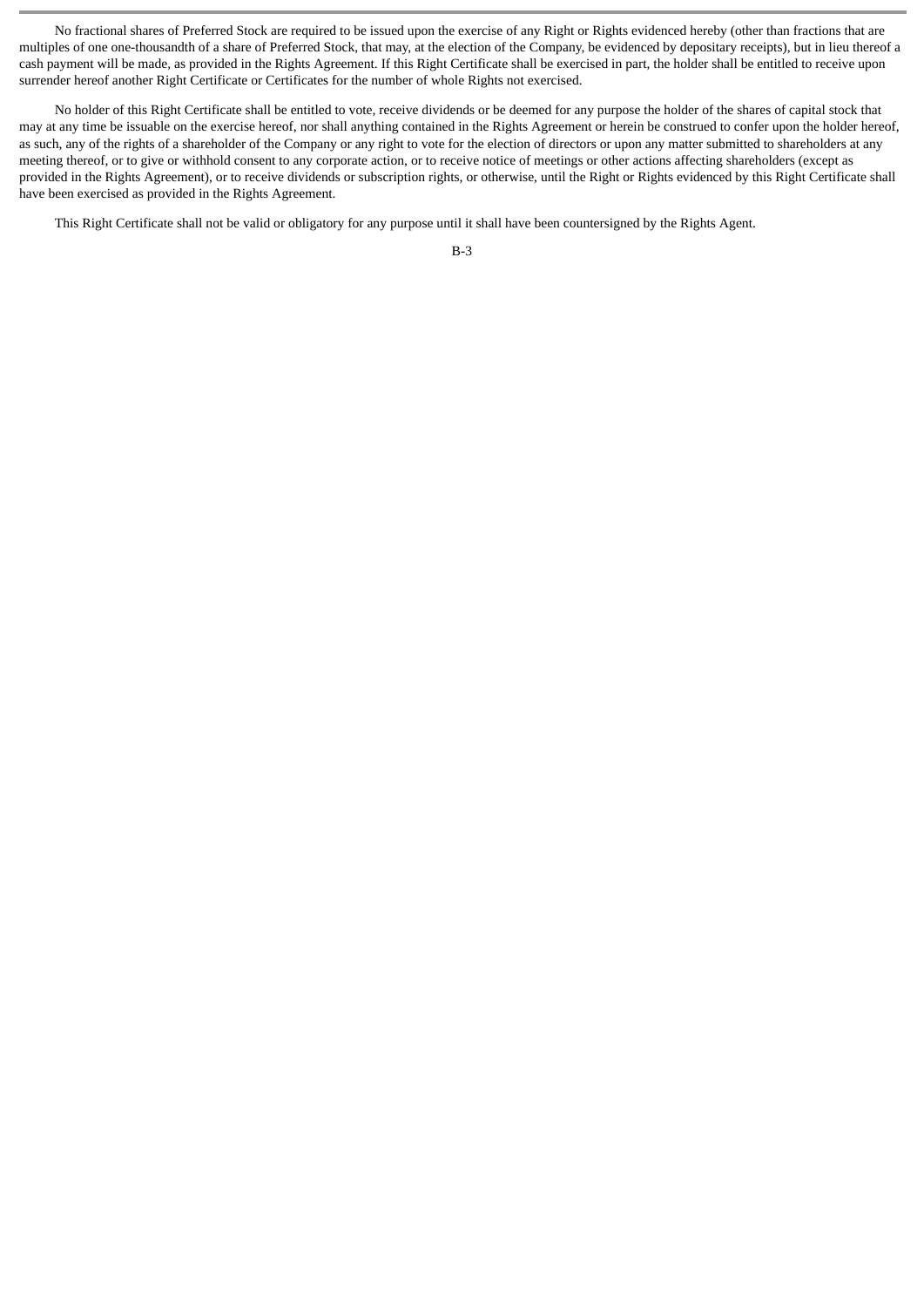**IN WITNESS WHEREOF**, the Company has caused this instrument to be duly executed under its corporate seal by its authorized officers.

Dated as of  $\_\_\_\_\_\_\_\_\_\_\$ 

# CASUAL MALE RETAIL GROUP, INC.

By: Name: Title:

Attest:

Name: Title:

Countersigned:

AMERICAN STOCK TRANSFER & TRUST COMPANY, LLC as Rights Agent

By: Name:

Title: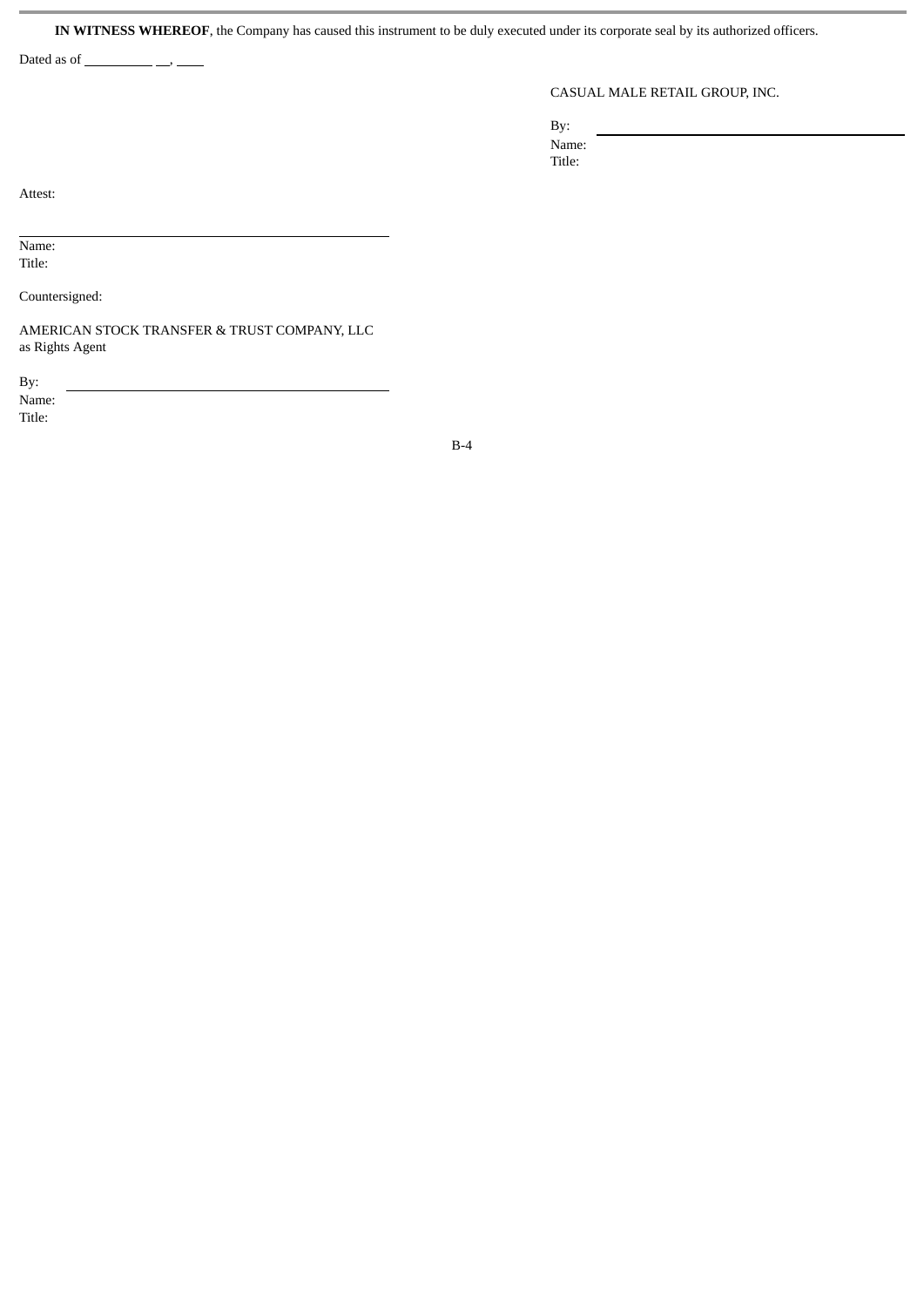Form of Reverse Side of Right Certificate

# **FORM OF ASSIGNMENT**

(To be executed if the registered holder desires to transfer the Right Certificate.)

FOR VALUE RECEIVED

hereby sells, assigns and transfers unto

(Please print name and address of transferee)

this Right Certificate, together with all right, title and interest therein, and does hereby irrevocably constitute and appoint Attorney, to transfer the within Right Certificate on the books of the within-named Company, with full power of substitution.

Dated:  $\_\_\_\_\_\_\_\_\_\_\$ 

Signature Guaranteed:

Signature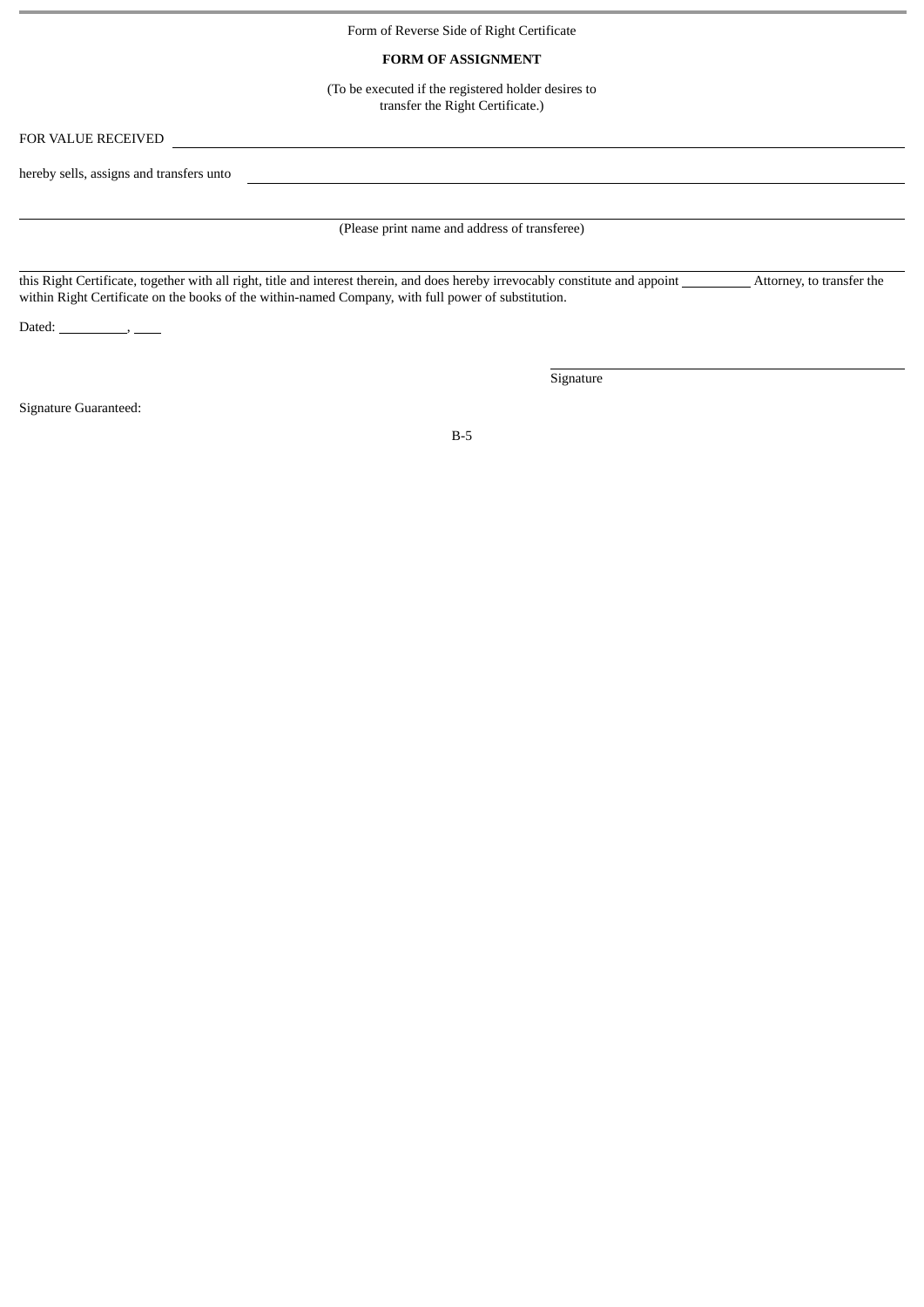### **CERTIFICATE**

The undersigned hereby certifies by checking the appropriate boxes that:

(1) the Rights evidenced by this Right Certificate  $□$  are  $□$  are not being assigned by or on behalf of a Person who is or was an Acquiring Person or an Affiliate or Associate of any such Acquiring Person (as such terms are defined in the Rights Agreement);

(2) after due inquiry and to the best knowledge of the undersigned, it  $\Box$  did  $\Box$  did not acquire the Rights evidenced by this Right Certificate from any Person who is, was or became an Acquiring Person or an Affiliate or Associate of an Acquiring Person.

Dated: ,

**Signature** 

The signatures to the foregoing Assignment and Certificate must correspond to the name as written upon the face of this Right Certificate in every particular, without alteration or enlargement or any change whatsoever.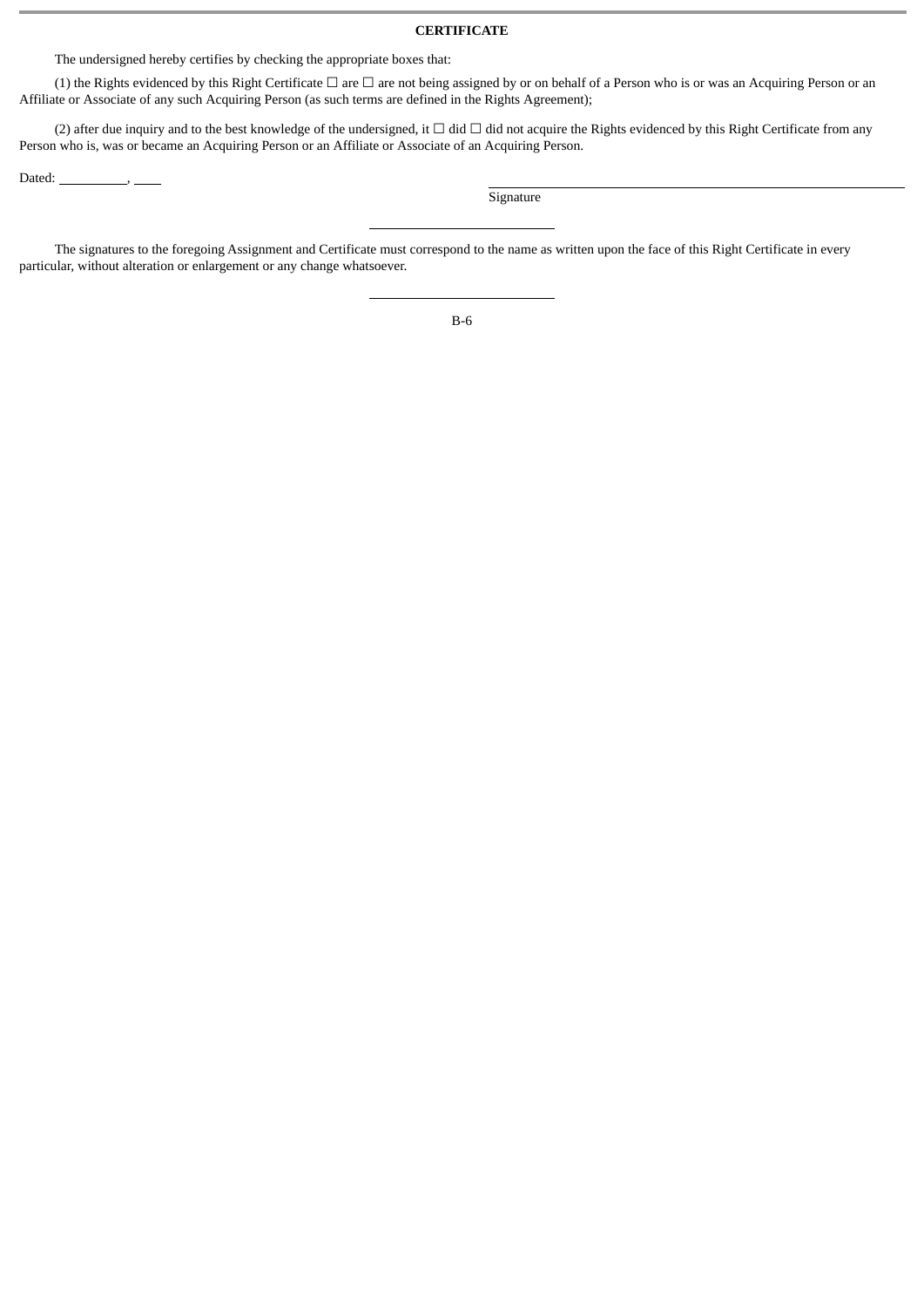## **FORM OF ELECTION TO PURCHASE**

(To be executed if the registered holder desires to exercise Rights represented by the Right Certificate.)

To: Casual Male Retail Group, Inc.

The undersigned hereby irrevocably elects to exercise Rights represented by this Right Certificate to purchase shares of Preferred Stock issuable upon the exercise of the Rights (or such other securities of the Company or of any other person that may be issuable upon the exercise of the Rights) and requests that certificates for such securities be issued in the name of and delivered to:

Please insert social security or other identifying number

(Please print name and address)

If such number of Rights shall not be all the Rights evidenced by this Right Certificate, a new Right Certificate for the balance of such Rights shall be registered in the name of and delivered to:

Please insert social security or other identifying number

(Please print name and address)

Dated:

**Signature** 

Signature Guaranteed: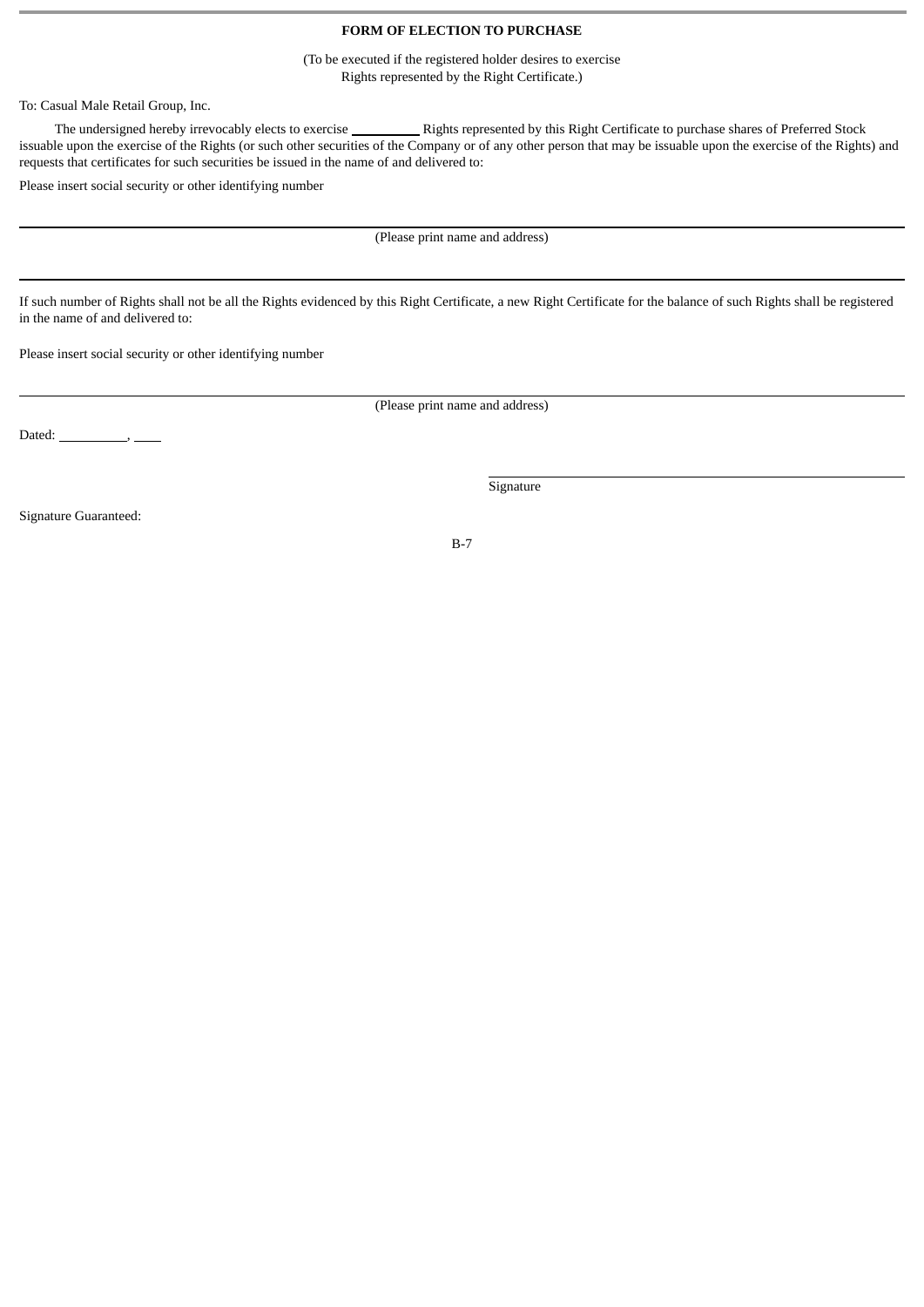### **CERTIFICATE**

The undersigned hereby certifies by checking the appropriate boxes that:

(1) the Rights evidenced by this Right Certificate  $□$  are  $□$  are not being exercised by or on behalf of a Person who is or was an Acquiring Person or an Affiliate or Associate of any such Acquiring Person (as such terms are defined in the Rights Agreement);

(2) after due inquiry and to the best knowledge of the undersigned, it  $\Box$  did  $\Box$  did not acquire the Rights evidenced by this Right Certificate from any Person who is, was or became an Acquiring Person or an Affiliate or Associate of an Acquiring Person.

Dated: ,

**Signature** 

The signature to the foregoing Election to Purchase and Certificate must correspond to the name as written upon the face of this Right Certificate in every particular, without alteration or enlargement or any change whatsoever.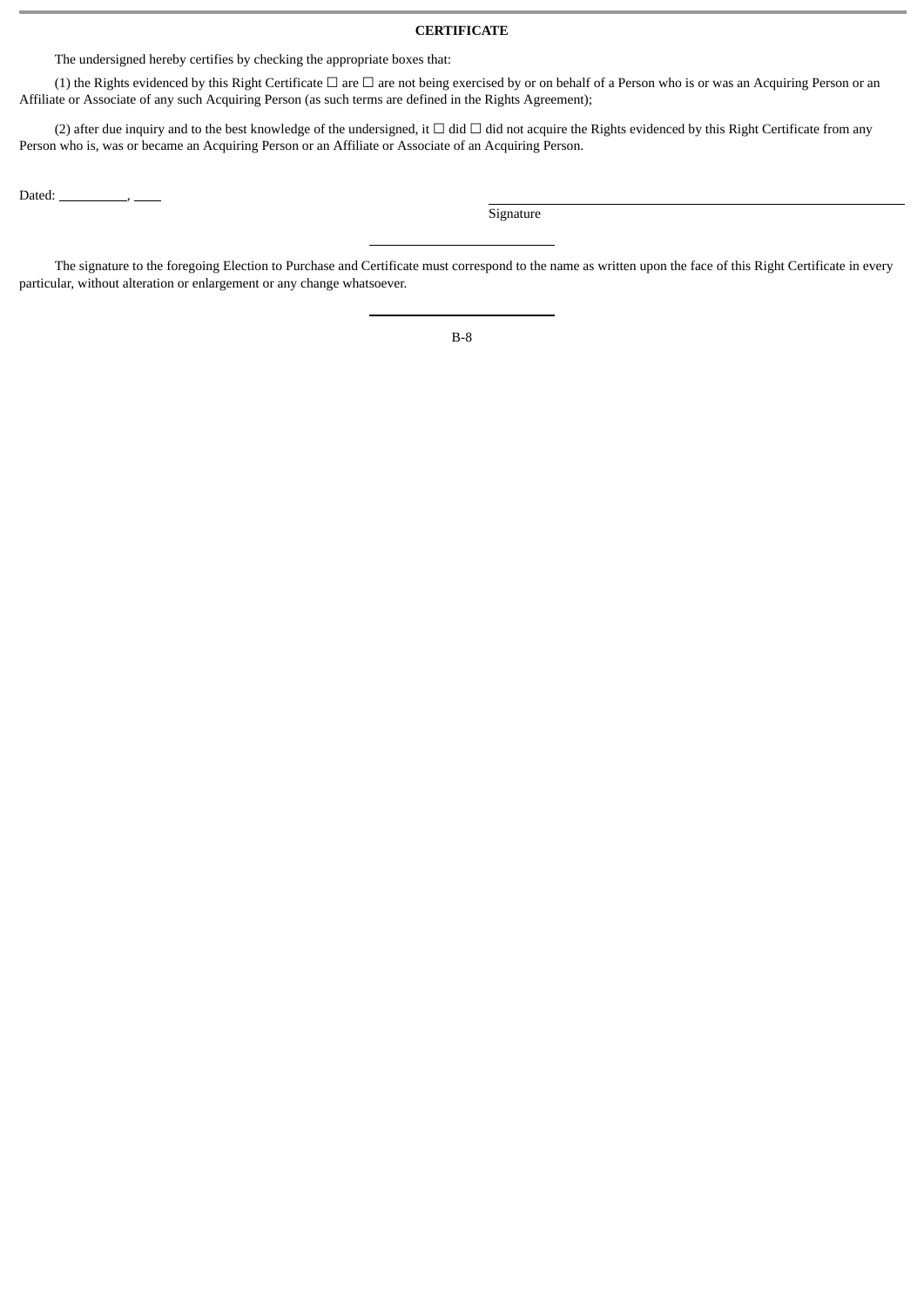## **CASUAL MALE RETAIL GROUP, INC.**

#### **SHAREHOLDER RIGHTS PLAN**

Summary of Terms

| Form of Security | The Board of Directors has declared a dividend of one preferred stock purchase right for each<br>outstanding share of the Company's Common Stock, par value \$0.01 share (the "Common Stock"),<br>payable to holders of record as of the close of business on December 19, 2008 (each a "Right" and<br>collectively, the "Rights")                                                                                                                |
|------------------|---------------------------------------------------------------------------------------------------------------------------------------------------------------------------------------------------------------------------------------------------------------------------------------------------------------------------------------------------------------------------------------------------------------------------------------------------|
| <b>Transfer</b>  | Prior to the Distribution Date <sup>2</sup> , the Rights will be evidenced by the certificates for (or for<br>uncertificated shares of Common Stock, by the book-entry account that evidences ownership of<br>such shares), and will be transferred with, the Common Stock, and the registered holders of the<br>Common Stock will be deemed to be the registered holders of the Rights.                                                          |
|                  | After the Distribution Date, the Rights Agent will mail separate certificates evidencing the Rights to<br>each record holder of the Common Stock as of the close of business on the Distribution Date (or if<br>the Common Stock is uncertificated by appropriate changes to the book-entry account that<br>evidences record ownership of such Common Stock), and thereafter the Rights will be transferable<br>separately from the Common Stock. |

<sup>2</sup> Distribution Date means the earlier of:

(1) the tenth day after public announcement that any person or group has become the beneficial owner of 15% or more of the Company's Common Stock; and

(2) the tenth business day (or such later date as the Board may designate before a person or group has become the beneficial owner of 15% or more of the Company's Stock) after the date of the commencement of, or public announcement of the intent of any person to commence, a tender or exchange offer that would, if consummated, result in such person becoming the beneficial owner of 15% or more of the Company's Common Stock;

unless the tenth day or tenth Business Day, as the case may be, referred to in clauses (a) and (b) above occurs after the date of public announcement of this Agreement and before the Record Date, in which event the Distribution Date shall be the close of business on the tenth day after the Record Date

C-1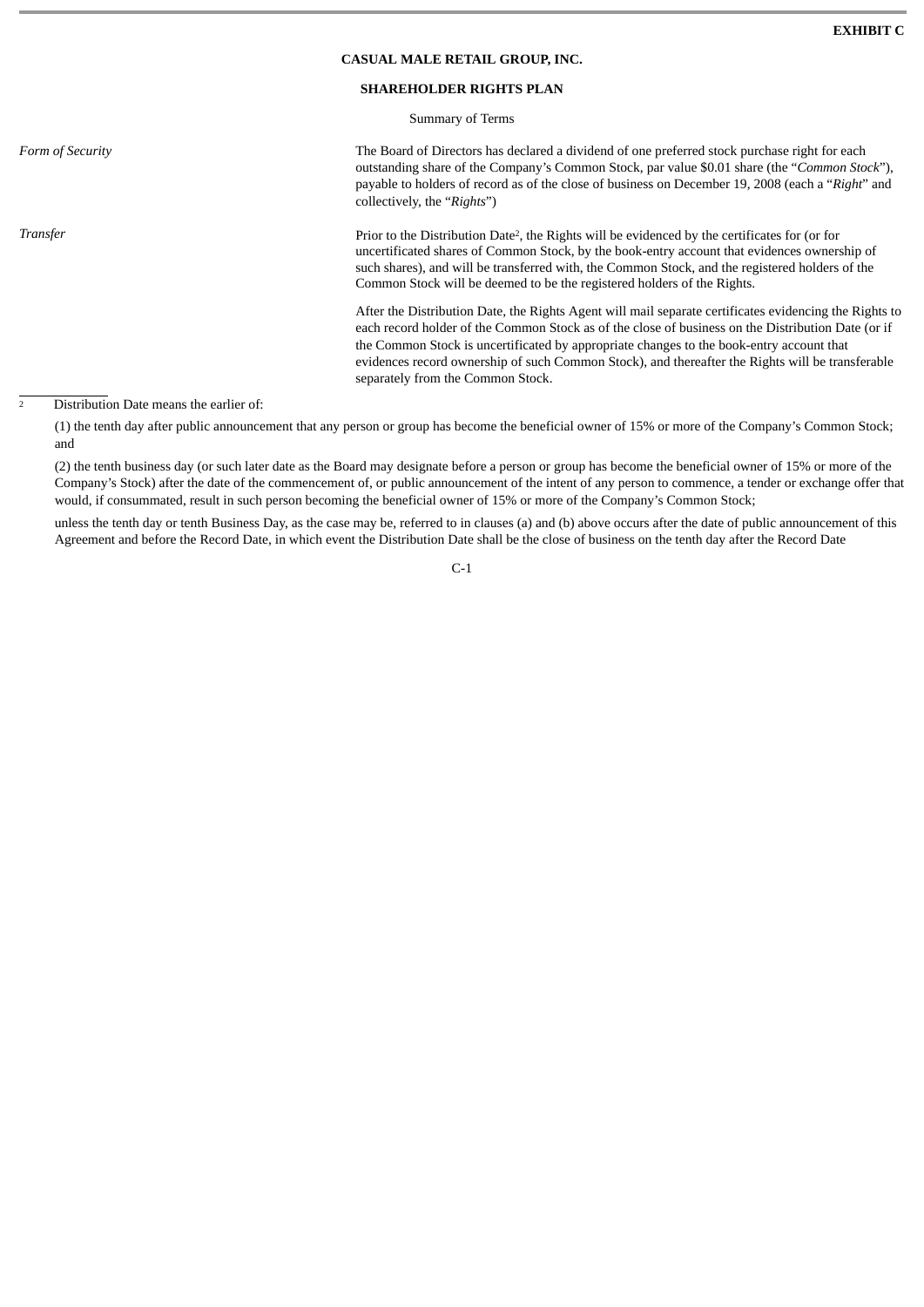**Exercise Prior to the Distribution Date, the Rights will not be exercisable.** 

C-2

After the Distribution Date, each Right will be exercisable to purchase, for \$5.00 (the "*Purchase Price*"), one one-thousandth of a share of Series A Junior Participating Preferred Stock, par value \$0.01 per share, of the Company.

*Flip-In* If any person or group of affiliated or associated persons (an "*Acquiring Person*") becomes the beneficial owner of 15% or more of the Common Stock after the date of the Rights Agreement (other than as a result of repurchases of stock by the Company or certain inadvertent actions and excluding certain holders of more than 15% of the outstanding Common Stock as of the date of the Rights Agreement who do not acquire any additional shares of Common Stock after that date that would cause such holders to exceed their percentage ownership (rounded up to the nearest whole percentage point) of outstanding Common Stock as of the date of the Rights Agreement), then, after the Distribution Date, each Right (other than Rights beneficially owned by the Acquiring Person and certain affiliated persons) will entitle the holder to purchase, for the Purchase Price, a number of shares of the Common Stock having a market value of twice the Purchase Price.

> When calculating a person's or group of affiliated or associated persons' beneficial ownership to determine whether such person or group has become an Acquiring Person, if the person or any of that person's affiliates or associates holds any option, warrant, convertible security, stock appreciation right or other contractual right or derivative with an exercise or conversion privilege or a settlement payment or mechanism at a price related to, or a value determined in reference to, Common Stock and that increases in value as the value of Common Stock increases or that provides the holder with an opportunity to profit from any increase in the value of Common Stock (a "*Synthetic Long Position*"), then that person shall be deemed to beneficially own the Common Stock in respect of (i) any Synthetic Long Position that is disclosed pursuant to a Schedule 13D under the Exchange Act; and (ii) any Synthetic Long Position if not so disclosed on a Schedule 13D, if and only if the Board determines that such person shall be deemed to beneficially own the Common Stock in respect of such Synthetic Long Position.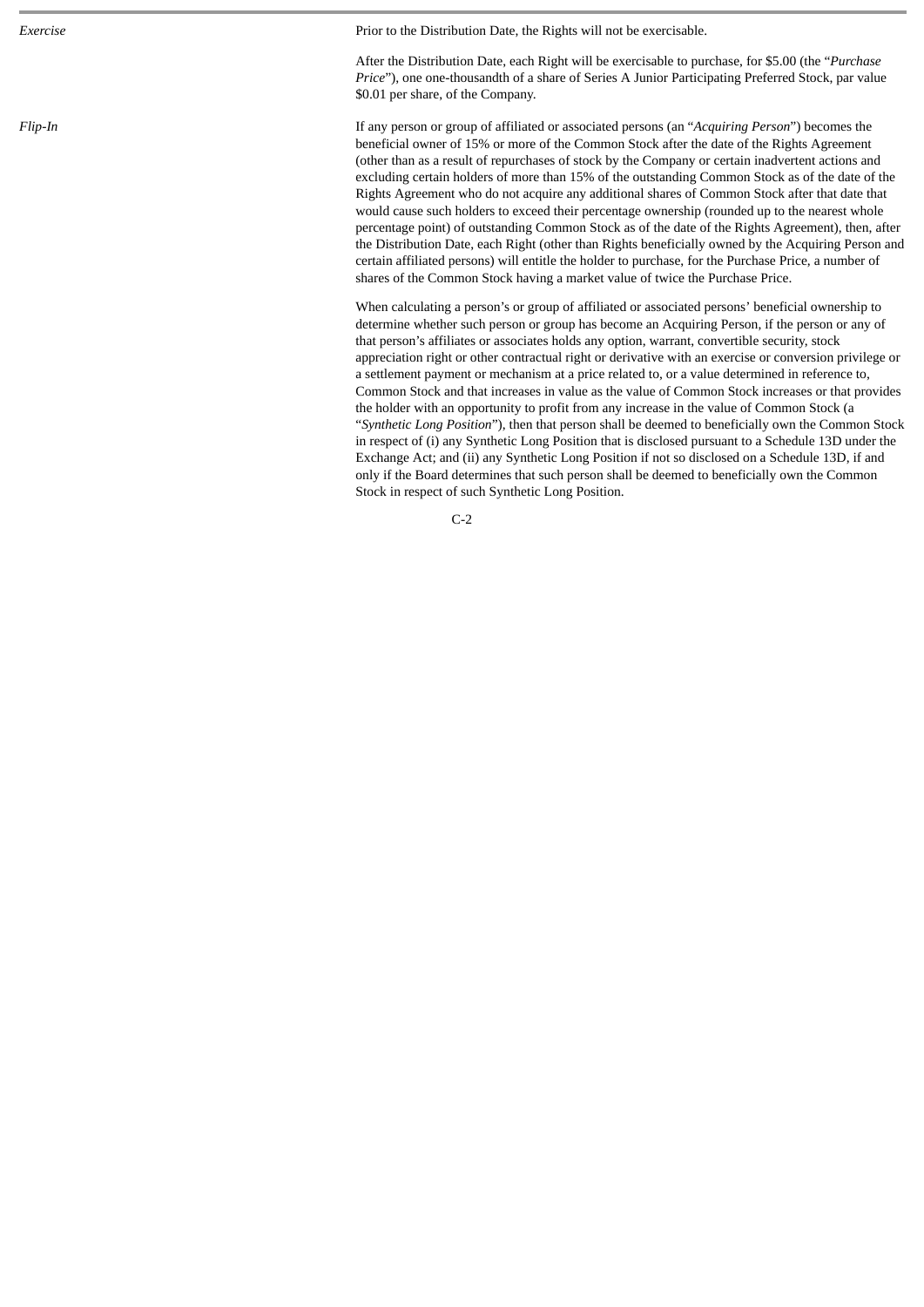| Flip-Over            | If, after any person has become an Acquiring Person, (1) the Company is involved in a merger or<br>other business combination in which the Company is not the surviving corporation or its Common<br>Stock is exchanged for other securities or assets or (2) the Company or one or more of its<br>subsidiaries sell or otherwise transfer assets or earning power aggregating more than 50% of the<br>assets or earning power of the Company and its subsidiaries, taken as a whole, then each Right will<br>entitle the holder to purchase, for the Purchase Price, a number of shares of common stock of the<br>other party to such business combination or sale (or in certain circumstances, an affiliate) having a<br>market value of twice the Purchase Price. |
|----------------------|-----------------------------------------------------------------------------------------------------------------------------------------------------------------------------------------------------------------------------------------------------------------------------------------------------------------------------------------------------------------------------------------------------------------------------------------------------------------------------------------------------------------------------------------------------------------------------------------------------------------------------------------------------------------------------------------------------------------------------------------------------------------------|
| Exchange             | At any time on or after a Person has become an Acquiring Person (but before any person becomes<br>the beneficial owner of 50% or more of the outstanding Common Stock), the Board of Directors<br>may exchange all or part of the Rights (other than the Rights beneficially owned by the Acquiring<br>Person and certain affiliated and associated persons) for shares of Common Stock at an exchange<br>ratio of one share of Common Stock per Right.                                                                                                                                                                                                                                                                                                               |
| Redemption           | The Board of Directors may redeem all of the Rights at a price of \$0.001 per Right at any time<br>before a Person has become an Acquiring Person.                                                                                                                                                                                                                                                                                                                                                                                                                                                                                                                                                                                                                    |
| Expiration           | The Rights will expire on December 8, 2009, unless earlier exchanged or redeemed.                                                                                                                                                                                                                                                                                                                                                                                                                                                                                                                                                                                                                                                                                     |
| <b>Amendments</b>    | For so long as the Rights are redeemable, the Rights Agreement may be amended in any respect.                                                                                                                                                                                                                                                                                                                                                                                                                                                                                                                                                                                                                                                                         |
|                      | At any time after the Rights are no longer redeemable, the Rights Agreement may be amended by<br>the Board of Directors in any respect that does not (i) adversely affect the Rights holders (other than<br>any Acquiring Person and certain affiliated or associated persons), (ii) cause the Rights Agreement<br>again to become amendable other than in accordance with this paragraph or (iii) cause the Rights<br>again to become redeemable.                                                                                                                                                                                                                                                                                                                    |
| <b>Voting Rights</b> | Rights holders have no rights as a shareholder of the Company, including no right to vote and no<br>right to receive dividends.                                                                                                                                                                                                                                                                                                                                                                                                                                                                                                                                                                                                                                       |

C-3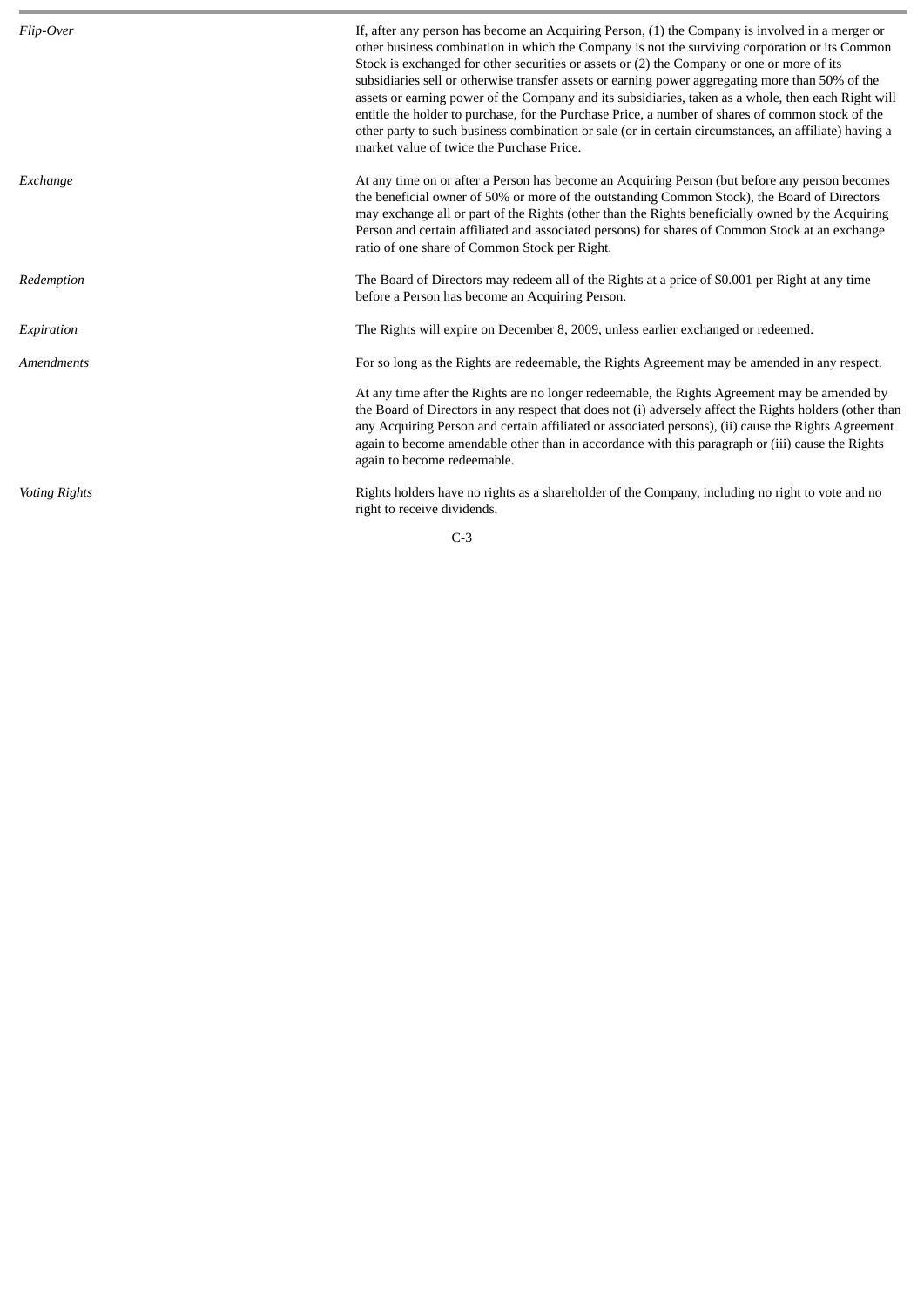*Antidilution Provisions* The Rights Agreement includes antidilution provisions designed to prevent efforts to diminish the efficacy of the Rights.

*Taxes* While the dividend of the Rights will not be taxable to shareholders or to the Company, shareholders or the Company may, depending upon the circumstances, recognize taxable income if the Rights become exercisable as set forth above.

A copy of the Rights Agreement has been filed with the Securities and Exchange Commission as an Exhibit to a Registration Statement on Form 8-A. A copy of the Rights Agreement is available free of charge from the Company. This summary description of the Rights does not purport to be complete and is qualified in its entirety by reference to the Rights Agreement.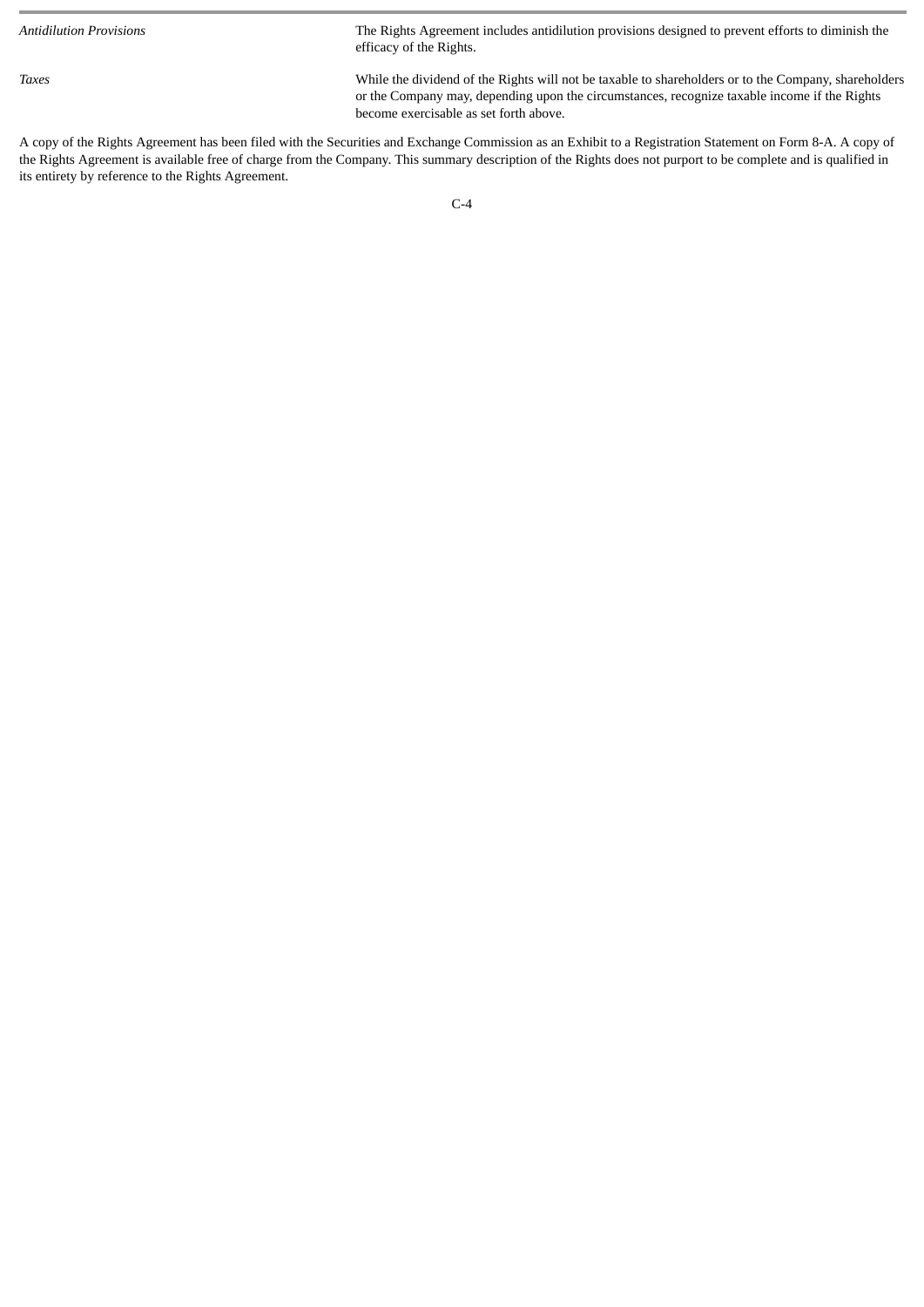## **FOR IMMEDIATE RELEASE CASUAL MALE RETAIL GROUP, INC. ADOPTS A RIGHTS PLAN**

Canton, MA, (December 9, 2008) — The Board of Directors of **Casual Male Retail Group, Inc. (NASDAQ: CMRG)** (the "Company") has adopted a rights plan, which is sometimes referred to as a "poison pill" (the "Rights Plan"), pursuant to which a dividend distribution of one preferred stock purchase right (a "Right" and collectively, the "Rights") will be made for each outstanding share of the Company's common stock. The Rights are not exercisable unless an entity becomes, or launches a tender offer to become, the beneficial owner of 15% or more of the Company's outstanding common stock (including derivative positions), subject to certain exceptions. Existing stockholders who already own at least 15% of the Company's outstanding common stock will not automatically trigger the exercise of the Rights, unless such stockholder acquires shares of common stock in excess of the percentage (rounded, if applicable, up to the next whole percentage point) such stockholder owns as of December 8, 2008.

Each Right will entitle stockholders to buy one one-thousandth of a share of a new series of junior participating preferred stock at a purchase price of \$5.00, subject to adjustment. The distribution will be made on or after December 19, 2008, payable to stockholders of record as of the close of business on that date, and is not taxable to stockholders.

If a person or group acquires 15% or more of the Company's outstanding common stock, the Rights Plan would entitle the Company's stockholders, other than the acquiror, the opportunity to purchase for each share of common stock owned, \$5.00 worth of shares of the Company's common stock having a market value of twice such price. In addition, if the Company is acquired in a merger or other business combination transaction after a person or group acquires 15% or more of the Company's outstanding common stock, the Rights Plan would entitle the Company's stockholders, other than the acquiror, the opportunity to purchase for each share of common stock owned, \$5.00 worth of shares of the other party's common stock having a market value of twice such price. The Rights under the Rights Plan are not transferable unless the Rights have become exercisable. Once triggered, the Rights may be sold by stockholders (other than the acquiror).

Before the acquisition by a person or group of beneficial ownership of 15% or more of the Company's common stock, the Rights are redeemable for \$0.001 per Right, subject to adjustment, at the option of the Board of Directors. The Rights Plan will expire on December 8, 2009.

Casual Male Retail Group, Inc., the largest retailer of big and tall men's apparel with operations throughout the United States, Canada and London, England, operates 473 Casual Male XL retail and outlet stores, 27 Rochester Clothing stores, and direct to consumer businesses which include several catalogs and ecommerce sites. The Company is headquartered in Canton, Massachusetts, and its common stock is listed on the NASDAQ Global Select Market under the symbol "CMRG."

## **Forward-looking Information**

*The information contained in this press release that addresses future results or expectations is considered "forward-looking" information within the definition of the Federal securities laws. Forward-looking information in this document can be identified through the use of words such as "may," "will," "intend," "plan," "project," "expect," "anticipate," "should," "would,"*